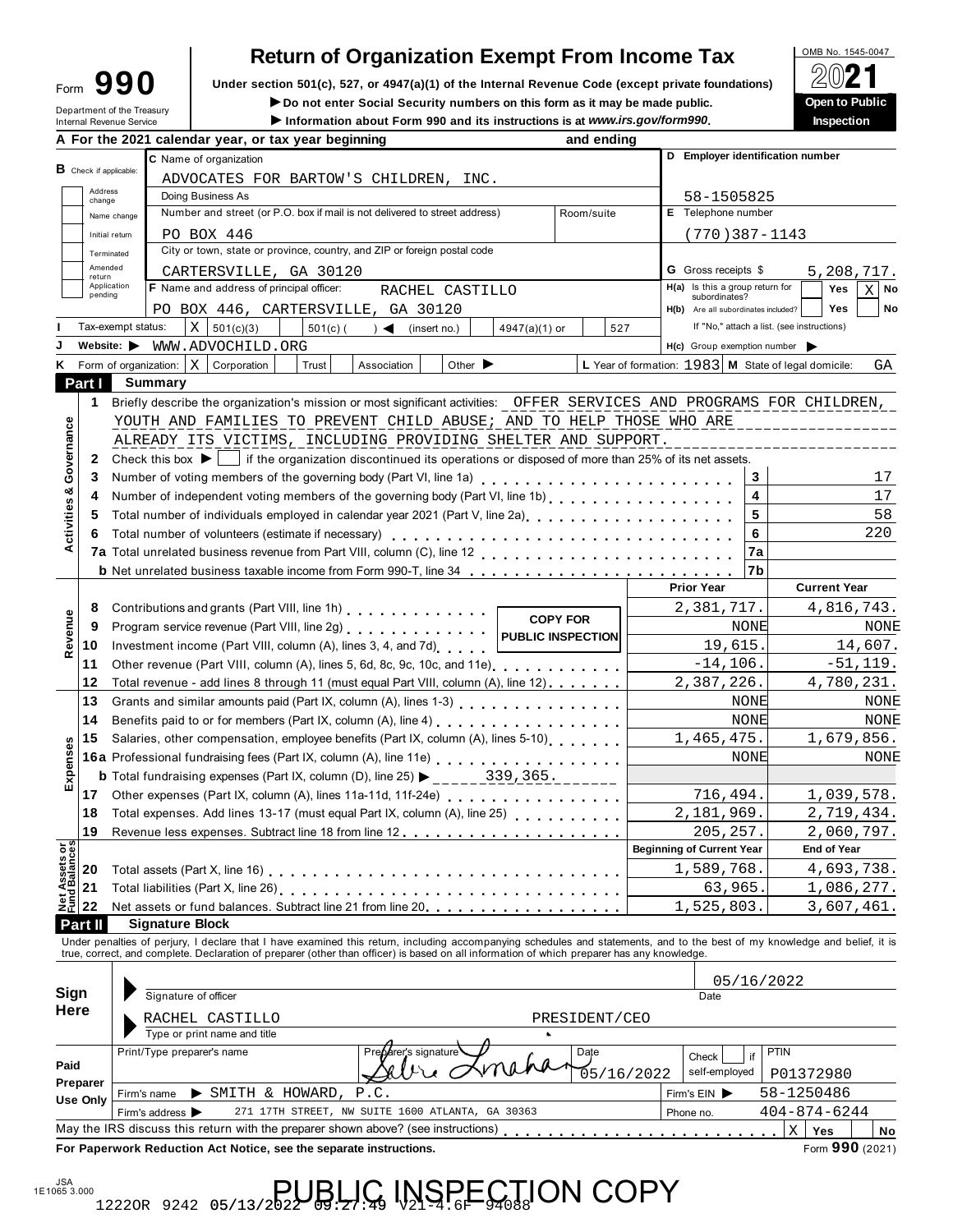|  | ADVOCATES FOR BARTOW'S CHILDREN, INC. | 58-1505825 |
|--|---------------------------------------|------------|

|                             |                                                      | ADVOCATES FOR BARTOW'S CHILDREN, INC.                                                                                                                                                                                                                                                                                                             |               | 58-1505825<br>Page 2      |
|-----------------------------|------------------------------------------------------|---------------------------------------------------------------------------------------------------------------------------------------------------------------------------------------------------------------------------------------------------------------------------------------------------------------------------------------------------|---------------|---------------------------|
| Form 990 (2021)<br>Part III | <b>Statement of Program Service Accomplishments</b>  |                                                                                                                                                                                                                                                                                                                                                   |               |                           |
|                             |                                                      |                                                                                                                                                                                                                                                                                                                                                   |               |                           |
|                             | 1 Briefly describe the organization's mission:       |                                                                                                                                                                                                                                                                                                                                                   |               |                           |
|                             |                                                      | STRENGTHENING OUR COMMUNITY THROUGH EDUCATION, ADVOCACY, AND                                                                                                                                                                                                                                                                                      |               |                           |
|                             |                                                      | PREVENTION, EMPOWERING FAMILIES TO BE FREE OF CHILD ABUSE.                                                                                                                                                                                                                                                                                        |               |                           |
|                             |                                                      | 2 Did the organization undertake any significant program services during the year which were not listed on the                                                                                                                                                                                                                                    |               |                           |
|                             | If "Yes," describe these new services on Schedule O. |                                                                                                                                                                                                                                                                                                                                                   |               | $\vert x \vert$ No<br>Yes |
|                             |                                                      | 3 Did the organization cease conducting, or make significant changes in how it conducts, any program                                                                                                                                                                                                                                              |               | X No<br><b>Yes</b>        |
|                             | If "Yes," describe these changes on Schedule O.      |                                                                                                                                                                                                                                                                                                                                                   |               |                           |
|                             |                                                      | 4 Describe the organization's program service accomplishments for each of its three largest program services, as measured by<br>expenses. Section $501(c)(3)$ and $501(c)(4)$ organizations are required to report the amount of grants and allocations to others,<br>the total expenses, and revenue, if any, for each program service reported. |               |                           |
|                             |                                                      | 4a (Code: ) (Expenses \$2,229,353. including grants of \$20, 12 (Revenue \$1)                                                                                                                                                                                                                                                                     |               |                           |
|                             |                                                      | HELP ABUSED, ABANDONED, NEGLECTED AND OTHER AT RISK CHILDREN AND                                                                                                                                                                                                                                                                                  |               |                           |
|                             |                                                      | THEIR FAMILIES BY PROVIDING A WIDE CONTINUUM OF SUPPORT AND<br>PREVENTION. THIS INCLUDES SHELTER, COUNSELING, EDUCATION,                                                                                                                                                                                                                          |               |                           |
|                             |                                                      | PARENTING SUPERVISION, PLACEMENT IN FOSTER HOME OR OTHER LIVING                                                                                                                                                                                                                                                                                   |               |                           |
|                             | SITUATIONS, AND COMMUNITY AWARENESS.                 |                                                                                                                                                                                                                                                                                                                                                   |               |                           |
|                             |                                                      |                                                                                                                                                                                                                                                                                                                                                   |               |                           |
|                             |                                                      |                                                                                                                                                                                                                                                                                                                                                   |               |                           |
|                             |                                                      |                                                                                                                                                                                                                                                                                                                                                   |               |                           |
|                             |                                                      |                                                                                                                                                                                                                                                                                                                                                   |               |                           |
|                             |                                                      |                                                                                                                                                                                                                                                                                                                                                   |               |                           |
|                             |                                                      |                                                                                                                                                                                                                                                                                                                                                   |               |                           |
| 4b (Code:                   | ) (Expenses \$                                       | including grants of \$                                                                                                                                                                                                                                                                                                                            | ) (Revenue \$ |                           |
|                             |                                                      |                                                                                                                                                                                                                                                                                                                                                   |               |                           |
|                             |                                                      |                                                                                                                                                                                                                                                                                                                                                   |               |                           |
|                             |                                                      |                                                                                                                                                                                                                                                                                                                                                   |               |                           |
|                             |                                                      |                                                                                                                                                                                                                                                                                                                                                   |               |                           |
|                             |                                                      |                                                                                                                                                                                                                                                                                                                                                   |               |                           |
|                             |                                                      |                                                                                                                                                                                                                                                                                                                                                   |               |                           |
|                             |                                                      |                                                                                                                                                                                                                                                                                                                                                   |               |                           |
|                             |                                                      |                                                                                                                                                                                                                                                                                                                                                   |               |                           |
|                             |                                                      |                                                                                                                                                                                                                                                                                                                                                   |               |                           |
| 4c (Code:                   | ) (Expenses \$                                       | including grants of \$                                                                                                                                                                                                                                                                                                                            | ) (Revenue \$ |                           |
|                             |                                                      |                                                                                                                                                                                                                                                                                                                                                   |               |                           |
|                             |                                                      |                                                                                                                                                                                                                                                                                                                                                   |               |                           |
|                             |                                                      |                                                                                                                                                                                                                                                                                                                                                   |               |                           |
|                             |                                                      |                                                                                                                                                                                                                                                                                                                                                   |               |                           |
|                             |                                                      |                                                                                                                                                                                                                                                                                                                                                   |               |                           |
|                             |                                                      |                                                                                                                                                                                                                                                                                                                                                   |               |                           |
|                             |                                                      |                                                                                                                                                                                                                                                                                                                                                   |               |                           |
|                             | 4d Other program services (Describe on Schedule O.)  |                                                                                                                                                                                                                                                                                                                                                   |               |                           |
| (Expenses \$                | including grants of \$                               | ) (Revenue \$                                                                                                                                                                                                                                                                                                                                     |               |                           |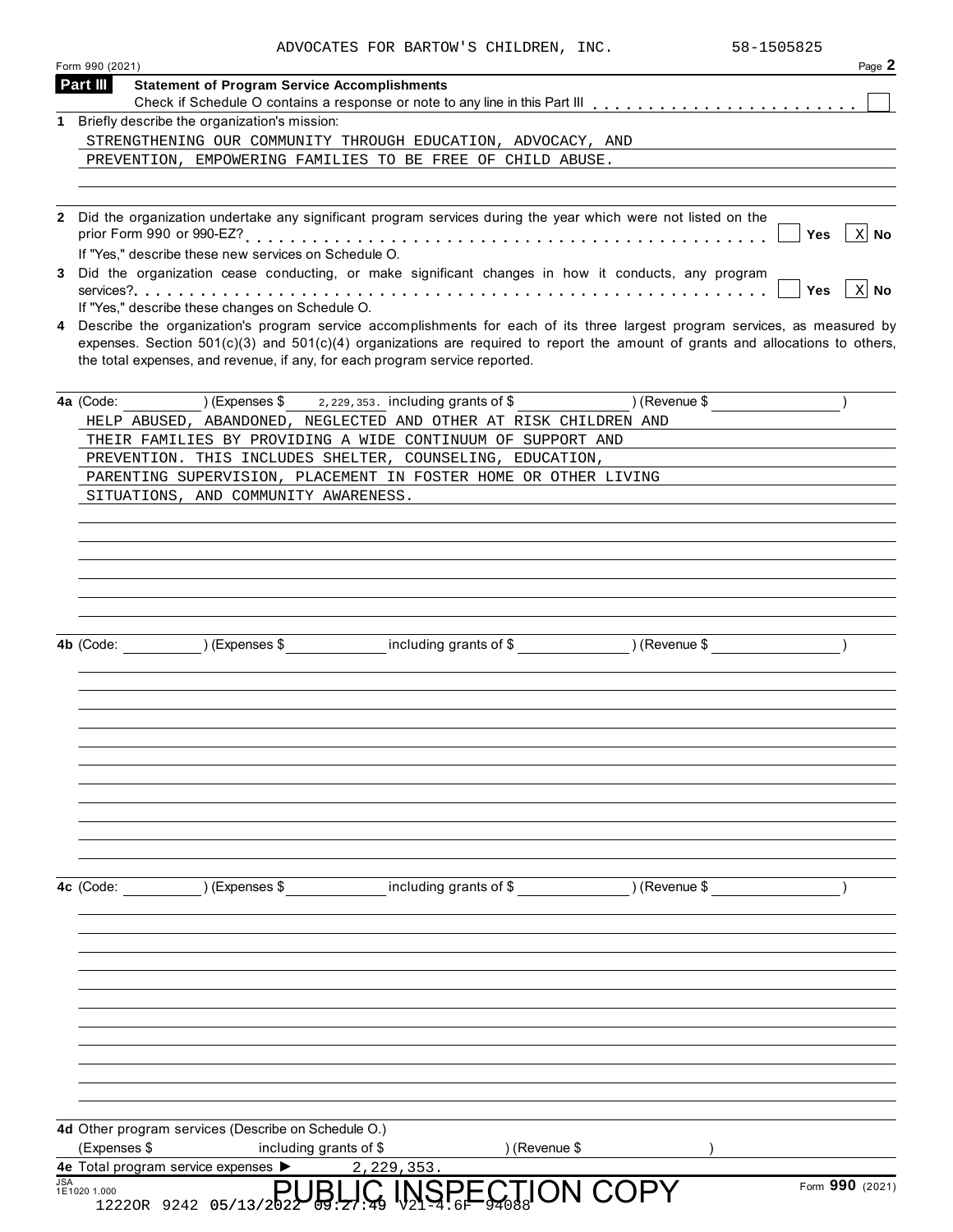|                | 58-1505825<br>ADVOCATES FOR BARTOW'S CHILDREN, INC.<br>Form 990 (2021)                                                                                                                                                                                                                                                                                                                                                                                                                                       |                 |                 | Page 3 |
|----------------|--------------------------------------------------------------------------------------------------------------------------------------------------------------------------------------------------------------------------------------------------------------------------------------------------------------------------------------------------------------------------------------------------------------------------------------------------------------------------------------------------------------|-----------------|-----------------|--------|
| <b>Part IV</b> | <b>Checklist of Required Schedules</b>                                                                                                                                                                                                                                                                                                                                                                                                                                                                       |                 | Yes             | No     |
| 1              | Is the organization described in section $501(c)(3)$ or $4947(a)(1)$ (other than a private foundation)? If "Yes,"                                                                                                                                                                                                                                                                                                                                                                                            |                 |                 |        |
|                |                                                                                                                                                                                                                                                                                                                                                                                                                                                                                                              | 1               | Χ               |        |
| 2              | Is the organization required to complete Schedule B, Schedule of Contributors? See instructions                                                                                                                                                                                                                                                                                                                                                                                                              | $\mathbf{2}$    | $\rm X$         |        |
| 3              | Did the organization engage in direct or indirect political campaign activities on behalf of or in opposition to                                                                                                                                                                                                                                                                                                                                                                                             |                 |                 |        |
|                | candidates for public office? If "Yes," complete Schedule C, Part I                                                                                                                                                                                                                                                                                                                                                                                                                                          | 3               |                 | X      |
| 4              | Section 501(c)(3) organizations. Did the organization engage in lobbying activities, or have a section 501(h)                                                                                                                                                                                                                                                                                                                                                                                                |                 |                 |        |
|                |                                                                                                                                                                                                                                                                                                                                                                                                                                                                                                              | 4               |                 | Χ      |
| 5              | Is the organization a section $501(c)(4)$ , $501(c)(5)$ , or $501(c)(6)$ organization that receives membership dues,                                                                                                                                                                                                                                                                                                                                                                                         |                 |                 |        |
|                | assessments, or similar amounts as defined in Rev. Proc. 98-19? If "Yes," complete Schedule C, Part III                                                                                                                                                                                                                                                                                                                                                                                                      | 5               |                 | X      |
| 6              | Did the organization maintain any donor advised funds or any similar funds or accounts for which donors                                                                                                                                                                                                                                                                                                                                                                                                      |                 |                 |        |
|                | have the right to provide advice on the distribution or investment of amounts in such funds or accounts? If<br>"Yes," complete Schedule D, Part $l_1, \ldots, l_k, \ldots, l_k, \ldots, l_k, \ldots, l_k, \ldots, l_k, \ldots, l_k, \ldots, l_k, \ldots, l_k, \ldots, l_k, \ldots, l_k, \ldots, l_k, \ldots, l_k, \ldots, l_k, \ldots, l_k, \ldots, l_k, \ldots, l_k, \ldots, l_k, \ldots, l_k, \ldots, l_k, \ldots, l_k, \ldots, l_k, \ldots, l_k, \ldots, l_k, \ldots, l_k, \ldots, l_k, \ldots, l_k, \ld$ | 6               |                 |        |
| 7              | Did the organization receive or hold a conservation easement, including easements to preserve open space,                                                                                                                                                                                                                                                                                                                                                                                                    |                 |                 | X      |
|                | the environment, historic land areas, or historic structures? If "Yes," complete Schedule D, Part II.                                                                                                                                                                                                                                                                                                                                                                                                        | $\overline{7}$  |                 | X      |
| 8              | Did the organization maintain collections of works of art, historical treasures, or other similar assets? If "Yes,"                                                                                                                                                                                                                                                                                                                                                                                          |                 |                 |        |
|                |                                                                                                                                                                                                                                                                                                                                                                                                                                                                                                              | 8               |                 | Χ      |
| 9              | Did the organization report an amount in Part X, line 21, for escrow or custodial account liability, serve as a                                                                                                                                                                                                                                                                                                                                                                                              |                 |                 |        |
|                | custodian for amounts not listed in Part X; or provide credit counseling, debt management, credit repair, or                                                                                                                                                                                                                                                                                                                                                                                                 |                 |                 |        |
|                |                                                                                                                                                                                                                                                                                                                                                                                                                                                                                                              | 9               |                 | Χ      |
| 10             | Did the organization, directly or through a related organization, hold assets in donor-restricted endowments                                                                                                                                                                                                                                                                                                                                                                                                 |                 |                 |        |
|                |                                                                                                                                                                                                                                                                                                                                                                                                                                                                                                              | 10              | Χ               |        |
| 11             | If the organization's answer to any of the following questions is "Yes," then complete Schedule D, Parts VI,                                                                                                                                                                                                                                                                                                                                                                                                 |                 |                 |        |
|                | VII, VIII, IX, or X, as applicable.                                                                                                                                                                                                                                                                                                                                                                                                                                                                          |                 |                 |        |
|                | a Did the organization report an amount for land, buildings, and equipment in Part X, line 10? If "Yes,"                                                                                                                                                                                                                                                                                                                                                                                                     |                 |                 |        |
|                |                                                                                                                                                                                                                                                                                                                                                                                                                                                                                                              | 11a             | Χ               |        |
|                | <b>b</b> Did the organization report an amount for investments-other securities in Part X, line 12, that is 5% or more                                                                                                                                                                                                                                                                                                                                                                                       |                 |                 |        |
|                | of its total assets reported in Part X, line 16? If "Yes," complete Schedule D, Part VII                                                                                                                                                                                                                                                                                                                                                                                                                     | 11 <sub>b</sub> |                 | X      |
|                | c Did the organization report an amount for investments-program related in Part X, line 13, that is 5% or more                                                                                                                                                                                                                                                                                                                                                                                               |                 |                 |        |
|                | of its total assets reported in Part X, line 16? If "Yes," complete Schedule D, Part VIII                                                                                                                                                                                                                                                                                                                                                                                                                    | 11c             |                 | Χ      |
|                | d Did the organization report an amount for other assets in Part X, line 15, that is 5% or more of its total assets                                                                                                                                                                                                                                                                                                                                                                                          |                 |                 |        |
|                |                                                                                                                                                                                                                                                                                                                                                                                                                                                                                                              | 11d             |                 | X      |
|                | e Did the organization report an amount for other liabilities in Part X, line 25? If "Yes," complete Schedule D, Part X                                                                                                                                                                                                                                                                                                                                                                                      | 11e             |                 | Χ      |
|                | f Did the organization's separate or consolidated financial statements for the tax year include a footnote that addresses                                                                                                                                                                                                                                                                                                                                                                                    |                 |                 |        |
|                | the organization's liability for uncertain tax positions under FIN 48 (ASC 740)? If "Yes," complete Schedule D, Part X                                                                                                                                                                                                                                                                                                                                                                                       | 11f             | Χ               |        |
|                | 12a Did the organization obtain separate, independent audited financial statements for the tax year? If "Yes," complete                                                                                                                                                                                                                                                                                                                                                                                      | 12a             | Χ               |        |
|                | <b>b</b> Was the organization included in consolidated, independent audited financial statements for the tax year? If                                                                                                                                                                                                                                                                                                                                                                                        |                 |                 |        |
|                | "Yes," and if the organization answered "No" to line 12a, then completing Schedule D, Parts XI and XII is optional                                                                                                                                                                                                                                                                                                                                                                                           | 12b             |                 | X      |
| 13             | Is the organization a school described in section $170(b)(1)(A)(ii)$ ? If "Yes," complete Schedule E.                                                                                                                                                                                                                                                                                                                                                                                                        | 13              |                 | Χ      |
|                | 14a Did the organization maintain an office, employees, or agents outside of the United States?.                                                                                                                                                                                                                                                                                                                                                                                                             | 14a             |                 | X      |
|                | <b>b</b> Did the organization have aggregate revenues or expenses of more than \$10,000 from grantmaking,                                                                                                                                                                                                                                                                                                                                                                                                    |                 |                 |        |
|                | fundraising, business, investment, and program service activities outside the United States, or aggregate                                                                                                                                                                                                                                                                                                                                                                                                    |                 |                 |        |
|                | foreign investments valued at \$100,000 or more? If "Yes," complete Schedule F, Parts I and IV                                                                                                                                                                                                                                                                                                                                                                                                               | 14b             |                 | Χ      |
| 15             | Did the organization report on Part IX, column (A), line 3, more than \$5,000 of grants or other assistance to or                                                                                                                                                                                                                                                                                                                                                                                            |                 |                 |        |
|                |                                                                                                                                                                                                                                                                                                                                                                                                                                                                                                              | 15              |                 | Χ      |
| 16             | Did the organization report on Part IX, column (A), line 3, more than \$5,000 of aggregate grants or other                                                                                                                                                                                                                                                                                                                                                                                                   |                 |                 |        |
|                | assistance to or for foreign individuals? If "Yes," complete Schedule F, Parts III and IV                                                                                                                                                                                                                                                                                                                                                                                                                    | 16              |                 | Χ      |
| 17             | Did the organization report a total of more than \$15,000 of expenses for professional fundraising services on                                                                                                                                                                                                                                                                                                                                                                                               |                 |                 |        |
|                | Part IX, column (A), lines 6 and 11e? If "Yes," complete Schedule G, Part I. See instructions                                                                                                                                                                                                                                                                                                                                                                                                                | 17              |                 | X      |
| 18             | Did the organization report more than \$15,000 total of fundraising event gross income and contributions on                                                                                                                                                                                                                                                                                                                                                                                                  |                 |                 |        |
|                |                                                                                                                                                                                                                                                                                                                                                                                                                                                                                                              | 18              | Χ               |        |
| 19             | Did the organization report more than \$15,000 of gross income from gaming activities on Part VIII, line 9a?                                                                                                                                                                                                                                                                                                                                                                                                 |                 |                 |        |
|                |                                                                                                                                                                                                                                                                                                                                                                                                                                                                                                              | 19              |                 | X      |
|                | 20a Did the organization operate one or more hospital facilities? If "Yes," complete Schedule H                                                                                                                                                                                                                                                                                                                                                                                                              | 20a             |                 | Χ      |
|                | <b>b</b> If "Yes" to line 20a, did the organization attach a copy of its audited financial statements to this return?                                                                                                                                                                                                                                                                                                                                                                                        | 20 <sub>b</sub> |                 |        |
| 21             | Did the organization report more than \$5,000 of grants or other assistance to any domestic organization or<br>domestic government on Part IX, column (A), line 1? If "Yes," complete Schedule I, Parts I and II                                                                                                                                                                                                                                                                                             | 21              |                 |        |
| <b>JSA</b>     |                                                                                                                                                                                                                                                                                                                                                                                                                                                                                                              |                 |                 | Χ      |
| 1E1021 1.000   | INSPECTION COPY<br>12220R 9242 05/13/2022<br>09:27:49                                                                                                                                                                                                                                                                                                                                                                                                                                                        |                 | Form 990 (2021) |        |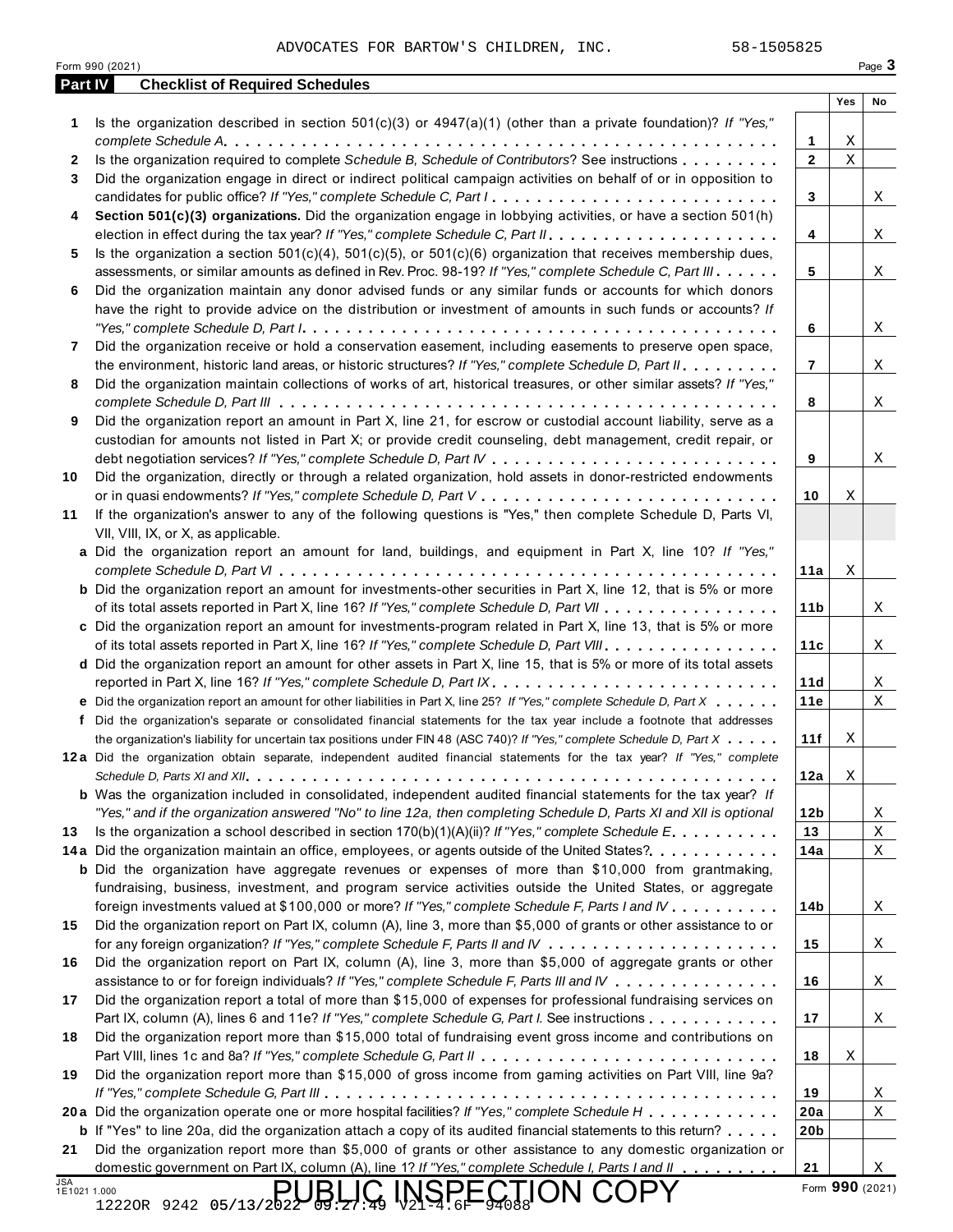|                            | 58-1505825<br>ADVOCATES FOR BARTOW'S CHILDREN, INC.<br>Form 990 (2021)                                                                                                                                                           |                        |     | Page 4          |
|----------------------------|----------------------------------------------------------------------------------------------------------------------------------------------------------------------------------------------------------------------------------|------------------------|-----|-----------------|
|                            | <b>Checklist of Required Schedules (continued)</b><br><b>Part IV</b>                                                                                                                                                             |                        |     |                 |
|                            |                                                                                                                                                                                                                                  |                        | Yes | No              |
| 22                         | Did the organization report more than \$5,000 of grants or other assistance to or for domestic individuals on<br>Part IX, column (A), line 2? If "Yes," complete Schedule I, Parts I and III                                     | 22                     |     | X               |
| 23                         | Did the organization answer "Yes" to Part VII, Section A, line 3, 4, or 5, about compensation of the                                                                                                                             |                        |     |                 |
|                            | organization's current and former officers, directors, trustees, key employees, and highest compensated                                                                                                                          |                        |     |                 |
|                            |                                                                                                                                                                                                                                  | 23                     |     | X               |
|                            | 24a Did the organization have a tax-exempt bond issue with an outstanding principal amount of more than<br>\$100,000 as of the last day of the year, that was issued after December 31, 2002? If "Yes," answer lines 24b         |                        |     |                 |
|                            | through 24d and complete Schedule K. If "No," go to line 25a                                                                                                                                                                     | 24a                    |     | X               |
|                            | <b>b</b> Did the organization invest any proceeds of tax-exempt bonds beyond a temporary period exception?                                                                                                                       | 24 <sub>b</sub>        |     |                 |
|                            | c Did the organization maintain an escrow account other than a refunding escrow at any time during the year                                                                                                                      |                        |     |                 |
|                            |                                                                                                                                                                                                                                  | 24c                    |     |                 |
|                            | <b>d</b> Did the organization act as an "on behalf of" issuer for bonds outstanding at any time during the year?                                                                                                                 | 24d                    |     |                 |
|                            | 25a Section 501(c)(3), 501(c)(4), and 501(c)(29) organizations. Did the organization engage in an excess benefit<br>transaction with a disqualified person during the year? If "Yes," complete Schedule L, Part I.               | 25a                    |     | X               |
|                            | <b>b</b> Is the organization aware that it engaged in an excess benefit transaction with a disqualified person in a prior                                                                                                        |                        |     |                 |
|                            | year, and that the transaction has not been reported on any of the organization's prior Forms 990 or 990-EZ?                                                                                                                     |                        |     |                 |
|                            |                                                                                                                                                                                                                                  | 25b                    |     | X               |
| 26                         | Did the organization report any amount on Part X, line 5 or 22, for receivables from or payables to any current                                                                                                                  |                        |     |                 |
|                            | or former officer, director, trustee, key employee, creator or founder, substantial contributor, or 35%                                                                                                                          |                        |     |                 |
| 27                         | controlled entity or family member of any of these persons? If "Yes," complete Schedule L, Part II.<br>Did the organization provide a grant or other assistance to any current or former officer, director, trustee, key         | 26                     |     | X               |
|                            | employee, creator or founder, substantial contributor or employee thereof, a grant selection committee                                                                                                                           |                        |     |                 |
|                            | member, or to a 35% controlled entity (including an employee thereof) or family member of any of these                                                                                                                           |                        |     |                 |
|                            |                                                                                                                                                                                                                                  | 27                     |     | Χ               |
| 28                         | Was the organization a party to a business transaction with one of the following parties (see the Schedule L,                                                                                                                    |                        |     |                 |
|                            | Part IV instructions, for applicable filing thresholds, conditions, and exceptions):                                                                                                                                             |                        |     |                 |
|                            | a A current or former officer, director, trustee, key employee, creator or founder, or substantial contributor? If                                                                                                               |                        |     |                 |
|                            | <b>b</b> A family member of any individual described in line 28a? If "Yes," complete Schedule L, Part IV.                                                                                                                        | 28a<br>28 <sub>b</sub> |     | Χ<br>X          |
|                            | c A 35% controlled entity of one or more individuals and/or organizations described in line 28a or 28b? If                                                                                                                       |                        |     |                 |
|                            |                                                                                                                                                                                                                                  | 28c                    |     | X               |
| 29                         | Did the organization receive more than \$25,000 in non-cash contributions? If "Yes," complete Schedule M                                                                                                                         | 29                     | Χ   |                 |
| 30                         | Did the organization receive contributions of art, historical treasures, or other similar assets, or qualified                                                                                                                   |                        |     |                 |
|                            | Did the organization liquidate, terminate, or dissolve and cease operations? If "Yes," complete Schedule N, Part I                                                                                                               | 30                     |     | Χ               |
| 31<br>32                   | Did the organization sell, exchange, dispose of, or transfer more than 25% of its net assets? If "Yes,"                                                                                                                          | 31                     |     | X               |
|                            |                                                                                                                                                                                                                                  | 32                     |     | X               |
| 33                         | Did the organization own 100% of an entity disregarded as separate from the organization under Regulations                                                                                                                       |                        |     |                 |
|                            | sections 301.7701-2 and 301.7701-3? If "Yes," complete Schedule R, Part /                                                                                                                                                        | 33                     |     | X               |
| 34                         | Was the organization related to any tax-exempt or taxable entity? If "Yes," complete Schedule R, Part II, III,                                                                                                                   |                        |     |                 |
|                            | 35a Did the organization have a controlled entity within the meaning of section 512(b)(13)?                                                                                                                                      | 34                     |     | X               |
|                            | <b>b</b> If "Yes" to line 35a, did the organization receive any payment from or engage in any transaction with a                                                                                                                 | 35a                    |     | X               |
|                            | controlled entity within the meaning of section 512(b)(13)? If "Yes," complete Schedule R, Part V, line 2                                                                                                                        | 35 <sub>b</sub>        |     |                 |
| 36                         | Section 501(c)(3) organizations. Did the organization make any transfers to an exempt non-charitable                                                                                                                             |                        |     |                 |
|                            | related organization? If "Yes," complete Schedule R, Part V, line 2.                                                                                                                                                             | 36                     |     | X               |
| 37                         | Did the organization conduct more than 5% of its activities through an entity that is not a related organization                                                                                                                 |                        |     |                 |
|                            | and that is treated as a partnership for federal income tax purposes? If "Yes," complete Schedule R, Part VI                                                                                                                     | 37                     |     | X               |
| 38                         | Did the organization complete Schedule O and provide explanations on Schedule O for Part VI, lines 11b and<br>19? Note: All Form 990 filers are required to complete Schedule O.                                                 | 38                     | Χ   |                 |
| <b>Part V</b>              | <b>Statements Regarding Other IRS Filings and Tax Compliance</b>                                                                                                                                                                 |                        |     |                 |
|                            |                                                                                                                                                                                                                                  |                        |     |                 |
|                            |                                                                                                                                                                                                                                  |                        | Yes | No              |
|                            | 26<br>1a Enter the number reported in box 3 of Form 1096. Enter -0- if not applicable<br>1a                                                                                                                                      |                        |     |                 |
|                            | <b>b</b> Enter the number of Forms W-2G included on line 1a. Enter -0- if not applicable $\ldots$ , $\ldots$<br>1b<br>NONE<br>c Did the organization comply with backup withholding rules for reportable payments to vendors and |                        |     |                 |
|                            |                                                                                                                                                                                                                                  | 1c                     | X   |                 |
| <b>JSA</b><br>1E1030 1.000 | <b>INSPECTION COPY</b>                                                                                                                                                                                                           |                        |     | Form 990 (2021) |
|                            | 12220R 9242 05/13/2022 $\frac{1}{2}$ .                                                                                                                                                                                           |                        |     |                 |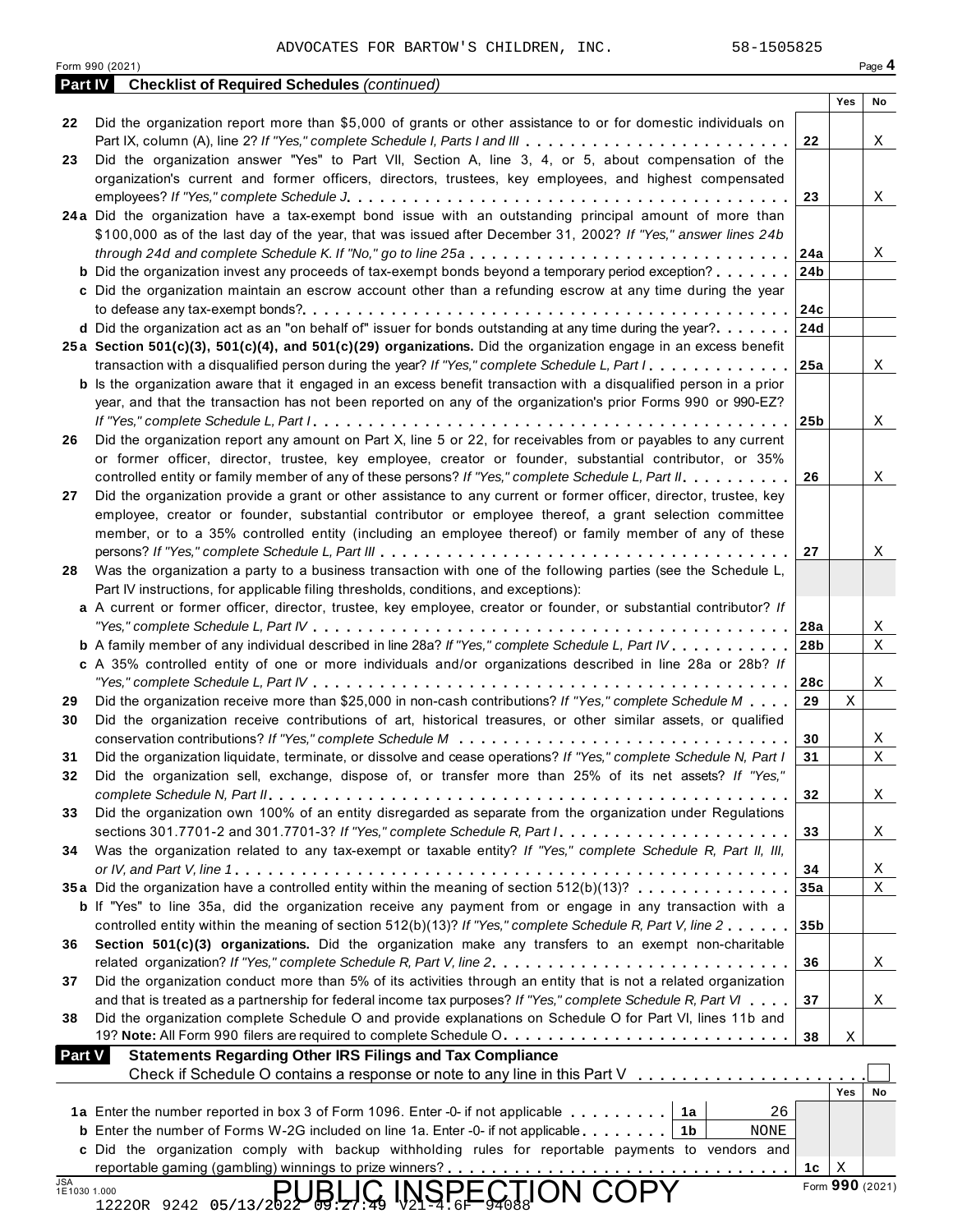|               | ADVOCATES FOR BARTOW'S CHILDREN, INC.<br>58-1505825<br>Form 990 (2021)                                                                                                                     |                |                 | Page $5$ |
|---------------|--------------------------------------------------------------------------------------------------------------------------------------------------------------------------------------------|----------------|-----------------|----------|
| <b>Part V</b> | Statements Regarding Other IRS Filings and Tax Compliance (continued)                                                                                                                      |                | Yes             | No       |
|               | 2a Enter the number of employees reported on Form W-3, Transmittal of Wage and Tax                                                                                                         |                |                 |          |
|               | 58<br>Statements, filed for the calendar year ending with or within the year covered by this return. [2a                                                                                   |                |                 |          |
|               | <b>b</b> If at least one is reported on line 2a, did the organization file all required federal employment tax returns?                                                                    | 2 <sub>b</sub> | Χ               |          |
|               | Note: If the sum of lines 1a and 2a is greater than 250, you may be required to e-file. See instructions.                                                                                  | 3a             |                 | X        |
|               | <b>b</b> If "Yes," has it filed a Form 990-T for this year? If "No" to line 3b, provide an explanation on Schedule O                                                                       | 3b             |                 |          |
|               | 4a At any time during the calendar year, did the organization have an interest in, or a signature or other authority over,                                                                 |                |                 |          |
|               | a financial account in a foreign country (such as a bank account, securities account, or other financial account)?                                                                         | 4a             |                 | X        |
|               | <b>b</b> If "Yes," enter the name of the foreign country $\blacktriangleright$                                                                                                             |                |                 |          |
|               | See instructions for filing requirements for FinCEN Form 114, Report of Foreign Bank and Financial Accounts (FBAR).                                                                        |                |                 |          |
|               | 5a Was the organization a party to a prohibited tax shelter transaction at any time during the tax year?                                                                                   | 5а             |                 | Χ        |
|               | <b>b</b> Did any taxable party notify the organization that it was or is a party to a prohibited tax shelter transaction?                                                                  | 5b             |                 | X        |
|               |                                                                                                                                                                                            | 5c             |                 |          |
|               | 6a Does the organization have annual gross receipts that are normally greater than \$100,000, and did the                                                                                  |                |                 |          |
|               | organization solicit any contributions that were not tax deductible as charitable contributions?                                                                                           | 6a             |                 | X        |
|               | <b>b</b> If "Yes," did the organization include with every solicitation an express statement that such contributions or                                                                    | 6b             |                 |          |
| 7             | Organizations that may receive deductible contributions under section 170(c).                                                                                                              |                |                 |          |
|               | a Did the organization receive a payment in excess of \$75 made partly as a contribution and partly for goods                                                                              |                |                 |          |
|               |                                                                                                                                                                                            | 7a             | Χ               |          |
|               | <b>b</b> If "Yes," did the organization notify the donor of the value of the goods or services provided?                                                                                   | 7b             | X               |          |
|               | c Did the organization sell, exchange, or otherwise dispose of tangible personal property for which it was                                                                                 |                |                 |          |
|               |                                                                                                                                                                                            | 7c             |                 | X        |
|               |                                                                                                                                                                                            |                |                 |          |
|               | e Did the organization receive any funds, directly or indirectly, to pay premiums on a personal benefit contract?                                                                          | 7e             |                 | X        |
|               | f Did the organization, during the year, pay premiums, directly or indirectly, on a personal benefit contract?                                                                             | 7f             |                 | Χ        |
|               | g If the organization received a contribution of qualified intellectual property, did the organization file Form 8899 as required?                                                         | 7g             |                 |          |
|               | h If the organization received a contribution of cars, boats, airplanes, or other vehicles, did the organization file a Form 1098-C?. .                                                    | 7h             |                 |          |
| 8             | Sponsoring organizations maintaining donor advised funds. Did a donor advised fund maintained by the<br>sponsoring organization have excess business holdings at any time during the year? | 8              |                 |          |
| 9             | Sponsoring organizations maintaining donor advised funds.                                                                                                                                  |                |                 |          |
|               | a Did the sponsoring organization make any taxable distributions under section 4966?                                                                                                       | 9а             |                 |          |
|               | <b>b</b> Did the sponsoring organization make a distribution to a donor, donor advisor, or related person?                                                                                 | 9b             |                 |          |
| 10            | Section 501(c)(7) organizations. Enter:                                                                                                                                                    |                |                 |          |
|               | 10a<br>a Initiation fees and capital contributions included on Part VIII, line 12                                                                                                          |                |                 |          |
|               | 10b<br><b>b</b> Gross receipts, included on Form 990, Part VIII, line 12, for public use of club facilities                                                                                |                |                 |          |
| 11            | Section 501(c)(12) organizations. Enter:                                                                                                                                                   |                |                 |          |
|               | 11a<br>a Gross income from members or shareholders                                                                                                                                         |                |                 |          |
|               | <b>b</b> Gross income from other sources. (Do not net amounts due or paid to other sources<br> 11b                                                                                         |                |                 |          |
|               | 12a Section 4947(a)(1) non-exempt charitable trusts. Is the organization filing Form 990 in lieu of Form 1041?                                                                             | 12a            |                 |          |
|               | <b>b</b> If "Yes," enter the amount of tax-exempt interest received or accrued during the year  [12b                                                                                       |                |                 |          |
| 13            | Section 501(c)(29) qualified nonprofit health insurance issuers.                                                                                                                           |                |                 |          |
|               | a Is the organization licensed to issue qualified health plans in more than one state?                                                                                                     | 13a            |                 |          |
|               | Note: See the instructions for additional information the organization must report on Schedule O.                                                                                          |                |                 |          |
|               | <b>b</b> Enter the amount of reserves the organization is required to maintain by the states in which                                                                                      |                |                 |          |
|               | 13 <sub>b</sub>                                                                                                                                                                            |                |                 |          |
|               | 13c<br>c Enter the amount of reserves on hand                                                                                                                                              |                |                 |          |
|               | 14a Did the organization receive any payments for indoor tanning services during the tax year?                                                                                             | 14a            |                 | X        |
|               | <b>b</b> If "Yes," has it filed a Form 720 to report these payments? If "No," provide an explanation on Schedule $0 \cdot \cdot \cdot \cdot$                                               | 14b            |                 |          |
| 15            | Is the organization subject to the section 4960 tax on payment(s) of more than \$1,000,000 in remuneration or<br>excess parachute payment(s) during the year?                              | 15             |                 | Χ        |
|               | If "Yes," see the instructions and file Form 4720, Schedule N.                                                                                                                             |                |                 |          |
| 16            | Is the organization an educational institution subject to the section 4968 excise tax on net investment income?                                                                            | 16             |                 | Χ        |
|               | If "Yes," complete Form 4720, Schedule O.                                                                                                                                                  |                |                 |          |
| 17            | Section 501(c)(21) organizations. Did the trust, any disqualified person, or mine operator engage in any                                                                                   |                |                 |          |
|               | activities that would result in the imposition of an excise tax under section 4951, 4952 or 4953?                                                                                          | 17             |                 |          |
| <b>JSA</b>    | If "Yes," complete Form 6069.                                                                                                                                                              |                |                 |          |
|               | <b>JBLIC INSPECTION COPY</b><br>1.000<br>1222OR 9242 05/13/2022<br>1E1040 1.000                                                                                                            |                | Form 990 (2021) |          |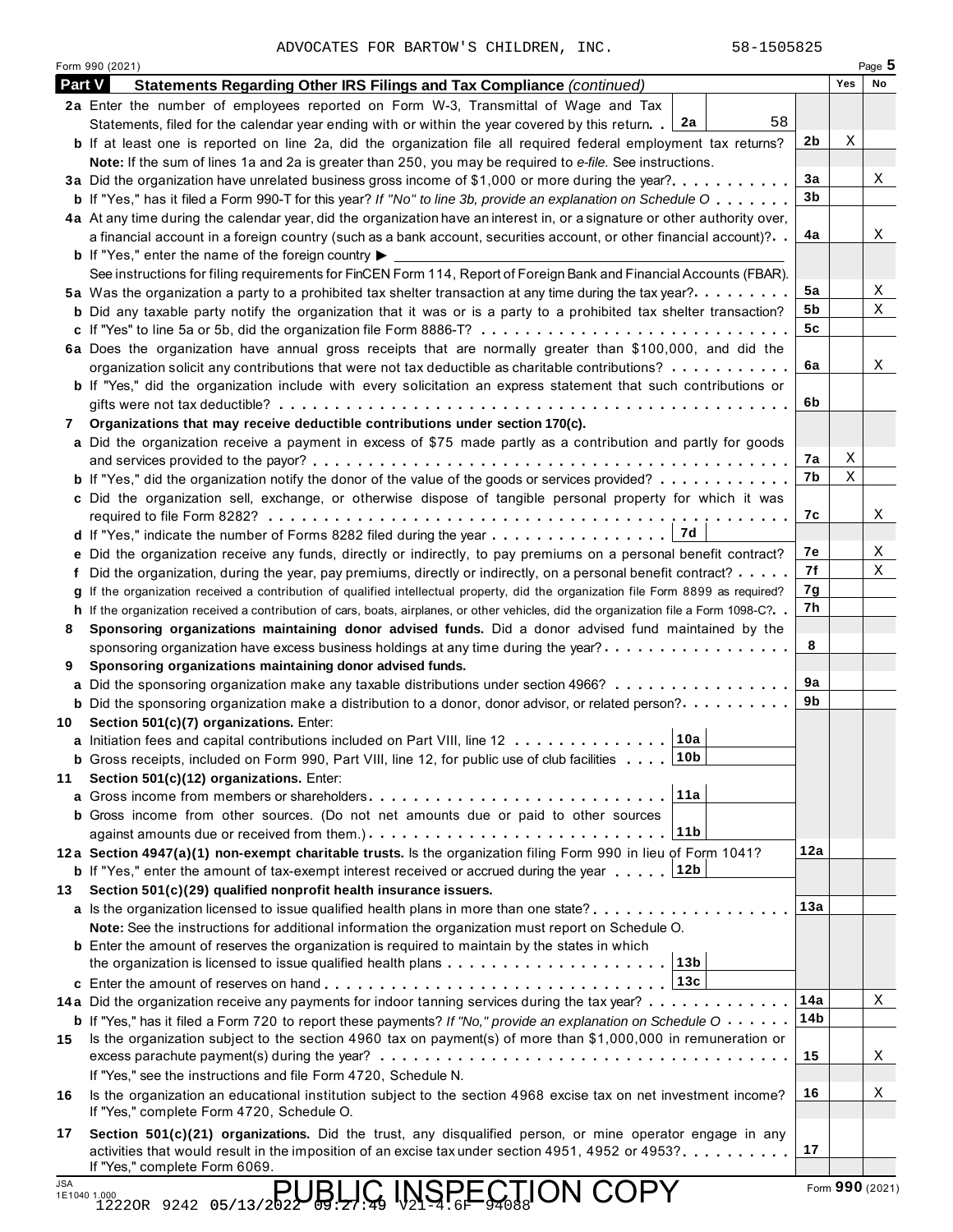|              | Form 990 (2021)<br>58-1505825<br>ADVOCATES FOR BARTOW'S CHILDREN, INC.                                                                                                                                                                                                                                                            |                        |             | Page $6$        |
|--------------|-----------------------------------------------------------------------------------------------------------------------------------------------------------------------------------------------------------------------------------------------------------------------------------------------------------------------------------|------------------------|-------------|-----------------|
| Part VI      | Governance, Management, and Disclosure. For each "Yes" response to lines 2 through 7b below, and for a "No"<br>response to line 8a, 8b, or 10b below, describe the circumstances, processes, or changes on Schedule O. See instructions.                                                                                          |                        |             |                 |
|              | Check if Schedule O contains a response or note to any line in this Part VI                                                                                                                                                                                                                                                       |                        |             | $\vert x \vert$ |
|              | <b>Section A. Governing Body and Management</b>                                                                                                                                                                                                                                                                                   |                        |             |                 |
|              |                                                                                                                                                                                                                                                                                                                                   |                        | Yes         | No              |
|              | 1a<br>17<br>1a Enter the number of voting members of the governing body at the end of the tax year<br>If there are material differences in voting rights among members of the governing body, or<br>if the governing body delegated broad authority to an executive committee or similar<br>committée, explain on Schedule O.     |                        |             |                 |
|              | 1b<br>17<br><b>b</b> Enter the number of voting members included on line 1a, above, who are independent. $\ldots$ .                                                                                                                                                                                                               |                        |             |                 |
| $\mathbf{2}$ | Did any officer, director, trustee, or key employee have a family relationship or a business relationship with                                                                                                                                                                                                                    |                        |             |                 |
|              |                                                                                                                                                                                                                                                                                                                                   | 2                      |             | Χ               |
| 3            | Did the organization delegate control over management duties customarily performed by or under the direct                                                                                                                                                                                                                         |                        |             |                 |
|              | supervision of officers, directors, trustees, or key employees to a management company or other person?                                                                                                                                                                                                                           | 3<br>4                 |             | Χ<br>Χ          |
| 4            | Did the organization make any significant changes to its governing documents since the prior Form 990 was filed?                                                                                                                                                                                                                  | 5                      |             | Χ               |
| 5            | Did the organization become aware during the year of a significant diversion of the organization's assets?                                                                                                                                                                                                                        | 6                      |             | Χ               |
| 6<br>7a      | Did the organization have members, stockholders, or other persons who had the power to elect or appoint                                                                                                                                                                                                                           |                        |             |                 |
|              |                                                                                                                                                                                                                                                                                                                                   | 7а                     |             | Χ               |
| b            | Are any governance decisions of the organization reserved to (or subject to approval by) members,                                                                                                                                                                                                                                 |                        |             |                 |
|              |                                                                                                                                                                                                                                                                                                                                   | 7b                     |             | Χ               |
| 8            | Did the organization contemporaneously document the meetings held or written actions undertaken during                                                                                                                                                                                                                            |                        |             |                 |
|              | the year by the following:                                                                                                                                                                                                                                                                                                        |                        |             |                 |
| a            |                                                                                                                                                                                                                                                                                                                                   | 8a                     | Χ           |                 |
| b            | Each committee with authority to act on behalf of the governing body?                                                                                                                                                                                                                                                             | 8b                     | $\mathbf X$ |                 |
| 9            | Is there any officer, director, trustee, or key employee listed in Part VII, Section A, who cannot be reached at                                                                                                                                                                                                                  |                        |             |                 |
|              | the organization's mailing address? If "Yes," provide the names and addresses on Schedule O.                                                                                                                                                                                                                                      | 9                      |             | X               |
|              | Section B. Policies (This Section B requests information about policies not required by the Internal Revenue Code.)                                                                                                                                                                                                               |                        | Yes         | No              |
|              |                                                                                                                                                                                                                                                                                                                                   | 10a                    |             | Χ               |
|              | 10a Did the organization have local chapters, branches, or affiliates?                                                                                                                                                                                                                                                            |                        |             |                 |
|              | <b>b</b> If "Yes," did the organization have written policies and procedures governing the activities of such chapters,<br>affiliates, and branches to ensure their operations are consistent with the organization's exempt purposes?                                                                                            | 10 <sub>b</sub>        |             |                 |
|              | 11a Has the organization provided a complete copy of this Form 990 to all members of its governing body before filing the form?                                                                                                                                                                                                   | 11a                    | Χ           |                 |
|              | <b>b</b> Describe on Schedule O the process, if any, used by the organization to review this Form 990.                                                                                                                                                                                                                            |                        |             |                 |
|              | 12a Did the organization have a written conflict of interest policy? If "No," go to line 13                                                                                                                                                                                                                                       | 12a                    | Χ           |                 |
|              | <b>b</b> Were officers, directors, or trustees, and key employees required to disclose annually interests that could give                                                                                                                                                                                                         |                        |             |                 |
|              |                                                                                                                                                                                                                                                                                                                                   | 12 <sub>b</sub>        | Χ           |                 |
| c            | Did the organization regularly and consistently monitor and enforce compliance with the policy? If "Yes,"                                                                                                                                                                                                                         |                        |             |                 |
|              |                                                                                                                                                                                                                                                                                                                                   | 12с                    | Χ           |                 |
| 13           | Did the organization have a written whistleblower policy?                                                                                                                                                                                                                                                                         | 13                     | X           |                 |
| 14           | Did the organization have a written document retention and destruction policy?                                                                                                                                                                                                                                                    | 14                     | X           |                 |
| 15           | Did the process for determining compensation of the following persons include a review and approval by                                                                                                                                                                                                                            |                        |             |                 |
|              | independent persons, comparability data, and contemporaneous substantiation of the deliberation and decision?                                                                                                                                                                                                                     |                        |             |                 |
| а            |                                                                                                                                                                                                                                                                                                                                   | 15a<br>15 <sub>b</sub> | Χ<br>X      |                 |
| b            | If "Yes" to line 15a or 15b, describe the process on Schedule O. See instructions.                                                                                                                                                                                                                                                |                        |             |                 |
|              | 16a Did the organization invest in, contribute assets to, or participate in a joint venture or similar arrangement                                                                                                                                                                                                                |                        |             |                 |
|              |                                                                                                                                                                                                                                                                                                                                   | 16a                    |             | Χ               |
| b            | If "Yes," did the organization follow a written policy or procedure requiring the organization to evaluate its                                                                                                                                                                                                                    |                        |             |                 |
|              | participation in joint venture arrangements under applicable federal tax law, and take steps to safeguard the                                                                                                                                                                                                                     |                        |             |                 |
|              |                                                                                                                                                                                                                                                                                                                                   | 16b                    |             |                 |
|              | <b>Section C. Disclosure</b>                                                                                                                                                                                                                                                                                                      |                        |             |                 |
|              | List the states with which a copy of this Form 990 is required to be filed $\blacktriangleright \frac{GA}{A}$                                                                                                                                                                                                                     |                        |             |                 |
| 18           | Section 6104 requires an organization to make its Forms 1023 (1024 or 1024-A, if applicable), 990, and 990-T (section 501(c)<br>(3)s only) available for public inspection. Indicate how you made these available. Check all that apply.<br>Own website<br>Another's website<br>  X Upon request<br>Other (explain on Schedule O) |                        |             |                 |
|              | Describe on Schedule O whether (and if so, how) the organization made its governing documents, conflict of interest policy,                                                                                                                                                                                                       |                        |             |                 |
| 19           | and financial statements available to the public during the tax year.                                                                                                                                                                                                                                                             |                        |             |                 |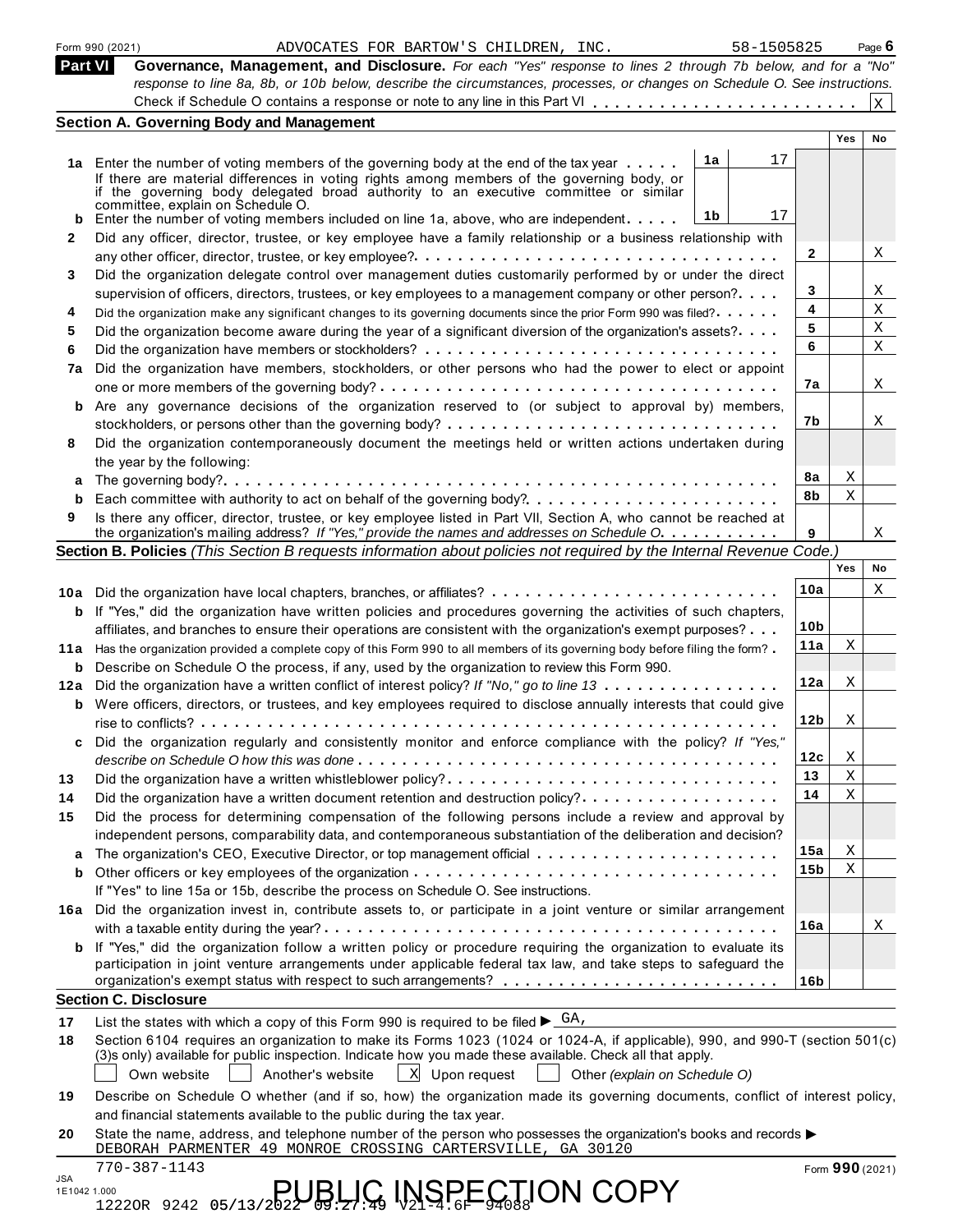| Form 990 (2021)                                                                            |                                                                                                                                             |  |  |  |  |  | ADVOCATES FOR BARTOW'S CHILDREN, INC. |  | 58-1505825 |  | Page 7 |
|--------------------------------------------------------------------------------------------|---------------------------------------------------------------------------------------------------------------------------------------------|--|--|--|--|--|---------------------------------------|--|------------|--|--------|
|                                                                                            | Part VII Compensation of Officers, Directors, Trustees, Key Employees, Highest Compensated Employees, and<br><b>Independent Contractors</b> |  |  |  |  |  |                                       |  |            |  |        |
|                                                                                            |                                                                                                                                             |  |  |  |  |  |                                       |  |            |  |        |
| Section A. Officers, Directors, Trustees, Key Employees, and Highest Compensated Employees |                                                                                                                                             |  |  |  |  |  |                                       |  |            |  |        |

**1a** Complete this table for all persons required to be listed. Report compensation for the calendar year ending with or within the organization's tax year.

anization's lax year.<br>● List all of the organization's **current** officers, directors, trustees (whether individuals or organizations), regardless of amount of<br>nnensation Enter -0- in columns (D) (E) and (E) if no compensa compensation. Enter -0- in columns (D), (E), and (F) if no compensation was paid.

• List all of the organization's current key employees, if any. See the instructions for definition of "key employee."

■ List all of the organization's **current** key employees, if any. See the instructions for definition of "key employee."<br>■ List the organization's five current highest compensated employees (other than an officer, direct who received reportable compensation (box 5 of Form W-2, Form 1099-MISC, and/or box 1 of Form 1099-NEC) of more than<br>\$100,000 from the organization and any related organizations.s

\$100,000 from the organization and any related organizations.s<br>● List all of the organization's **former** officers, key employees, and highest compensated employees who received more than<br>\$100,000 of reportabl \$100,000 of reportable compensation from the organization and any related organizations.

% List all of the organization's **former directors or trustees** that received, in the capacity as a former director or trustee of the organization, more than \$10,000 of reportable compensation from the organization and any related organizations. See the instructions for the order in which to list the persons above.

Check this box if neither the organization nor any related organization compensated any current officer, director, or trustee.

|                         |                       |                                   |                                                                  | (C)      |              |                                 |        |                                |                                     |                          |
|-------------------------|-----------------------|-----------------------------------|------------------------------------------------------------------|----------|--------------|---------------------------------|--------|--------------------------------|-------------------------------------|--------------------------|
| (A)                     | (B)                   |                                   |                                                                  | Position |              |                                 |        | (D)                            | (E)                                 | (F)                      |
| Name and title          | Average               |                                   |                                                                  |          |              | (do not check more than one     |        | Reportable                     | Reportable                          | <b>Estimated amount</b>  |
|                         | hours                 |                                   | box, unless person is both an<br>officer and a director/trustee) |          |              |                                 |        | compensation                   | compensation                        | of other                 |
|                         | per week<br>(list any |                                   |                                                                  |          |              |                                 |        | from the<br>organization (W-2/ | from related<br>organizations (W-2/ | compensation<br>from the |
|                         | hours for             | Individual trustee<br>or director | Institutional trustee                                            | Officer  | Key employee |                                 | Former | 1099-MISC/                     | 1099-MISC/                          | organization and         |
|                         | related               |                                   |                                                                  |          |              |                                 |        | 1099-NEC)                      | 1099-NEC)                           | related organizations    |
|                         | organizations         |                                   |                                                                  |          |              |                                 |        |                                |                                     |                          |
|                         | below                 |                                   |                                                                  |          |              |                                 |        |                                |                                     |                          |
|                         | dotted line)          |                                   |                                                                  |          |              | Highest compensated<br>employee |        |                                |                                     |                          |
|                         |                       |                                   |                                                                  |          |              |                                 |        |                                |                                     |                          |
|                         |                       |                                   |                                                                  |          |              |                                 |        |                                |                                     |                          |
| (1) RACHEL CASTILLO     | 40.00                 |                                   |                                                                  |          |              |                                 |        |                                |                                     |                          |
| PRESIDENT & CEO         | <b>NONE</b>           | Χ                                 |                                                                  | Χ        |              |                                 |        | 121,264.                       | <b>NONE</b>                         | 3,638.                   |
| (2) CHARLIE CULVERHOUSE | 5.00                  |                                   |                                                                  |          |              |                                 |        |                                |                                     |                          |
| <b>BOARD MEMBER</b>     | <b>NONE</b>           | Χ                                 |                                                                  |          |              |                                 |        | NONE                           | <b>NONE</b>                         | NONE                     |
| (3) MARC FEUERBACH      | 5.00                  |                                   |                                                                  |          |              |                                 |        |                                |                                     |                          |
| <b>BOARD MEMBER</b>     | <b>NONE</b>           | Χ                                 |                                                                  |          |              |                                 |        | NONE                           | NONE                                | <b>NONE</b>              |
| (4) TYRA GINGER         | 5.00                  |                                   |                                                                  |          |              |                                 |        |                                |                                     |                          |
| <b>BOARD MEMBER</b>     | <b>NONE</b>           | X                                 |                                                                  |          |              |                                 |        | <b>NONE</b>                    | <b>NONE</b>                         | NONE                     |
| (5) LEANNE GOCHEE       | 5.00                  |                                   |                                                                  |          |              |                                 |        |                                |                                     |                          |
| <b>BOARD MEMBER</b>     | <b>NONE</b>           | Χ                                 |                                                                  |          |              |                                 |        | <b>NONE</b>                    | <b>NONE</b>                         | NONE                     |
| (6) HANNAH HART         | 5.00                  |                                   |                                                                  |          |              |                                 |        |                                |                                     |                          |
| <b>BOARD MEMBER</b>     | <b>NONE</b>           | Χ                                 |                                                                  |          |              |                                 |        | <b>NONE</b>                    | <b>NONE</b>                         | <b>NONE</b>              |
| (7) NICOLE HUGHES       | 5.00                  |                                   |                                                                  |          |              |                                 |        |                                |                                     |                          |
| <b>BOARD MEMBER</b>     | <b>NONE</b>           | X                                 |                                                                  |          |              |                                 |        | <b>NONE</b>                    | <b>NONE</b>                         | <b>NONE</b>              |
| (8) LARA JEANNERET      | 5.00                  |                                   |                                                                  |          |              |                                 |        |                                |                                     |                          |
| <b>BOARD MEMBER</b>     | <b>NONE</b>           | Χ                                 |                                                                  |          |              |                                 |        | <b>NONE</b>                    | <b>NONE</b>                         | <b>NONE</b>              |
| (9) CHASE JONES         | 5.00                  |                                   |                                                                  |          |              |                                 |        |                                |                                     |                          |
| <b>BOARD MEMBER</b>     | <b>NONE</b>           | Χ                                 |                                                                  |          |              |                                 |        | <b>NONE</b>                    | <b>NONE</b>                         | <b>NONE</b>              |
| (10) BARRY JUSTUS       | 5.00                  |                                   |                                                                  |          |              |                                 |        |                                |                                     |                          |
| TREASURER               | <b>NONE</b>           | Χ                                 |                                                                  | Χ        |              |                                 |        | <b>NONE</b>                    | <b>NONE</b>                         | <b>NONE</b>              |
| (11) JUD MCGIVAREN      | 5.00                  |                                   |                                                                  |          |              |                                 |        |                                |                                     |                          |
| CHAIRMAN                | <b>NONE</b>           | Χ                                 |                                                                  | X        |              |                                 |        | <b>NONE</b>                    | NONE                                | <b>NONE</b>              |
| (12) DARNICE MOSS       | 5.00                  |                                   |                                                                  |          |              |                                 |        |                                |                                     |                          |
| BOARD MEMBER            | <b>NONE</b>           | Χ                                 |                                                                  |          |              |                                 |        | NONE                           | <b>NONE</b>                         | <b>NONE</b>              |
| (13) GLEN MERRITT       | 5.00                  |                                   |                                                                  |          |              |                                 |        |                                |                                     |                          |
| <b>BOARD MEMBER</b>     | <b>NONE</b>           | Χ                                 |                                                                  |          |              |                                 |        | NONE                           | NONE                                | <b>NONE</b>              |
| (14) PATRICK NELSON     | 5.00                  |                                   |                                                                  |          |              |                                 |        |                                |                                     |                          |
| CHAIRMAN ELECT          | <b>NONE</b>           | Χ                                 |                                                                  | Χ        |              |                                 |        | <b>NONE</b>                    | <b>NONE</b>                         | <b>NONE</b>              |
|                         |                       |                                   |                                                                  |          |              |                                 |        |                                |                                     | Form 990 (2021)          |

JSA 1E1041 1.000

# 12220R 9242 05/13/2022 09:27 49 V2194.6F CODY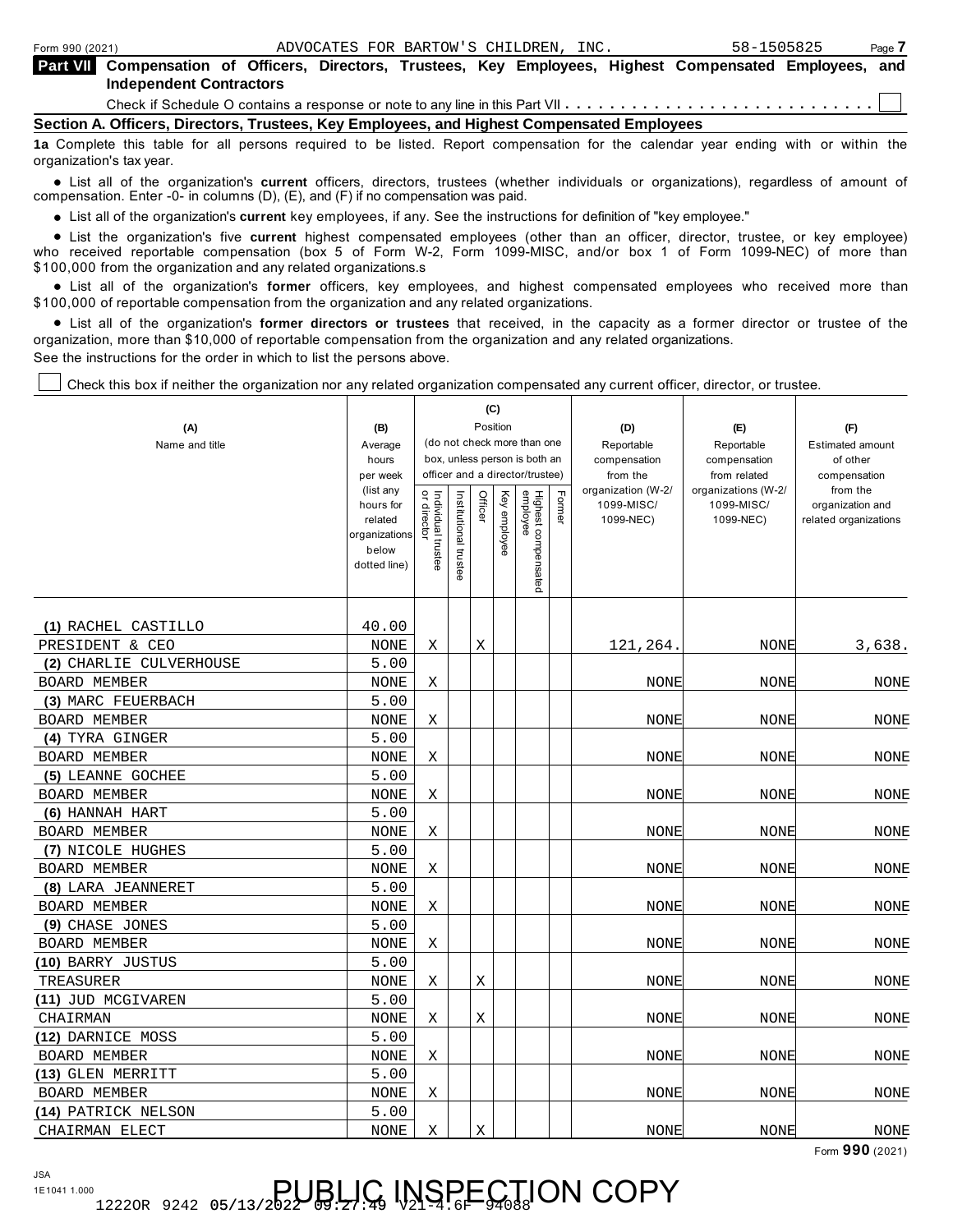#### ADVOCATES FOR BARTOW'S CHILDREN, INC. 58-1505825

Form 990 (2021) Page **8 Part VII Section A. Officers, Directors, Trustees, Key Employees, and Highest Compensated Employees** *(continued)* **(A) (B) (C) (D) (E) (F)** Name and title **Average** Position Reportable Reportable Estimated (do not check more than one compensation compensation from amount of hours per box, unless person is both an week (list any from related other officer and a director/trustee)<br> $\frac{1}{2}$ <br> $\frac{1}{6}$ <br> $\frac{1}{6}$ <br> $\frac{1}{6}$ <br> $\frac{1}{6}$ <br> $\frac{1}{6}$ <br> $\frac{1}{6}$ <br> $\frac{1}{6}$ <br> $\frac{1}{6}$ hours for compensation the organizations Officer Former or director Institutional trustee<br>Individual trustee Institutional Key employee from the related employee Highest compensated organization (W-2/1099-MISC) organizations organization (W-2/1099-MISC) and related below dotted line) organizations (15) NANCY NEWMAN 5.00 EMERITUS  $NONE$   $X$   $X$ NONE NONE NONE (16) SAMIR PATEL 5.00 BOARD MEMBER NONE | X NONE NONE NONE (17) LORA WARNER 5.00 BOARD MEMBER NONE NONE NONE NONE | X ERIKA WYANT ( 18) 5.00 SECRETARY  $NONE$   $X$   $X$ NONE NONE NONE NONE (19) DREW STARTUP 5.00 BOARD MEMBER NONE | X NONE NONE NONE \_\_\_\_\_\_\_\_\_\_\_\_\_\_\_\_\_\_\_\_\_\_\_\_\_\_\_ m m m m m m m m m m m m m m m m m m m m m m m m m m m m m m m m m m m m m m <sup>I</sup> **c**<br> **c** Total from continuation sheets to Part VII, Section A<br> **c** Total from continuation sheets to Part VII, Section A<br>
Total number of individuals (including but not limited to these listed above) who received **d**<br> **d** Total from continuation sheets to Part VII, Section A<br> **d** Total (add lines 1b and 1c)<br>
Total number of individuals (including but not limited to those listed above) who received **1b Sub-total** 121,264. NONE 3,638. NONE NONE NONE For any individual state of the two metals of the sum of reportable compensation from the organization ist any former officer, director, or trustee, key employee, or highest compensated employee on line 1a? *If "Yes," comp* 121,264. NONE 3,638. **2** Total number of individuals (including but not limited to those listed above) who received more than \$100,000 of **Yes No** reportable compensation from the organization  $\blacktriangleright$ 1 **i**<br> **i** Did the organization list any former officer, director, or trustee, key employee, or highest compensated<br>
employee on line 1a? *If "Yes," complete Schedule J for such individual*<br> **For any individual listed on lin 3** Did the organization list any **former** officer, director, or trustee, key employee, or highest compensated Did the organization list any **former** officer, director, or trustee, key employee, or highest compensated<br>employee on line 1a? *If "Yes," complete Schedule J for such individual*<br>For any individual listed on line 1a, is t X **4** For any individual listed on line 1a, is the sum of reportable compensation and other compensation from the organization and related organizations greater than \$150,000? *If "Yes," complete Schedule J for such* X **5** Did any person listed on line 1a receive or accrue compensation from any unrelated organization or individual for services rendered to the organization? If "Yes," complete Schedule J for such person X **Section B. Independent Contractors 1** Complete this table for your five highest compensated independent contractors that received more than \$100,000 of compensation from the organization. Report compensation for the calendar year ending with or within the organization's tax year.

| (A)<br>Name and business address                                                | (B)<br>Description of services | (C)<br>Compensation                                                                                    |
|---------------------------------------------------------------------------------|--------------------------------|--------------------------------------------------------------------------------------------------------|
|                                                                                 |                                |                                                                                                        |
|                                                                                 |                                |                                                                                                        |
|                                                                                 |                                |                                                                                                        |
|                                                                                 |                                |                                                                                                        |
|                                                                                 |                                |                                                                                                        |
| $\mathbf{2}$                                                                    |                                |                                                                                                        |
| more than \$100,000 in compensation from the organization $\blacktriangleright$ | NONE                           | $\sim$ $\sim$                                                                                          |
|                                                                                 |                                | Total number of independent contractors (including but not limited to those listed above) who received |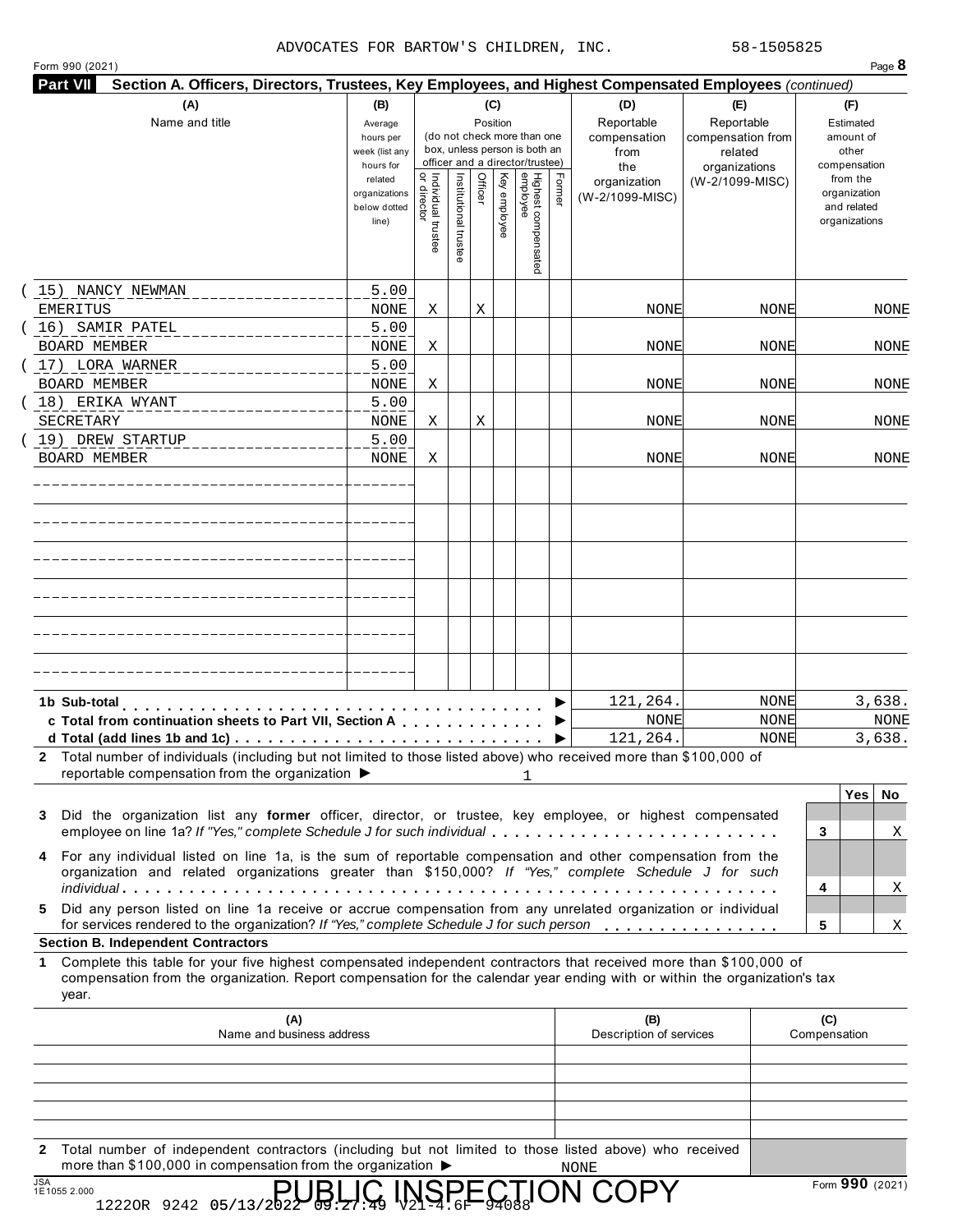#### Form 990 (2021) Page **9** ADVOCATES FOR BARTOW'S CHILDREN, INC. 58-1505825

| <b>Statement of Revenue</b> |  |
|-----------------------------|--|
|                             |  |

| Form 990 (2021)                                           |         | ADVOCATES FOR BARTOW'S CHILDREN, INC.                                                                                                                                                                                                                                                 |                      |                                              | 58-1505825                                        | Page 9                                                        |
|-----------------------------------------------------------|---------|---------------------------------------------------------------------------------------------------------------------------------------------------------------------------------------------------------------------------------------------------------------------------------------|----------------------|----------------------------------------------|---------------------------------------------------|---------------------------------------------------------------|
| Part VIII                                                 |         | <b>Statement of Revenue</b>                                                                                                                                                                                                                                                           |                      |                                              |                                                   |                                                               |
|                                                           |         |                                                                                                                                                                                                                                                                                       |                      |                                              |                                                   |                                                               |
|                                                           |         |                                                                                                                                                                                                                                                                                       | (A)<br>Total revenue | (B)<br>Related or exempt<br>function revenue | $\overline{(c)}$<br>Unrelated<br>business revenue | (D)<br>Revenue excluded<br>from tax under<br>sections 512-514 |
|                                                           | 1a      | 75,580.<br>Federated campaigns <b>Federated</b><br>1a                                                                                                                                                                                                                                 |                      |                                              |                                                   |                                                               |
| Contributions, Gifts, Grants<br>and Other Similar Amounts | b       | Membership dues<br>1b                                                                                                                                                                                                                                                                 |                      |                                              |                                                   |                                                               |
|                                                           | с       | 307,900.<br>Fundraising events <b>Exercise State Inc.</b><br>1c                                                                                                                                                                                                                       |                      |                                              |                                                   |                                                               |
|                                                           | d       | Related organizations <b>contains</b> and the Related organizations and all the Relations of the Relations of the Relations of the Relations of Relations and Relations of Relations and Relations are relations of Relations and R<br>1d                                             |                      |                                              |                                                   |                                                               |
|                                                           | е       | Government grants (contributions)<br>1,964,945.<br>1e                                                                                                                                                                                                                                 |                      |                                              |                                                   |                                                               |
|                                                           | f       | All other contributions, gifts, grants,<br>and similar amounts not included above<br>2,468,318.<br>1f                                                                                                                                                                                 |                      |                                              |                                                   |                                                               |
|                                                           | g       | Noncash contributions included in                                                                                                                                                                                                                                                     |                      |                                              |                                                   |                                                               |
|                                                           |         | lines 1a-1f $\ldots$ , $\ldots$ , $\frac{1}{9}$ \$<br>1,459,423.                                                                                                                                                                                                                      |                      |                                              |                                                   |                                                               |
|                                                           |         |                                                                                                                                                                                                                                                                                       | 4,816,743.           |                                              |                                                   |                                                               |
|                                                           |         | <b>Business Code</b>                                                                                                                                                                                                                                                                  |                      |                                              |                                                   |                                                               |
|                                                           | 2a      |                                                                                                                                                                                                                                                                                       |                      |                                              |                                                   |                                                               |
|                                                           | b       |                                                                                                                                                                                                                                                                                       |                      |                                              |                                                   |                                                               |
| Program Service<br>Revenue                                | c       |                                                                                                                                                                                                                                                                                       |                      |                                              |                                                   |                                                               |
|                                                           | d       | <u> 1989 - John Stein, amerikansk politiker (</u>                                                                                                                                                                                                                                     |                      |                                              |                                                   |                                                               |
|                                                           | е       |                                                                                                                                                                                                                                                                                       |                      |                                              |                                                   |                                                               |
|                                                           | f<br>g  | All other program service revenue<br>Total. Add lines 2a-2f ▶                                                                                                                                                                                                                         | <b>NONE</b>          |                                              |                                                   |                                                               |
|                                                           | 3       | Investment income (including dividends, interest, and                                                                                                                                                                                                                                 |                      |                                              |                                                   |                                                               |
|                                                           |         |                                                                                                                                                                                                                                                                                       | 9,951.               |                                              |                                                   | 9,951.                                                        |
|                                                           | 4       | Income from investment of tax-exempt bond proceeds $\blacktriangleright$                                                                                                                                                                                                              | <b>NONE</b>          |                                              |                                                   |                                                               |
|                                                           | 5       |                                                                                                                                                                                                                                                                                       | <b>NONE</b>          |                                              |                                                   |                                                               |
|                                                           |         | (i) Real<br>(ii) Personal                                                                                                                                                                                                                                                             |                      |                                              |                                                   |                                                               |
|                                                           | 6a      | Gross rents<br>6a                                                                                                                                                                                                                                                                     |                      |                                              |                                                   |                                                               |
|                                                           | b       | Less: rental expenses<br>6b                                                                                                                                                                                                                                                           |                      |                                              |                                                   |                                                               |
|                                                           | c       | <b>NONE</b><br><b>NONE</b><br>Rental income or (loss) 6c                                                                                                                                                                                                                              | <b>NONE</b>          |                                              |                                                   |                                                               |
|                                                           | d<br>7a | Net rental income or (loss) ▶<br>(i) Securities<br>(ii) Other<br>Gross amount from                                                                                                                                                                                                    |                      |                                              |                                                   |                                                               |
|                                                           |         | sales<br>οf<br>assets                                                                                                                                                                                                                                                                 |                      |                                              |                                                   |                                                               |
|                                                           |         | 335,020.<br>other than inventory<br>7a                                                                                                                                                                                                                                                |                      |                                              |                                                   |                                                               |
|                                                           | b       | Less: cost or other basis                                                                                                                                                                                                                                                             |                      |                                              |                                                   |                                                               |
|                                                           |         | 330,364.<br>7b<br>and sales expenses                                                                                                                                                                                                                                                  |                      |                                              |                                                   |                                                               |
| <b>Other Revenue</b>                                      | c       | 4,656.<br>Gain or (loss)<br>7c                                                                                                                                                                                                                                                        |                      |                                              |                                                   |                                                               |
|                                                           | d       | Net gain or (loss) $\cdots$ $\cdots$ $\cdots$ $\cdots$ $\cdots$ $\cdots$                                                                                                                                                                                                              | 4,656.               |                                              |                                                   | 4,656.                                                        |
|                                                           | 8а      | income<br>fundraising<br>Gross<br>from                                                                                                                                                                                                                                                |                      |                                              |                                                   |                                                               |
|                                                           |         | 307,900.<br>events (not including $$$ $\overline{ }$                                                                                                                                                                                                                                  |                      |                                              |                                                   |                                                               |
|                                                           |         | of contributions reported on line<br>36,464<br>8а<br>1c). See Part IV, line 18                                                                                                                                                                                                        |                      |                                              |                                                   |                                                               |
|                                                           | b       | 98,122<br>8b<br>Less: direct expenses extending the state of the state of the state of the state of the state of the state of                                                                                                                                                         |                      |                                              |                                                   |                                                               |
|                                                           | с       | Net income or (loss) from fundraising events $\ldots$                                                                                                                                                                                                                                 | $-61,658.$           |                                              |                                                   | $-61,658.$                                                    |
|                                                           | 9а      | income<br>from<br>gaming<br>Gross                                                                                                                                                                                                                                                     |                      |                                              |                                                   |                                                               |
|                                                           |         | activities. See Part IV, line 19<br><b>NONE</b><br>9а                                                                                                                                                                                                                                 |                      |                                              |                                                   |                                                               |
|                                                           | b       | <b>NONE</b><br>9b<br>Less: direct expenses                                                                                                                                                                                                                                            |                      |                                              |                                                   |                                                               |
|                                                           | с       | Net income or (loss) from gaming activities                                                                                                                                                                                                                                           | <b>NONE</b>          |                                              |                                                   |                                                               |
|                                                           | 10a     | sales<br>of inventory,<br>Gross<br>less                                                                                                                                                                                                                                               |                      |                                              |                                                   |                                                               |
|                                                           |         | <b>NONE</b><br>returns and allowances and the state of the state of the state of the state of the state of the state of the state of the state of the state of the state of the state of the state of the state of the state of the state of<br>10a<br>10 <sub>b</sub><br><b>NONE</b> |                      |                                              |                                                   |                                                               |
|                                                           | b<br>c  | Less: cost of goods sold<br>Net income or (loss) from sales of inventory extended by                                                                                                                                                                                                  | <b>NONE</b>          |                                              |                                                   |                                                               |
|                                                           |         | <b>Business Code</b>                                                                                                                                                                                                                                                                  |                      |                                              |                                                   |                                                               |
|                                                           | 11a     | OTHER INCOME                                                                                                                                                                                                                                                                          | 10,539.              | 10,539                                       |                                                   |                                                               |
|                                                           | b       |                                                                                                                                                                                                                                                                                       |                      |                                              |                                                   |                                                               |
| Revenue                                                   | с       |                                                                                                                                                                                                                                                                                       |                      |                                              |                                                   |                                                               |
| Miscellaneous                                             | d       | All other revenue                                                                                                                                                                                                                                                                     |                      |                                              |                                                   |                                                               |
|                                                           | е       | Total. Add lines 11a-11d                                                                                                                                                                                                                                                              | 10,539.              |                                              |                                                   |                                                               |
|                                                           | 12      | Total revenue. See instructions                                                                                                                                                                                                                                                       | 4,780,231.           | 10,539<br>ION COP                            |                                                   | $-47,051.$<br>Form 990 (2021)                                 |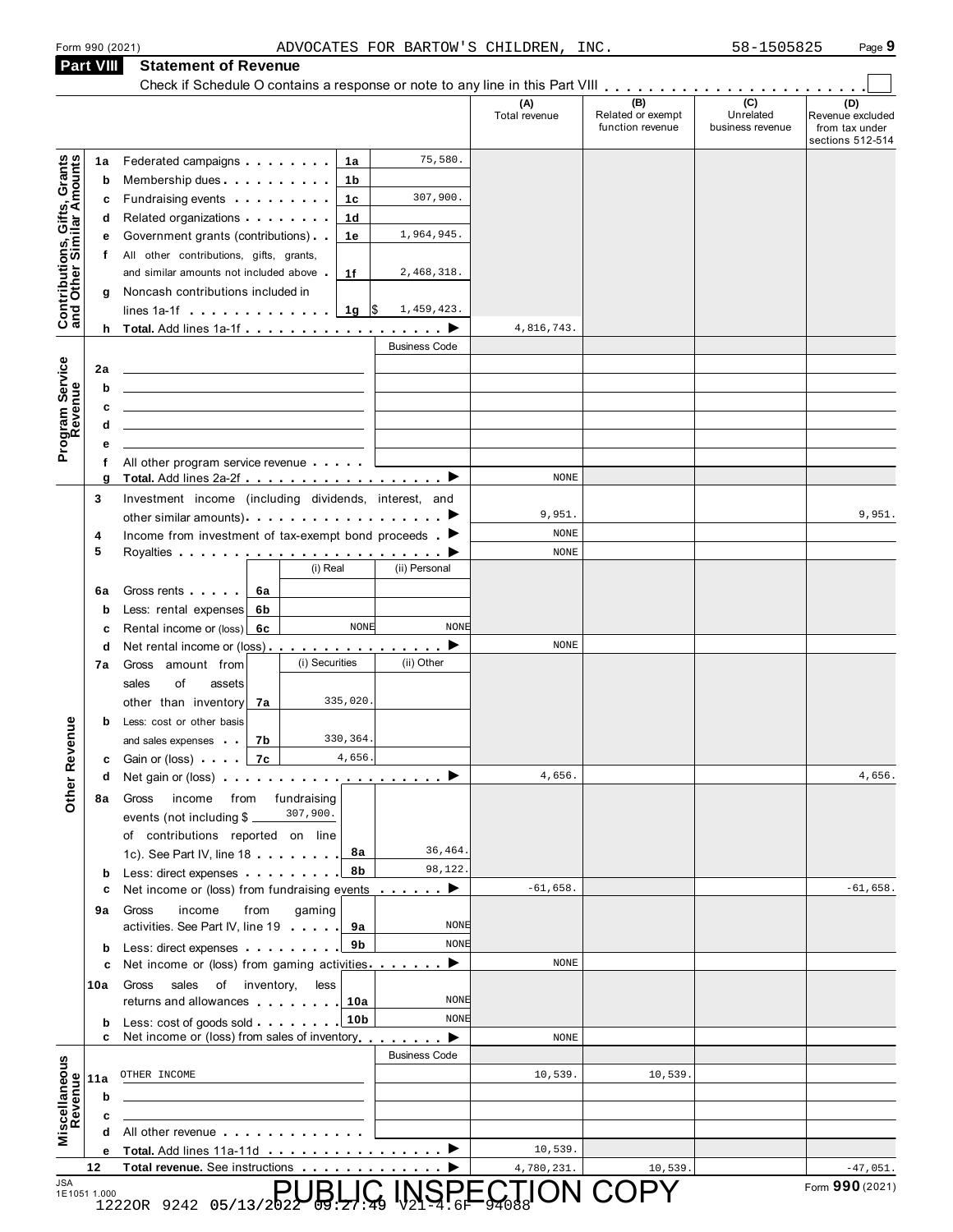| Form 990 (2021)                                                                                                                                                                                                                     | ADVOCATES FOR BARTOW'S CHILDREN, INC. |                                    |                                           | Page 10<br>58-1505825          |
|-------------------------------------------------------------------------------------------------------------------------------------------------------------------------------------------------------------------------------------|---------------------------------------|------------------------------------|-------------------------------------------|--------------------------------|
| <b>Part IX</b> Statement of Functional Expenses                                                                                                                                                                                     |                                       |                                    |                                           |                                |
| Section 501(c)(3) and 501(c)(4) organizations must complete all columns. All other organizations must complete column (A).                                                                                                          |                                       |                                    |                                           |                                |
|                                                                                                                                                                                                                                     |                                       |                                    |                                           |                                |
| Do not include amounts reported on lines 6b, 7b,<br>8b, 9b, and 10b of Part VIII.                                                                                                                                                   | (A)<br>Total expenses                 | (B)<br>Program service<br>expenses | (C)<br>Management and<br>general expenses | (D)<br>Fundraising<br>expenses |
| 1 Grants and other assistance to domestic organizations                                                                                                                                                                             |                                       |                                    |                                           |                                |
| and domestic governments. See Part IV, line 21                                                                                                                                                                                      | NONE                                  |                                    |                                           |                                |
| 2 Grants and other assistance to domestic<br>individuals. See Part IV, line 22                                                                                                                                                      | NONE                                  |                                    |                                           |                                |
| 3 Grants and other assistance to foreign                                                                                                                                                                                            |                                       |                                    |                                           |                                |
| organizations,<br>foreign governments,<br>and<br>foreign individuals. See Part IV, lines 15 and 16                                                                                                                                  | NONE                                  |                                    |                                           |                                |
| 4 Benefits paid to or for members                                                                                                                                                                                                   | <b>NONE</b>                           |                                    |                                           |                                |
| 5 Compensation of current officers, directors,                                                                                                                                                                                      |                                       |                                    |                                           |                                |
| trustees, and key employees                                                                                                                                                                                                         | 125, 124.                             | 106,835.                           | 3,016.                                    | 15,273.                        |
| 6 Compensation not included above to disqualified<br>persons (as defined under section 4958(f)(1)) and<br>persons described in section 4958(c)(3)(B)                                                                                | <b>NONE</b>                           |                                    |                                           |                                |
| 7 Other salaries and wages                                                                                                                                                                                                          | 1,327,020.                            | 1,133,050.                         | 31,988.                                   | 161,982.                       |
| 8 Pension plan accruals and contributions (include<br>section 401(k) and 403(b) employer contributions)                                                                                                                             | 26,445.                               | 22,580.                            | 637.                                      | 3,228.                         |
| Other employee benefits<br>9                                                                                                                                                                                                        | 96,249.                               | 82,180.                            | 2,320.                                    | 11,749.                        |
| 10                                                                                                                                                                                                                                  | 105,018.                              | 89,668.                            | 2,531.                                    | 12,819.                        |
| 11 Fees for services (nonemployees):                                                                                                                                                                                                |                                       |                                    |                                           |                                |
| a Management <b>container and a Management</b>                                                                                                                                                                                      | NONE                                  |                                    |                                           |                                |
|                                                                                                                                                                                                                                     | <b>NONE</b>                           |                                    |                                           |                                |
| c Accounting                                                                                                                                                                                                                        | 54,928.<br><b>NONE</b>                |                                    | 54,928.                                   |                                |
| e Professional fundraising services. See Part IV, line 17                                                                                                                                                                           | <b>NONE</b>                           |                                    |                                           |                                |
| f Investment management fees                                                                                                                                                                                                        | 2,529.                                |                                    | 2,529.                                    |                                |
| 9 Other. (If line 11g amount exceeds 10% of line 25, column                                                                                                                                                                         |                                       |                                    |                                           |                                |
| (A), amount, list line 11g expenses on Schedule O.)                                                                                                                                                                                 | 102,225.                              | 42,535.                            | 3,128.                                    | 56,562.                        |
| 12 Advertising and promotion                                                                                                                                                                                                        | 27,793.                               | 14,719.                            | 522.                                      | 12,552.                        |
| 13 Office expenses                                                                                                                                                                                                                  | 90,951.                               | 66,809.                            | 5,065.                                    | 19,077.                        |
| 14 Information technology                                                                                                                                                                                                           | 41,352.<br><b>NONE</b>                | 29,713.                            | 2,809.                                    | 8,830.                         |
| 15<br>16<br>Occupancy                                                                                                                                                                                                               | 113,511.                              | 106,022.                           | 2,102.                                    | 5,387.                         |
| 17                                                                                                                                                                                                                                  | 15,827.                               | 15,038.                            | 609.                                      | 180.                           |
| Payments of travel or entertainment expenses<br>18                                                                                                                                                                                  |                                       |                                    |                                           |                                |
| for any federal, state, or local public officials                                                                                                                                                                                   | NONE                                  |                                    |                                           |                                |
| Conferences, conventions, and meetings<br>19                                                                                                                                                                                        | 47,104.                               | 39,804.                            | 1,104.                                    | 6, 196.                        |
| 20                                                                                                                                                                                                                                  | 16,248.                               |                                    | 16,248.                                   |                                |
| Payments to affiliates experience and the set of the set of the set of the set of the set of the set of the set of the set of the set of the set of the set of the set of the set of the set of the set of the set of the set<br>21 | <b>NONE</b><br>39,063.                | 17,969.                            | 14,453.                                   | 6,641.                         |
| Depreciation, depletion, and amortization<br>22<br>23<br>Insurance                                                                                                                                                                  | 77,004.                               | 59,405.                            | 4,260.                                    | 13,339.                        |
| Other expenses. Itemize expenses not covered<br>24                                                                                                                                                                                  |                                       |                                    |                                           |                                |
| above. (List miscellaneous expenses on line 24e. If                                                                                                                                                                                 |                                       |                                    |                                           |                                |
| line 24e amount exceeds 10% of line 25, column<br>(A), amount, list line 24e expenses on Schedule O.)                                                                                                                               |                                       |                                    |                                           |                                |
| CLOTHING                                                                                                                                                                                                                            | 341,103.                              | 341,021.                           |                                           | 82.                            |
| <b>b</b> FOOD                                                                                                                                                                                                                       | 41,224.                               | 40,972.                            | 82.                                       | 170.                           |
| c DUES                                                                                                                                                                                                                              | 13,462.<br>10,659.                    | 10,596.<br>8,353.                  | 228.<br>1,883.                            | 2,638.<br>423.                 |
| d MISCELLANEOUS                                                                                                                                                                                                                     | 4,595.                                | 2,084.                             | 274.                                      | 2,237.                         |
| e All other expenses<br>25 Total functional expenses. Add lines 1 through 24e                                                                                                                                                       | 2,719,434.                            | 2, 229, 353.                       | 150,716.                                  | 339, 365.                      |
| 26 Joint costs. Complete this line only if the<br>organization reported in column (B) joint costs<br>from a combined educational campaign and<br>fundraising solicitation. Check here<br>if                                         |                                       |                                    |                                           |                                |
| following SOP 98-2 (ASC 958-720)                                                                                                                                                                                                    |                                       |                                    |                                           |                                |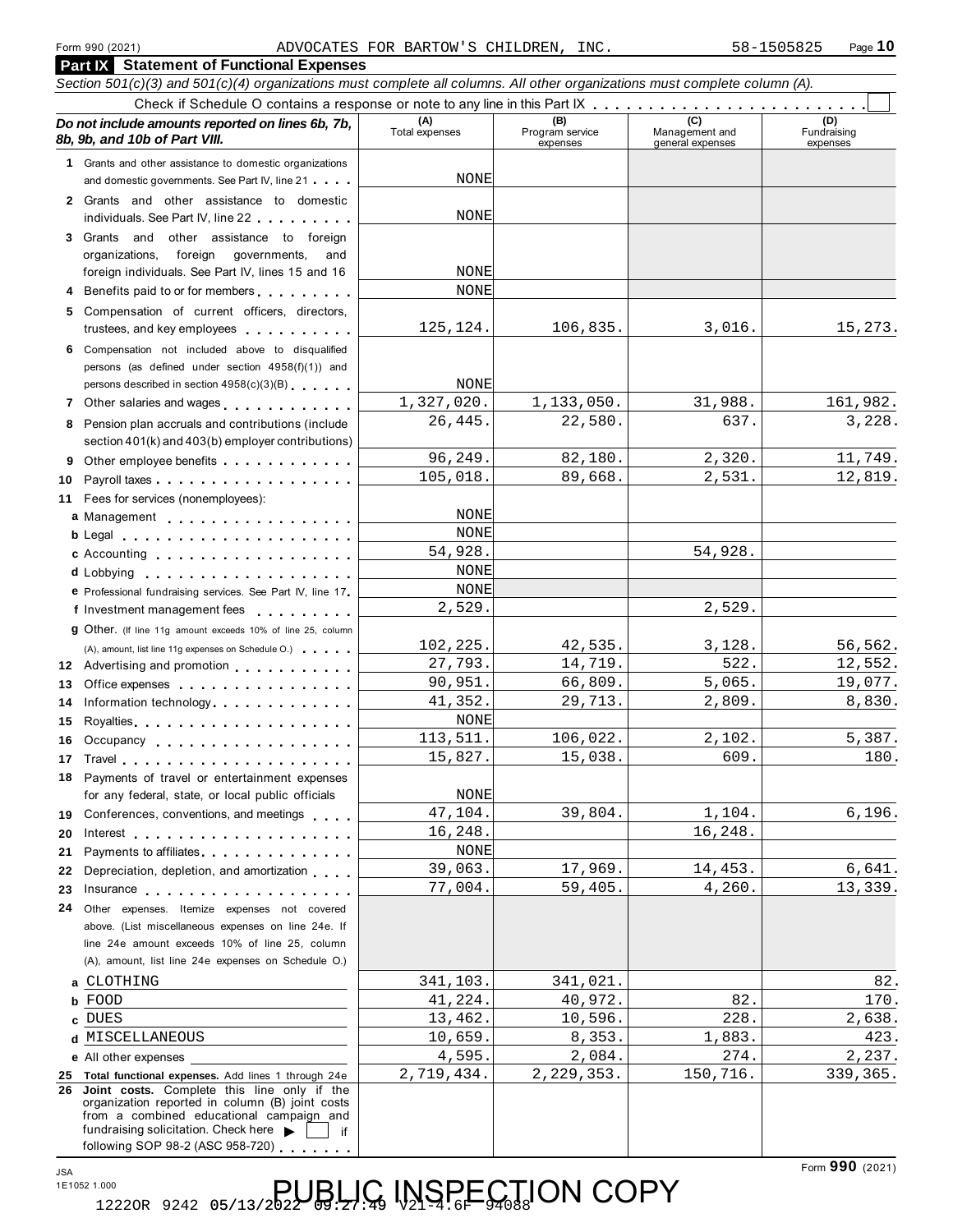|                             | ADVOCATES FOR BARTOW'S CHILDREN, INC.                                                                   |                   |                         | 58-1505825   |
|-----------------------------|---------------------------------------------------------------------------------------------------------|-------------------|-------------------------|--------------|
| Part X                      | Form 990 (2021)<br><b>Balance Sheet</b>                                                                 |                   |                         | Page 11      |
|                             | Check if Schedule O contains a response or note to any line in this Part X                              |                   |                         | $\mathbf{X}$ |
|                             |                                                                                                         | (A)               |                         | (B)          |
|                             |                                                                                                         | Beginning of year |                         | End of year  |
| 1                           |                                                                                                         | 644,801.          | $\mathbf{1}$            | 1,222,558.   |
| $\mathbf{2}$                |                                                                                                         | 490,120.          | $\overline{2}$          | 285,830.     |
| 3                           |                                                                                                         | NONE 3            |                         | NONE         |
| 4                           |                                                                                                         | 137,785.          | $\overline{\mathbf{4}}$ | 282,770.     |
| 5                           | Loans and other receivables from any current or former officer, director,                               |                   |                         |              |
|                             | trustee, key employee, creator or founder, substantial contributor, or 35%                              |                   |                         |              |
|                             | controlled entity or family member of any of these persons                                              | NONE 5            |                         | NONE         |
| 6                           | Loans and other receivables from other disqualified persons (as defined                                 |                   |                         |              |
|                             | under section $4958(f)(1)$ , and persons described in section $4958(c)(3)(B)$                           | NONE 6            |                         | NONE         |
| 7                           | Notes and loans receivable, net                                                                         | NONE 7            |                         | <b>NONE</b>  |
| Assets<br>8                 |                                                                                                         | NONE 8            |                         | <b>NONE</b>  |
| 9                           | Prepaid expenses and deferred charges SEE SCHEDULE . Q                                                  | 31,337.           | 9                       | 30,390.      |
|                             | 10a Land, buildings, and equipment: cost or other                                                       |                   |                         |              |
|                             | basis. Complete Part VI of Schedule D [10a]<br>3,226,904.                                               |                   |                         |              |
|                             | 354,714.                                                                                                | $285, 725.$ 10c   |                         | 2,872,190.   |
| 11                          |                                                                                                         | NONE 11           |                         | NONE         |
| 12                          | Investments - other securities. See Part IV, line 11                                                    | NONE 12           |                         | NONE         |
| 13                          | Investments - program-related. See Part IV, line 11.                                                    | <b>NONE</b> 13    |                         | NONE         |
| 14                          |                                                                                                         | NONE 14           |                         | NONE         |
| 15                          |                                                                                                         | NONE 15           |                         | NONE         |
| 16                          | Total assets. Add lines 1 through 15 (must equal line 33)                                               | 1,589,768.        | 16                      | 4,693,738.   |
| 17                          | Accounts payable and accrued expenses                                                                   | 63,965.           | 17                      | 117,430.     |
| 18                          |                                                                                                         | NONE 18           |                         | NONE         |
| 19                          |                                                                                                         | NONE 19           |                         | NONE         |
| 20                          |                                                                                                         | $NONE$ 20         |                         | <b>NONE</b>  |
| 21                          | Escrow or custodial account liability. Complete Part IV of Schedule D                                   | NONE 21           |                         | NONE         |
| 22                          | Loans and other payables to any current or former officer, director,                                    |                   |                         |              |
| abilities                   | trustee, key employee, creator or founder, substantial contributor, or 35%                              |                   |                         |              |
|                             | controlled entity or family member of any of these persons $\dots \dots \dots$                          | NONE 22           |                         | <b>NONE</b>  |
| ⊐<br>23                     | Secured mortgages and notes payable to unrelated third parties                                          | NONE 23           |                         | 968,847.     |
| 24                          | Unsecured notes and loans payable to unrelated third parties.                                           | NONE 24           |                         | NONE         |
| 25                          | Other liabilities (including federal income tax, payables to related third                              |                   |                         |              |
|                             | parties, and other liabilities not included on lines 17-24). Complete Part X                            |                   |                         |              |
|                             |                                                                                                         | NONE 25           |                         | NONE         |
| 26                          |                                                                                                         | 63,965.           | 26                      | 1,086,277.   |
| Net Assets or Fund Balances | Organizations that follow FASB ASC 958, check here ▶<br>  X  <br>and complete lines 27, 28, 32, and 33. |                   |                         |              |
| 27                          |                                                                                                         | 1,525,803.        | 27                      | 3,449,080.   |
| 28                          |                                                                                                         | NONE 28           |                         | 158,381.     |
|                             | Organizations that do not follow FASB ASC 958, check here ▶<br>and complete lines 29 through 33.        |                   |                         |              |
| 29                          | Capital stock or trust principal, or current funds                                                      |                   | 29                      |              |
| 30                          | Paid-in or capital surplus, or land, building, or equipment fund                                        |                   | 30                      |              |
| 31                          | Retained earnings, endowment, accumulated income, or other funds                                        |                   | 31                      |              |
| 32                          |                                                                                                         | 1,525,803.        | 32                      | 3,607,461.   |
| 33                          | Total liabilities and net assets/fund balances                                                          | 1,589,768.        | 33                      | 4,693,738.   |

JSA

1E1053 1.000 12220R 9242 05/13/2022 09:27 49 V2194.6F CTION COPY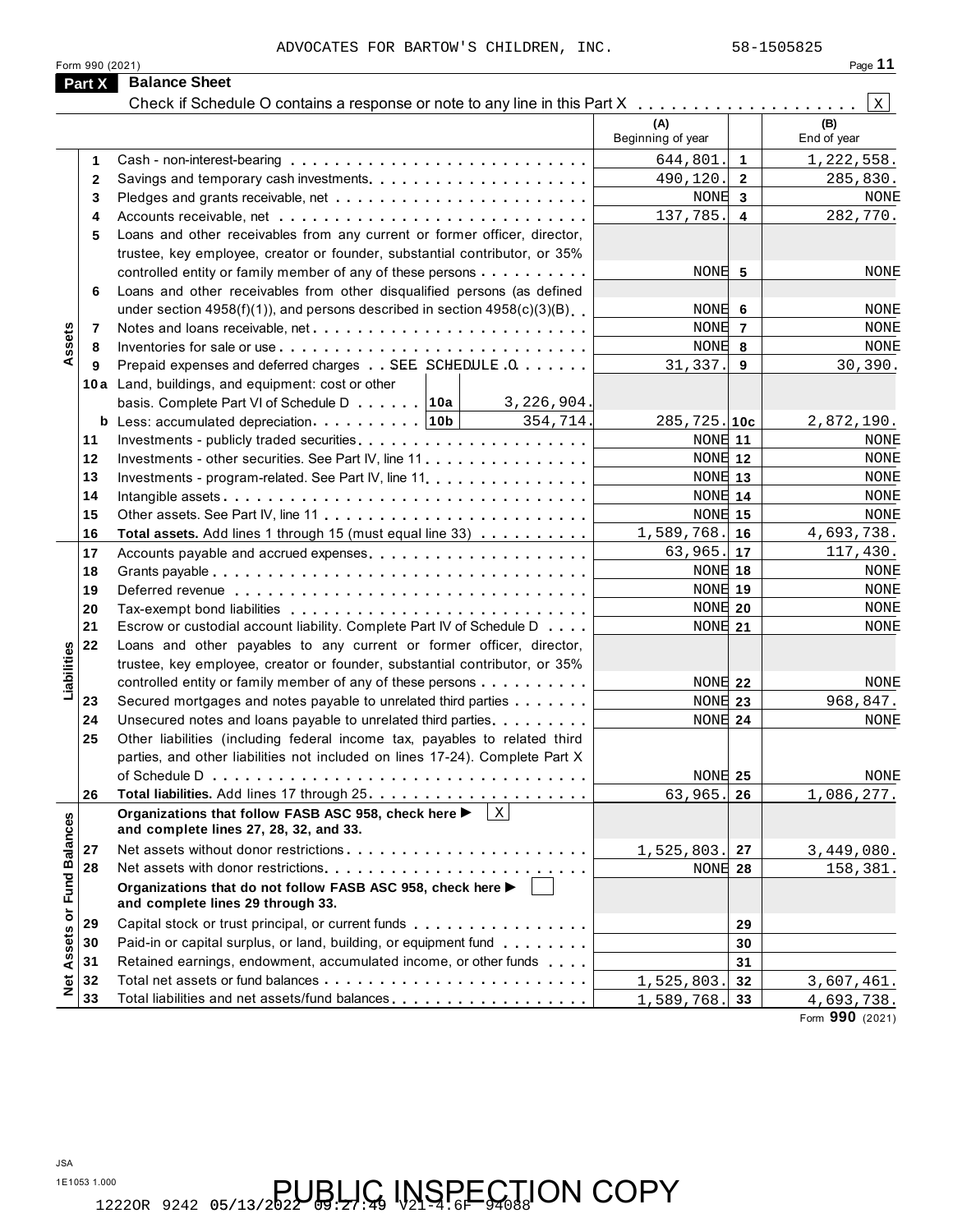|  | <b>3a</b> As a result of a federal award, was the organization required to undergo an audit of |
|--|------------------------------------------------------------------------------------------------|
|  |                                                                                                |
|  | <b>b</b> If "Yes," did the organization undergo the required audit or audits? If the organiza  |
|  | required audit or audits, explain why on Schedule O and describe any steps taken to            |
|  |                                                                                                |

| II fest check a box below to indicate whether the imancial statements for the year were complied or<br>reviewed on a separate basis, consolidated basis, or both: |    |                 |
|-------------------------------------------------------------------------------------------------------------------------------------------------------------------|----|-----------------|
| <b>Consolidated basis</b><br>Separate basis<br>Both consolidated and separate basis                                                                               |    |                 |
|                                                                                                                                                                   | 2b | Χ               |
| If "Yes," check a box below to indicate whether the financial statements for the year were audited on a                                                           |    |                 |
| separate basis, consolidated basis, or both:<br>$X$ Separate basis<br><b>Consolidated basis</b><br>Both consolidated and separate basis                           |    |                 |
| c If "Yes" to line 2a or 2b, does the organization have a committee that assumes responsibility for oversight of                                                  |    |                 |
| the audit, review, or compilation of its financial statements and selection of an independent accountant?                                                         | 2c | Χ               |
| If the organization changed either its oversight process or selection process during the tax year, explain on                                                     |    |                 |
| Schedule O.                                                                                                                                                       |    |                 |
| 3a As a result of a federal award, was the organization required to undergo an audit or audits as set forth in the                                                | 3a | Χ               |
| <b>b</b> If "Yes," did the organization undergo the required audit or audits? If the organization did not undergo the                                             |    |                 |
| required audit or audits, explain why on Schedule O and describe any steps taken to undergo such audits                                                           | 3b | Χ               |
|                                                                                                                                                                   |    | Form 990 (2021) |
|                                                                                                                                                                   |    |                 |
|                                                                                                                                                                   |    |                 |
|                                                                                                                                                                   |    |                 |
|                                                                                                                                                                   |    |                 |
|                                                                                                                                                                   |    |                 |
|                                                                                                                                                                   |    |                 |

| 58-1505825<br>ADVOCATES FOR BARTOW'S CHILDREN, INC.                                                                |         |
|--------------------------------------------------------------------------------------------------------------------|---------|
|                                                                                                                    |         |
| 990 (2021)                                                                                                         | Page    |
| t XIII<br><b>Reconciliation of Net Assets</b>                                                                      |         |
|                                                                                                                    |         |
|                                                                                                                    | 4,780,2 |
| Total expenses (must equal Part IX, column (A), line 25) $\ldots \ldots \ldots \ldots \ldots \ldots \ldots \ldots$ | 2,719,4 |
| Revenue less expenses. Subtract line 2 from line 1                                                                 | 2,060,7 |
|                                                                                                                    | 1 FOF 0 |

Total expenses (must equal Part IX, column (A), line 25) ............................. Revenue less expenses. Subtract line 2 from line 1 Net assets or fund balances at beginning of year (must equal Part X, line 32, column  $(A)$ )  $\ldots$ . Net unrealized gains (losses) on investments Donated services and use of facilities Investment expenses

Fotal expenses (must equal Part VIII, column (A), line 12)<br>
Total expenses (must equal Part IX, column (A), line 25)<br>
Revenue less expenses. Subtract line 2 from line 1<br>
Net assets or fund balances at beginning of year (mu

Other changes in net assets or fund balances (explain on Schedule O). . . . . . . . . . . . . . . . .

**<sup>1</sup>** Accounting method used to prepare the Form 990: Cash Accrual Other X

32, column (B)) m m m m m m m m m m m m m m m m m m m m m m m m m m m m m m m m m m m m m m m m m m m m m **Part XII Financial Statements and Reporting**

If the organization changed its method of accounting from a prior year or checked "Other," explain on

**2a** Were the organization's financial statements compiled or reviewed by an independent accountant?m m m m m m m

2a Were the organization's financial statements compiled or reviewed by an independent accountant?  $\dots \dots$ 

If "Yes," check a box below to indicate whether the financial statements for the year were compiled or

m m m m m m m m m m m m m m m m **<sup>10</sup>** Net assets or fund balances at end of year. Combine lines 3 through 9 (must equal Part X, line

**Part XI Reconciliation of Net Assets**

Schedule O.

—<br>……<br>……<br>……

m m m m m m m m m m m m m m m m m m m m m m m m m m m m m m m m m m m m m m m m m m m m m m m m m m m m m m m m m m m m m m

Check if Schedule O contains a response or note to any line in this Part XII m m m m m m m m m m m m m m m m m m m m **Yes No**

m m m m m m m m m m m m m m m m m m m m m m m m m m m m m m m m m m m m m m m m

**10**

**2a**

| Form 990 (2021) | Page |
|-----------------|------|
|                 |      |

4,780,231. 2,719,434. 2,060,797. 1,525,803.

20,861.

3,607,461.

X

# $\Gamma_{\rm 12220R}$  9242 05/13/2022 G9!NSPECTION  $\rm 4G$ OPY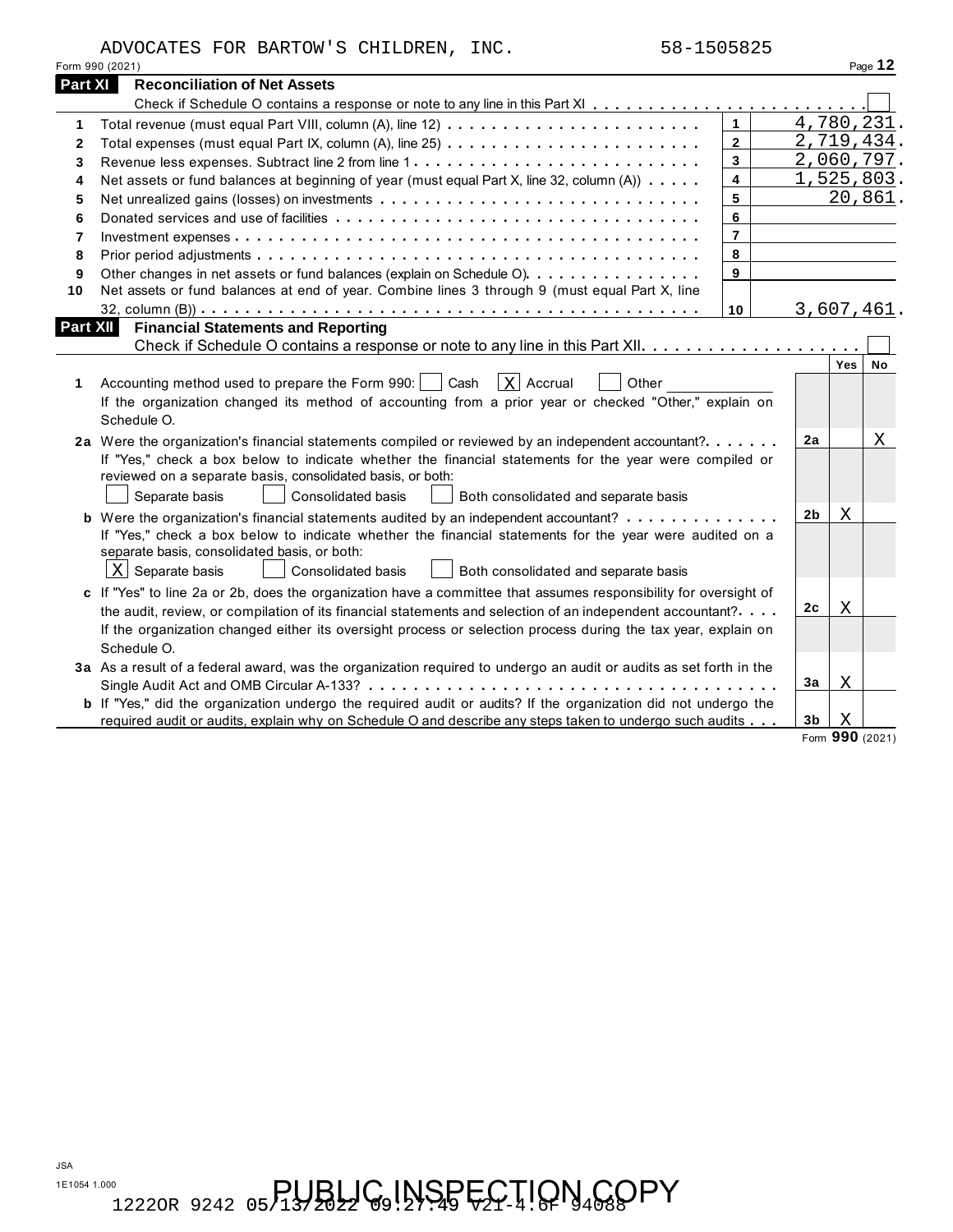| <b>SCHEDULE A</b> |  |
|-------------------|--|
| (Form 990)        |  |

## **Public Charity Status and Public Support**  $\frac{\text{OMB No. 1545-0047}}{600 \text{ N}}$

**(Form 990) Complete if the organization is a section 501(c)(3) organization or a section 4947(a)(1) nonexempt charitable trust.** À¾¶µ I Complete if the organization is a section 501(c)(3) organization or a section 4947(a)(1) nonexempt charitable trust.<br>Department of the Treasury<br>Department of the Treasury

|        |   | Department of the Treasury<br><b>Internal Revenue Service</b> |                                                                                                                      |                                                            | ▶ Attach to Form 990 or Form 990-EZ.<br>Go to www.irs.gov/Form990 for instructions and the latest information. |     |                                                      |                                                                                                                                                                                                                                                   | <b>Open to Public</b><br>Inspection                                                                                                 |  |
|--------|---|---------------------------------------------------------------|----------------------------------------------------------------------------------------------------------------------|------------------------------------------------------------|----------------------------------------------------------------------------------------------------------------|-----|------------------------------------------------------|---------------------------------------------------------------------------------------------------------------------------------------------------------------------------------------------------------------------------------------------------|-------------------------------------------------------------------------------------------------------------------------------------|--|
|        |   | Name of the organization                                      |                                                                                                                      |                                                            |                                                                                                                |     |                                                      | <b>Employer identification number</b>                                                                                                                                                                                                             |                                                                                                                                     |  |
|        |   |                                                               |                                                                                                                      | ADVOCATES FOR BARTOW'S CHILDREN, INC.                      |                                                                                                                |     |                                                      |                                                                                                                                                                                                                                                   | 58-1505825                                                                                                                          |  |
| Part I |   |                                                               |                                                                                                                      |                                                            |                                                                                                                |     |                                                      | Reason for Public Charity Status. (All organizations must complete this part.) See instructions.                                                                                                                                                  |                                                                                                                                     |  |
|        |   |                                                               |                                                                                                                      |                                                            | The organization is not a private foundation because it is: (For lines 1 through 12, check only one box.)      |     |                                                      |                                                                                                                                                                                                                                                   |                                                                                                                                     |  |
| 1      |   |                                                               |                                                                                                                      |                                                            | A church, convention of churches, or association of churches described in section 170(b)(1)(A)(i).             |     |                                                      |                                                                                                                                                                                                                                                   |                                                                                                                                     |  |
| 2      |   |                                                               |                                                                                                                      |                                                            | A school described in section 170(b)(1)(A)(ii). (Attach Schedule E (Form 990).)                                |     |                                                      |                                                                                                                                                                                                                                                   |                                                                                                                                     |  |
| 3      |   |                                                               |                                                                                                                      |                                                            | A hospital or a cooperative hospital service organization described in section 170(b)(1)(A)(iii).              |     |                                                      |                                                                                                                                                                                                                                                   |                                                                                                                                     |  |
| 4      |   |                                                               |                                                                                                                      |                                                            |                                                                                                                |     |                                                      | A medical research organization operated in conjunction with a hospital described in section 170(b)(1)(A)(iii). Enter the                                                                                                                         |                                                                                                                                     |  |
|        |   | hospital's name, city, and state:                             |                                                                                                                      |                                                            |                                                                                                                |     |                                                      |                                                                                                                                                                                                                                                   |                                                                                                                                     |  |
| 5      |   |                                                               |                                                                                                                      |                                                            |                                                                                                                |     |                                                      |                                                                                                                                                                                                                                                   | An organization operated for the benefit of a college or university owned or operated by a governmental unit described in           |  |
|        |   |                                                               |                                                                                                                      | section 170(b)(1)(A)(iv). (Complete Part II.)              |                                                                                                                |     |                                                      |                                                                                                                                                                                                                                                   |                                                                                                                                     |  |
| 6      |   |                                                               |                                                                                                                      |                                                            | A federal, state, or local government or governmental unit described in section 170(b)(1)(A)(v).               |     |                                                      |                                                                                                                                                                                                                                                   |                                                                                                                                     |  |
| 7      | X |                                                               |                                                                                                                      |                                                            |                                                                                                                |     |                                                      |                                                                                                                                                                                                                                                   | An organization that normally receives a substantial part of its support from a governmental unit or from the general public        |  |
|        |   |                                                               |                                                                                                                      | described in section 170(b)(1)(A)(vi). (Complete Part II.) |                                                                                                                |     |                                                      |                                                                                                                                                                                                                                                   |                                                                                                                                     |  |
| 8      |   |                                                               |                                                                                                                      |                                                            | A community trust described in section 170(b)(1)(A)(vi). (Complete Part II.)                                   |     |                                                      |                                                                                                                                                                                                                                                   |                                                                                                                                     |  |
| 9      |   |                                                               |                                                                                                                      |                                                            |                                                                                                                |     |                                                      | An agricultural research organization described in section 170(b)(1)(A)(ix) operated in conjunction with a land-grant college                                                                                                                     |                                                                                                                                     |  |
|        |   |                                                               |                                                                                                                      |                                                            |                                                                                                                |     |                                                      | or university or a non-land-grant college of agriculture (see instructions). Enter the name, city, and state of the college or                                                                                                                    |                                                                                                                                     |  |
| 10     |   | university:                                                   |                                                                                                                      |                                                            |                                                                                                                |     |                                                      | An organization that normally receives (1) more than 331/3 % of its support from contributions, membership fees, and gross                                                                                                                        |                                                                                                                                     |  |
|        |   |                                                               |                                                                                                                      |                                                            | acquired by the organization after June 30, 1975. See section 509(a)(2). (Complete Part III.)                  |     |                                                      | receipts from activities related to its exempt functions, subject to certain exceptions; and (2) no more than 331/3 % of its<br>support from gross investment income and unrelated business taxable income (less section 511 tax) from businesses |                                                                                                                                     |  |
| 11     |   |                                                               |                                                                                                                      |                                                            | An organization organized and operated exclusively to test for public safety. See section 509(a)(4).           |     |                                                      |                                                                                                                                                                                                                                                   |                                                                                                                                     |  |
| 12     |   |                                                               |                                                                                                                      |                                                            |                                                                                                                |     |                                                      |                                                                                                                                                                                                                                                   | An organization organized and operated exclusively for the benefit of, to perform the functions of, or to carry out the purposes of |  |
|        |   |                                                               |                                                                                                                      |                                                            |                                                                                                                |     |                                                      |                                                                                                                                                                                                                                                   | one or more publicly supported organizations described in section 509(a)(1) or section 509(a)(2). See section 509(a)(3). Check      |  |
|        |   |                                                               |                                                                                                                      |                                                            |                                                                                                                |     |                                                      | the box on lines 12a through 12d that describes the type of supporting organization and complete lines 12e, 12f, and 12g.                                                                                                                         |                                                                                                                                     |  |
| a      |   |                                                               |                                                                                                                      |                                                            |                                                                                                                |     |                                                      | Type I. A supporting organization operated, supervised, or controlled by its supported organization(s), typically by giving                                                                                                                       |                                                                                                                                     |  |
|        |   |                                                               |                                                                                                                      |                                                            |                                                                                                                |     |                                                      | the supported organization(s) the power to regularly appoint or elect a majority of the directors or trustees of the                                                                                                                              |                                                                                                                                     |  |
|        |   |                                                               |                                                                                                                      |                                                            | supporting organization. You must complete Part IV, Sections A and B.                                          |     |                                                      |                                                                                                                                                                                                                                                   |                                                                                                                                     |  |
| b      |   |                                                               |                                                                                                                      |                                                            |                                                                                                                |     |                                                      | Type II. A supporting organization supervised or controlled in connection with its supported organization(s), by having                                                                                                                           |                                                                                                                                     |  |
|        |   |                                                               | control or management of the supporting organization vested in the same persons that control or manage the supported |                                                            |                                                                                                                |     |                                                      |                                                                                                                                                                                                                                                   |                                                                                                                                     |  |
|        |   |                                                               |                                                                                                                      |                                                            | organization(s). You must complete Part IV, Sections A and C.                                                  |     |                                                      |                                                                                                                                                                                                                                                   |                                                                                                                                     |  |
| c      |   |                                                               |                                                                                                                      |                                                            |                                                                                                                |     |                                                      | Type III functionally integrated. A supporting organization operated in connection with, and functionally integrated with,                                                                                                                        |                                                                                                                                     |  |
|        |   |                                                               |                                                                                                                      |                                                            | its supported organization(s) (see instructions). You must complete Part IV, Sections A, D, and E.             |     |                                                      |                                                                                                                                                                                                                                                   |                                                                                                                                     |  |
| d      |   |                                                               |                                                                                                                      |                                                            |                                                                                                                |     |                                                      | Type III non-functionally integrated. A supporting organization operated in connection with its supported organization(s)                                                                                                                         |                                                                                                                                     |  |
|        |   |                                                               |                                                                                                                      |                                                            |                                                                                                                |     |                                                      | that is not functionally integrated. The organization generally must satisfy a distribution requirement and an attentiveness                                                                                                                      |                                                                                                                                     |  |
|        |   |                                                               |                                                                                                                      |                                                            | requirement (see instructions). You must complete Part IV, Sections A and D, and Part V.                       |     |                                                      |                                                                                                                                                                                                                                                   |                                                                                                                                     |  |
| е      |   |                                                               |                                                                                                                      |                                                            |                                                                                                                |     |                                                      | Check this box if the organization received a written determination from the IRS that it is a Type I, Type II, Type III                                                                                                                           |                                                                                                                                     |  |
|        |   |                                                               |                                                                                                                      |                                                            | functionally integrated, or Type III non-functionally integrated supporting organization.                      |     |                                                      |                                                                                                                                                                                                                                                   |                                                                                                                                     |  |
| f      |   |                                                               |                                                                                                                      |                                                            | Enter the number of supported organizations                                                                    |     |                                                      |                                                                                                                                                                                                                                                   |                                                                                                                                     |  |
| g      |   |                                                               |                                                                                                                      |                                                            | Provide the following information about the supported organization(s).                                         |     |                                                      |                                                                                                                                                                                                                                                   |                                                                                                                                     |  |
|        |   | (i) Name of supported organization                            |                                                                                                                      | (ii) EIN                                                   | (iii) Type of organization<br>(described on lines 1-10                                                         |     | (iv) Is the organization<br>listed in your governing | (v) Amount of monetary<br>support (see                                                                                                                                                                                                            | (vi) Amount of<br>other support (see                                                                                                |  |
|        |   |                                                               |                                                                                                                      |                                                            | above (see instructions))                                                                                      |     | document?                                            | instructions)                                                                                                                                                                                                                                     | instructions)                                                                                                                       |  |
|        |   |                                                               |                                                                                                                      |                                                            |                                                                                                                | Yes | No                                                   |                                                                                                                                                                                                                                                   |                                                                                                                                     |  |
| (A)    |   |                                                               |                                                                                                                      |                                                            |                                                                                                                |     |                                                      |                                                                                                                                                                                                                                                   |                                                                                                                                     |  |
| (B)    |   |                                                               |                                                                                                                      |                                                            |                                                                                                                |     |                                                      |                                                                                                                                                                                                                                                   |                                                                                                                                     |  |
| (C)    |   |                                                               |                                                                                                                      |                                                            |                                                                                                                |     |                                                      |                                                                                                                                                                                                                                                   |                                                                                                                                     |  |
|        |   |                                                               |                                                                                                                      |                                                            |                                                                                                                |     |                                                      |                                                                                                                                                                                                                                                   |                                                                                                                                     |  |
| (D)    |   |                                                               |                                                                                                                      |                                                            |                                                                                                                |     |                                                      |                                                                                                                                                                                                                                                   |                                                                                                                                     |  |
| (E)    |   |                                                               |                                                                                                                      |                                                            |                                                                                                                |     |                                                      |                                                                                                                                                                                                                                                   |                                                                                                                                     |  |
| Total  |   |                                                               |                                                                                                                      |                                                            |                                                                                                                |     |                                                      |                                                                                                                                                                                                                                                   |                                                                                                                                     |  |

 $\operatorname{NSPE}_{21.6\mathrm{F}}$ ECTION COPY

**For Paperwork Reduction Act Notice, see the Instructions for Form 990 or 990-EZ. Schedule A (Form 990) 2021**

 $1,000$ <br>1222OR 9242 05/13/2022  $\bigoplus_{9}$   $\bigoplus_{7}$   $\bigoplus_{49}$   $\bigoplus_{9}$ 

JSA 1E1210 1.000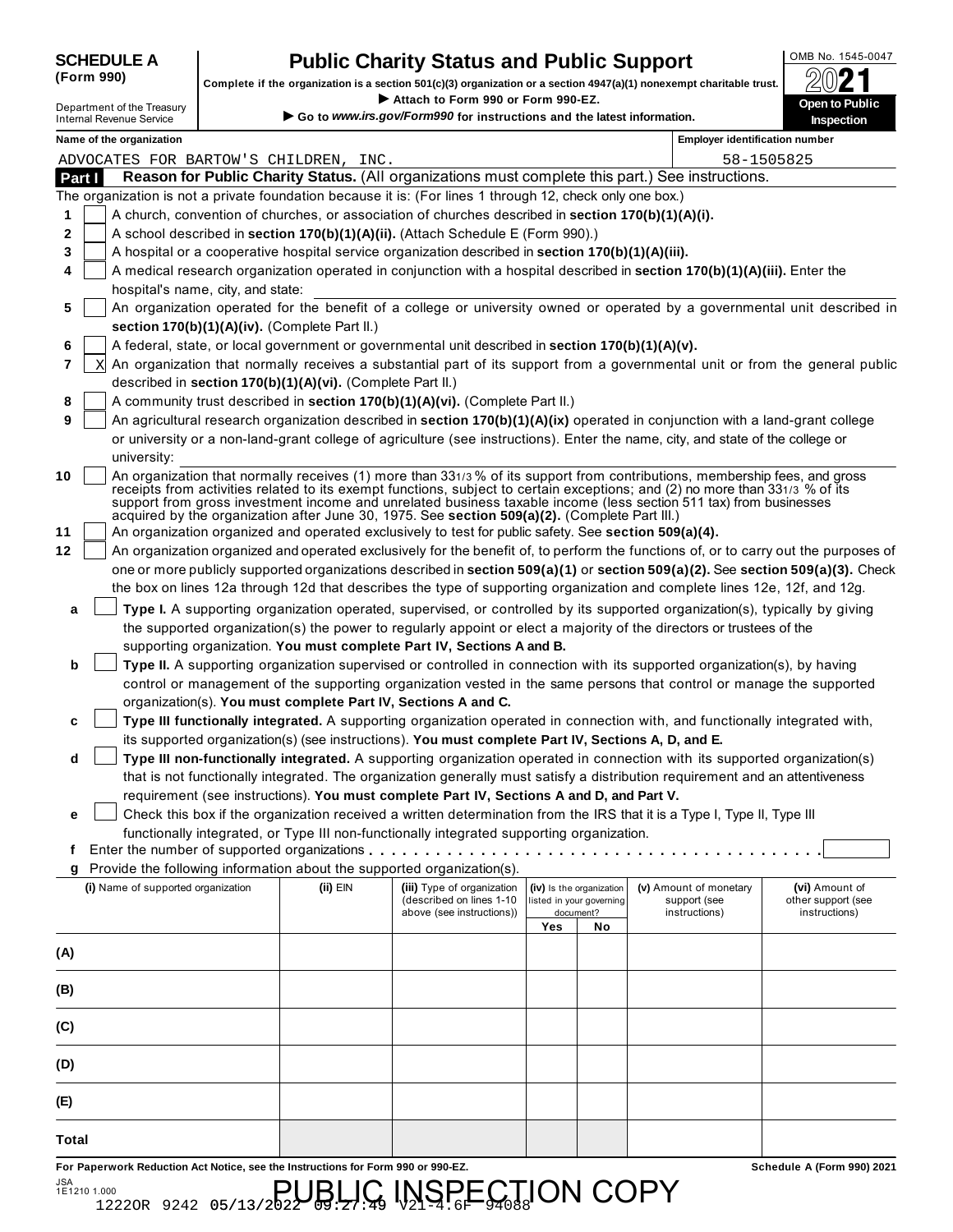Schedule A (Form 990) 2021 Page **2**

**Support Schedule for Organizations Described in Sections 170(b)(1)(A)(iv) and 170(b)(1)(A)(vi)** (Complete only if you checked the box on line 5, 7, or 8 of Part I or if the organization failed to qualify under Part III. If the organization fails to qualify under the tests listed below, please complete Part III.) **Part II** 

|              | <b>Section A. Public Support</b>                                                                                                                                                                                                                                                                                                                                  |                      |                       |                     |                      |                     |                          |
|--------------|-------------------------------------------------------------------------------------------------------------------------------------------------------------------------------------------------------------------------------------------------------------------------------------------------------------------------------------------------------------------|----------------------|-----------------------|---------------------|----------------------|---------------------|--------------------------|
|              | Calendar year (or fiscal year beginning in) ▶                                                                                                                                                                                                                                                                                                                     | (a) 2017             | (b) 2018              | $(c)$ 2019          | $(d)$ 2020           | (e) $2021$          | (f) Total                |
| 1            | Gifts, grants, contributions, and<br>membership fees received. (Do not<br>include any "unusual grants.")                                                                                                                                                                                                                                                          | 1,833,408.           | 2,120,888.            | 2,091,075.          | 2,381,717.           | 4,816,743.          | 13, 243, 831.            |
| $\mathbf{2}$ | Tax revenues levied for the<br>organization's benefit and either paid to<br>or expended on its behalf                                                                                                                                                                                                                                                             |                      |                       |                     |                      |                     | NONE                     |
| 3            | The value of services or facilities<br>furnished by a governmental unit to the<br>organization without charge                                                                                                                                                                                                                                                     |                      |                       |                     |                      |                     | NONE                     |
| 4            | Total. Add lines 1 through 3                                                                                                                                                                                                                                                                                                                                      | 1,833,408.           | 2,120,888.            | 2,091,075           | 2,381,717.           | 4,816,743.          | 13, 243, 831.            |
| 5.           | The portion of total contributions by<br>each person (other than a<br>governmental unit or publicly<br>supported organization) included on<br>line 1 that exceeds 2% of the amount<br>shown on line 11, column (f).                                                                                                                                               |                      |                       |                     |                      |                     | NONE                     |
| 6            | Public support. Subtract line 5 from line 4                                                                                                                                                                                                                                                                                                                       |                      |                       |                     |                      |                     | 13, 243, 831.            |
|              | <b>Section B. Total Support</b>                                                                                                                                                                                                                                                                                                                                   |                      |                       |                     |                      |                     |                          |
|              | Calendar year (or fiscal year beginning in) ▶                                                                                                                                                                                                                                                                                                                     | (a) $2017$           | (b) 2018              | (c) 2019            | $(d)$ 2020           | (e) $2021$          | (f) Total                |
| 7<br>8       | Amounts from line 4<br>Gross income from interest, dividends,<br>payments received on securities loans,<br>rents, royalties, and income from<br>similar sources experiences                                                                                                                                                                                       | 1,833,408<br>14,010. | 2,120,888.<br>14,460. | 2,091,075<br>12,641 | 2,381,717<br>16,552. | 4,816,743.<br>9,951 | 13, 243, 831.<br>67,614. |
| 9            | Net income from unrelated business<br>activities, whether or not the business<br>is regularly carried on example.                                                                                                                                                                                                                                                 |                      |                       |                     |                      |                     | NONE                     |
| 10           | Other income. Do not include gain or<br>loss from the sale of capital assets<br>(Explain in Part VI.) SEE SUPP PAGE                                                                                                                                                                                                                                               |                      | 34, 458.              |                     |                      |                     | 34,458.                  |
| 11           | Total support. Add lines 7 through 10                                                                                                                                                                                                                                                                                                                             |                      |                       |                     |                      |                     | 13, 345, 903.            |
| 12           |                                                                                                                                                                                                                                                                                                                                                                   |                      |                       |                     |                      | 12                  | 712,391.                 |
| 13           | First 5 years. If the Form 990 is for the organization's first, second, third, fourth, or fifth tax year as a section 501(c)(3)<br>organization, check this box and stop here equipment in the set of the set of the set of the set of the set of the set of the set of the set of the set of the set of the set of the set of the set of the set of the set of t |                      |                       |                     |                      |                     |                          |
|              | <b>Section C. Computation of Public Support Percentage</b>                                                                                                                                                                                                                                                                                                        |                      |                       |                     |                      |                     |                          |
| 14           | Public support percentage for 2021 (line 6, column (f), divided by line 11, column (f)                                                                                                                                                                                                                                                                            |                      |                       |                     |                      | 14                  | 99.24 %                  |
| 15           |                                                                                                                                                                                                                                                                                                                                                                   |                      |                       |                     |                      |                     | 99.03 %                  |
|              | 16a 331/3% support test - 2021. If the organization did not check the box on line 13, and line 14 is 331/3% or more, check this                                                                                                                                                                                                                                   |                      |                       |                     |                      |                     | $\vert x \vert$          |
|              | box and stop here. The organization qualifies as a publicly supported organization<br>b 331/3% support test - 2020. If the organization did not check a box on line 13 or 16a, and line 15 is 331/3% or more, check                                                                                                                                               |                      |                       |                     |                      |                     |                          |
|              | this box and stop here. The organization qualifies as a publicly supported organization $\ldots \ldots \ldots \ldots \ldots$                                                                                                                                                                                                                                      |                      |                       |                     |                      |                     |                          |
|              | 17a 10%-facts-and-circumstances test - 2021. If the organization did not check a box on line 13, 16a, or 16b, and line 14 is                                                                                                                                                                                                                                      |                      |                       |                     |                      |                     |                          |
|              | 10% or more, and if the organization meets the facts-and-circumstances test, check this box and stop here. Explain in<br>Part VI how the organization meets the facts-and-circumstances test. The organization qualifies as a publicly supported                                                                                                                  |                      |                       |                     |                      |                     |                          |
|              | b 10%-facts-and-circumstances test - 2020. If the organization did not check a box on line 13, 16a, 16b, or 17a, and line<br>15 is 10% or more, and if the organization meets the facts-and-circumstances test, check this box and stop here. Explain                                                                                                             |                      |                       |                     |                      |                     |                          |
|              |                                                                                                                                                                                                                                                                                                                                                                   |                      |                       |                     |                      |                     |                          |
|              | in Part VI how the organization meets the facts-and-circumstances test. The organization qualifies as a publicly supported                                                                                                                                                                                                                                        |                      |                       |                     |                      |                     |                          |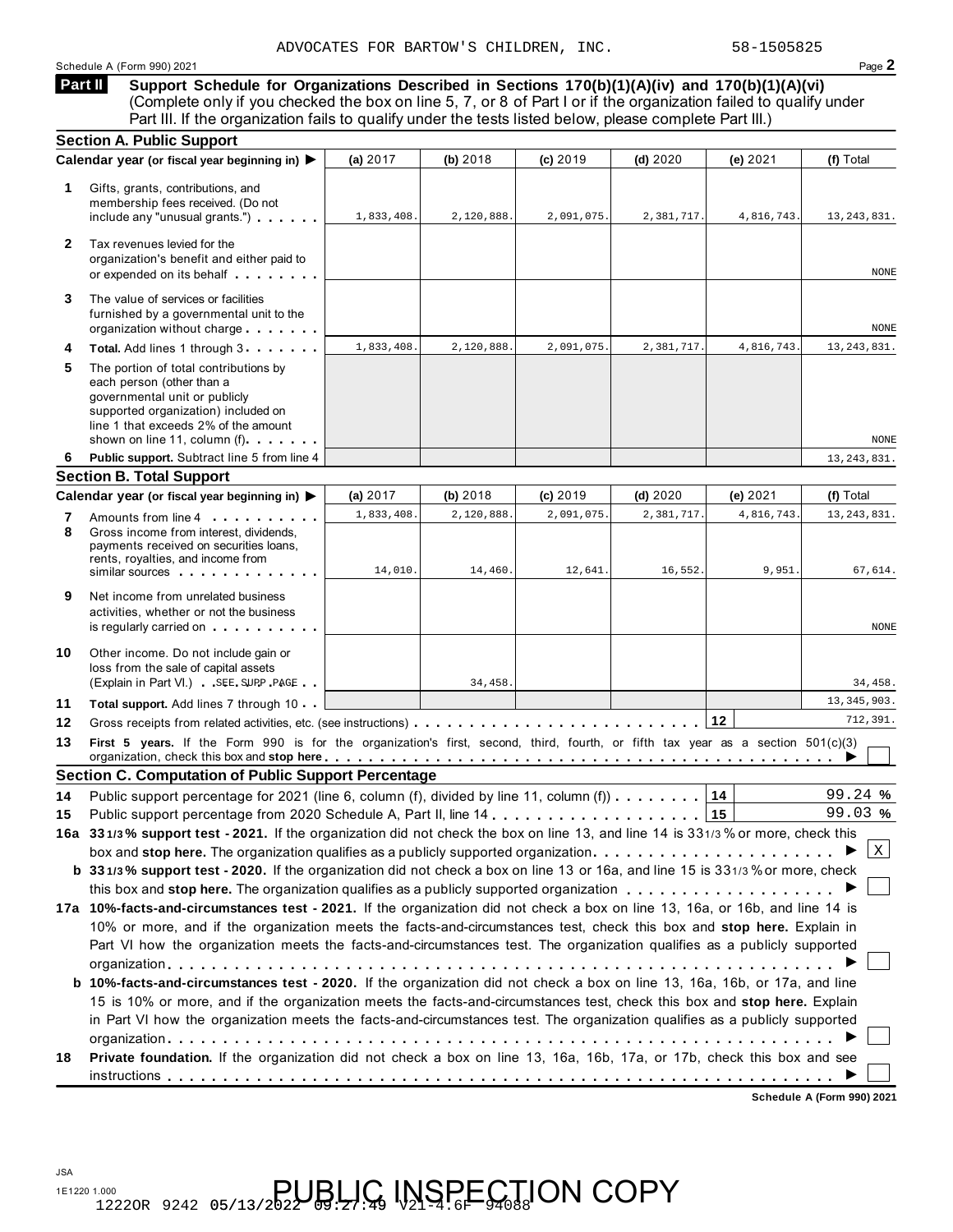Schedule A (Form 990) 2021 Page **3**

#### **Support Schedule for Organizations Described in Section 509(a)(2)** (Complete only if you checked the box on line 10 of Part I or if the organization failed to qualify under Part II. **Part III**

|    | If the organization fails to qualify under the tests listed below, please complete Part II.)                                               |            |          |          |            |          |           |
|----|--------------------------------------------------------------------------------------------------------------------------------------------|------------|----------|----------|------------|----------|-----------|
|    | <b>Section A. Public Support</b>                                                                                                           |            |          |          |            |          |           |
|    | Calendar year (or fiscal year beginning in) ▶                                                                                              | (a) $2017$ | (b) 2018 | (c) 2019 | $(d)$ 2020 | (e) 2021 | (f) Total |
| 1  | Gifts, grants, contributions, and membership fees                                                                                          |            |          |          |            |          |           |
|    | received. (Do not include any "unusual grants.")                                                                                           |            |          |          |            |          |           |
| 2  | Gross receipts from admissions, merchandise                                                                                                |            |          |          |            |          |           |
|    | sold or services performed, or facilities                                                                                                  |            |          |          |            |          |           |
|    | furnished in any activity that is related to the                                                                                           |            |          |          |            |          |           |
|    | organization's tax-exempt purpose                                                                                                          |            |          |          |            |          |           |
| 3  | Gross receipts from activities that are not an                                                                                             |            |          |          |            |          |           |
|    | unrelated trade or business under section 513                                                                                              |            |          |          |            |          |           |
| 4  | Tax revenues levied for the                                                                                                                |            |          |          |            |          |           |
|    | organization's benefit and either paid to                                                                                                  |            |          |          |            |          |           |
|    | or expended on its behalf                                                                                                                  |            |          |          |            |          |           |
| 5  | The value of services or facilities                                                                                                        |            |          |          |            |          |           |
|    | furnished by a governmental unit to the                                                                                                    |            |          |          |            |          |           |
|    | organization without charge                                                                                                                |            |          |          |            |          |           |
| 6  | Total. Add lines 1 through 5                                                                                                               |            |          |          |            |          |           |
|    | 7a Amounts included on lines 1, 2, and 3                                                                                                   |            |          |          |            |          |           |
|    | received from disqualified persons                                                                                                         |            |          |          |            |          |           |
|    | <b>b</b> Amounts included on lines 2 and 3                                                                                                 |            |          |          |            |          |           |
|    | received from other than disqualified                                                                                                      |            |          |          |            |          |           |
|    | persons that exceed the greater of \$5,000                                                                                                 |            |          |          |            |          |           |
|    | or 1% of the amount on line 13 for the year                                                                                                |            |          |          |            |          |           |
|    | c Add lines 7a and 7b                                                                                                                      |            |          |          |            |          |           |
| 8  | Public support. (Subtract line 7c from                                                                                                     |            |          |          |            |          |           |
|    | $line 6.)$                                                                                                                                 |            |          |          |            |          |           |
|    | <b>Section B. Total Support</b>                                                                                                            |            |          |          |            |          |           |
|    | Calendar year (or fiscal year beginning in)                                                                                                | (a) $2017$ | (b) 2018 | (c) 2019 | $(d)$ 2020 | (e) 2021 | (f) Total |
| 9  | Amounts from line 6.                                                                                                                       |            |          |          |            |          |           |
|    | 10 a Gross income from interest, dividends,                                                                                                |            |          |          |            |          |           |
|    | payments received on securities loans,<br>rents, royalties, and income from similar                                                        |            |          |          |            |          |           |
|    | sources                                                                                                                                    |            |          |          |            |          |           |
|    | <b>b</b> Unrelated business taxable income (less                                                                                           |            |          |          |            |          |           |
|    | section 511 taxes) from businesses                                                                                                         |            |          |          |            |          |           |
|    | acquired after June 30, 1975                                                                                                               |            |          |          |            |          |           |
|    | c Add lines 10a and 10b                                                                                                                    |            |          |          |            |          |           |
| 11 | Net income from unrelated business                                                                                                         |            |          |          |            |          |           |
|    | activities not included in line 10b, whether                                                                                               |            |          |          |            |          |           |
|    | or not the business is regularly carried on                                                                                                |            |          |          |            |          |           |
|    |                                                                                                                                            |            |          |          |            |          |           |
| 12 | Other income. Do not include gain or                                                                                                       |            |          |          |            |          |           |
|    | loss from the sale of capital assets                                                                                                       |            |          |          |            |          |           |
|    | (Explain in Part VI.) <b>Communist Communist Communist Communist Communist Communist Communist Communist Communist</b>                     |            |          |          |            |          |           |
| 13 | Total support. (Add lines 9, 10c, 11,                                                                                                      |            |          |          |            |          |           |
|    | and 12.) $\cdots$ $\cdots$ $\cdots$ $\cdots$ $\cdots$ $\cdots$                                                                             |            |          |          |            |          |           |
| 14 | First 5 years. If the Form 990 is for the organization's first, second, third, fourth, or fifth tax year as a section $501(c)(3)$          |            |          |          |            |          |           |
|    |                                                                                                                                            |            |          |          |            |          |           |
|    | <b>Section C. Computation of Public Support Percentage</b>                                                                                 |            |          |          |            |          |           |
| 15 | Public support percentage for 2021 (line 8, column (f), divided by line 13, column (f))                                                    |            |          |          |            | 15       | %         |
| 16 | Public support percentage from 2020 Schedule A, Part III, line 15.                                                                         |            |          |          |            | 16       | %         |
|    | Section D. Computation of Investment Income Percentage                                                                                     |            |          |          |            |          |           |
| 17 | Investment income percentage for 2021 (line 10c, column (f), divided by line 13, column (f)) $\ldots$ ,,,,,,,                              |            |          |          |            | 17       | %         |
| 18 |                                                                                                                                            |            |          |          |            | 18       | %         |
|    | 19a 331/3% support tests - 2021. If the organization did not check the box on line 14, and line 15 is more than 331/3%, and line           |            |          |          |            |          |           |
|    | 17 is not more than 331/3%, check this box and stop here. The organization qualifies as a publicly supported organization                  |            |          |          |            |          |           |
|    | <b>b</b> 331/3% support tests - 2020. If the organization did not check a box on line 14 or line 19a, and line 16 is more than 331/3%, and |            |          |          |            |          |           |
|    | line 18 is not more than 331/3%, check this box and stop here. The organization qualifies as a publicly supported organization             |            |          |          |            |          |           |
|    |                                                                                                                                            |            |          |          |            |          |           |

|            |              |                                                                                                     |  |  |  |  |  |  |  |  | line 18 is not more than 331/3%, check this box and stop here. The organization qualifies as a publicly supported organization $\blacktriangleright$ |  |  |
|------------|--------------|-----------------------------------------------------------------------------------------------------|--|--|--|--|--|--|--|--|------------------------------------------------------------------------------------------------------------------------------------------------------|--|--|
|            |              |                                                                                                     |  |  |  |  |  |  |  |  | 20 Private foundation. If the organization did not check a box on line 14, 19a, or 19b, check this box and see instructions $\blacktriangleright$    |  |  |
| <b>JSA</b> | 1E1221 1.000 | $\sum_{12220R}$ 9242 05/13/2022 09:21:49 $\sum_{23}$ $\sum_{24}$ $\sum_{6F}$ $\sum_{94088}$ ON COPY |  |  |  |  |  |  |  |  | Schedule A (Form 990) 2021                                                                                                                           |  |  |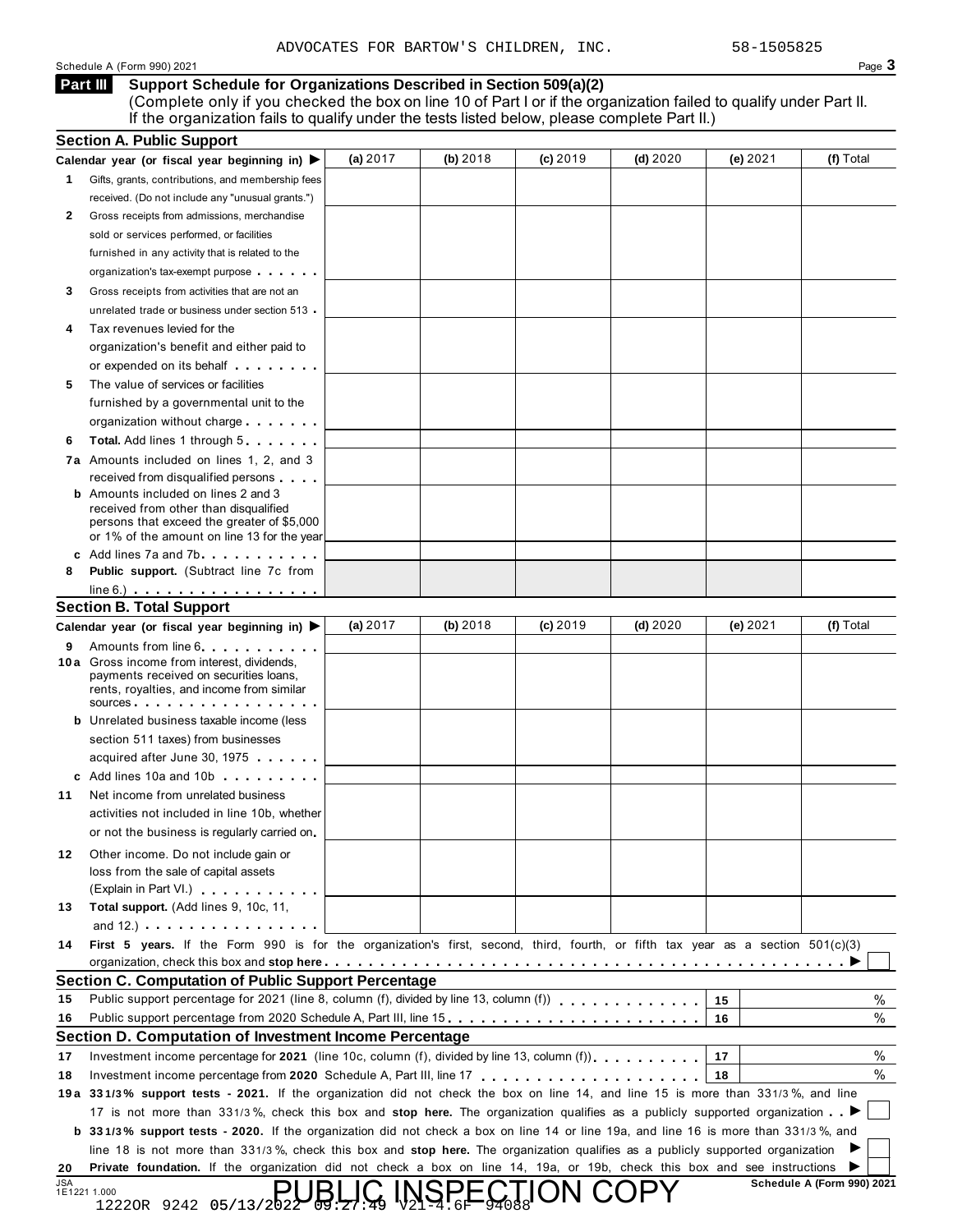JSA 1E1229 1.000 (Complete only if you checked a box in line 12 on Part I. If you checked box 12a, Part I, complete Sections A and B. If you checked box 12b, Part I, complete Sections A and C. If you checked box 12c, Part I, complete Sections A, D, and E. If you checked box 12d, Part I, complete Sections A and D, and complete Part V.)

#### **Section A. All Supporting Organizations**

- **1** Are all of the organization's supported organizations listed by name in the organization's governing documents? *If "No," describe in Part VI how the supported organizations are designated. If designated by class or purpose, describe the designation. If historic and continuing relationship, explain.* **1**
- **2** Did the organization have any supported organization that does not have an IRS determination of status under section 509(a)(1) or (2)? *If "Yes," explain in Part VI how the organization determined that the supported organization was described in section 509(a)(1) or (2).*
- **3 a** Did the organization have a supported organization described in section 501(c)(4), (5), or (6)? *If "Yes," answer lines 3b and 3c below.*
- **b** Did the organization confirm that each supported organization qualified under section 501(c)(4), (5), or (6) and  $\mid$ satisfied the public support tests under section 509(a)(2)? *If "Yes," describe in Part VI when and how the organization made the determination.*
- **c** Did the organization ensure that all support to such organizations was used exclusively for section 170(c)(2)(B) purposes? *If "Yes," explain in Part VI what controls the organization put in place to ensure such use.*
- **4 a** Was any supported organization not organized in the United States ("foreign supported organization")? *If "Yes," and if you checked box 12a or 12b in Part I, answer lines 4b and 4c below.*
- **b** Did the organization have ultimate control and discretion in deciding whether to make grants to the foreign  $|$ supported organization? *If "Yes," describe in Part VI how the organization had such control and discretion despite being controlled or supervised by or in connection with its supported organizations.*
- **c** Did the organization support any foreign supported organization that does not have an IRS determination under sections 501(c)(3) and 509(a)(1) or (2)? *If "Yes," explain in Part VI what controls the organization used to ensure that all support to the foreign supported organization was used exclusively for section 170(c)(2)(B) purposes.*
- **5 a** Did the organization add, substitute, or remove any supported organizations during the tax year? *If "Yes," answer lines 5b and 5c below (if applicable). Also, provide detail in Part VI, including (i) the names and EIN numbers of the supported organizations added, substituted, or removed; (ii) the reasons for each such action; (iii) the authority under the organization's organizing document authorizing such action; and (iv) how the action was accomplished (such as by amendment to the organizing document).*
- **b Type I or Type II only.** Was any added or substituted supported organization part of a class already | designated in the organization's organizing document?
- **c Substitutions only.** Was the substitution the result of an event beyond the organization's control?
- **6** Did the organization provide support (whether in the form of grants or the provision of services or facilities) to anyone other than (i) its supported organizations, (ii) individuals that are part of the charitable class benefited by one or more of its supported organizations, or (iii) other supporting organizations that also support or benefit one or more of the filing organization's supported organizations? *If "Yes," provide detail in Part VI.*
- **7** Did the organization provide a grant, loan, compensation, or other similar payment to a substantial contributor (as defined in section 4958(c)(3)(C)), a family member of a substantial contributor, or a 35% controlled entity with regard to a substantial contributor? *If "Yes," complete Part I of Schedule L (Form 990).*
- **8** Did the organization make a loan to a disqualified person (as defined in section 4958) not described on line 7? *If "Yes," complete Part I of Schedule L (Form 990).*
- **9a** Was the organization controlled directly or indirectly at any time during the tax year by one or more  $|$ disqualified persons, as defined in section 4946 (other than foundation managers and organizations described in section 509(a)(1) or (2))? *If "Yes," provide detail in Part VI.*
- **b** Did one or more disqualified persons (as defined on line 9a) hold a controlling interest in any entity in which  $|$ the supporting organization had an interest? *If "Yes," provide detail in Part VI.*
- **c** Did a disqualified person (as defined on line 9a) have an ownership interest in, or derive any personal benefit from, assets in which the supporting organization also had an interest? *If "Yes," provide detail in Part VI.*
- **10 a** Was the organization subject to the excess business holdings rules of section 4943 because of section  $|$ 4943(f) (regarding certain Type II supporting organizations, and all Type III non-functionally integrated supporting organizations)? *If "Yes," answer line 10b below.*
	- **b** Did the organization have any excess business holdings in the tax year? *(Use Schedule C, Form 4720, to determine whether the organization had excess business holdings.)*

**Yes No**

**2**

**3a**

**3b**

**3c**

**4a**

**4b**

**4c**

**5a**

**5b 5c**

**6**

**7**

**8**

**9a**

**9b**

**9c**

**10a**

**10b**

**Schedule A (Form 990) 2021**

 $\Gamma_{\rm 12220R}$  9242 05/13/2022 G9!NSPECTION  $\rm 4G$ OPY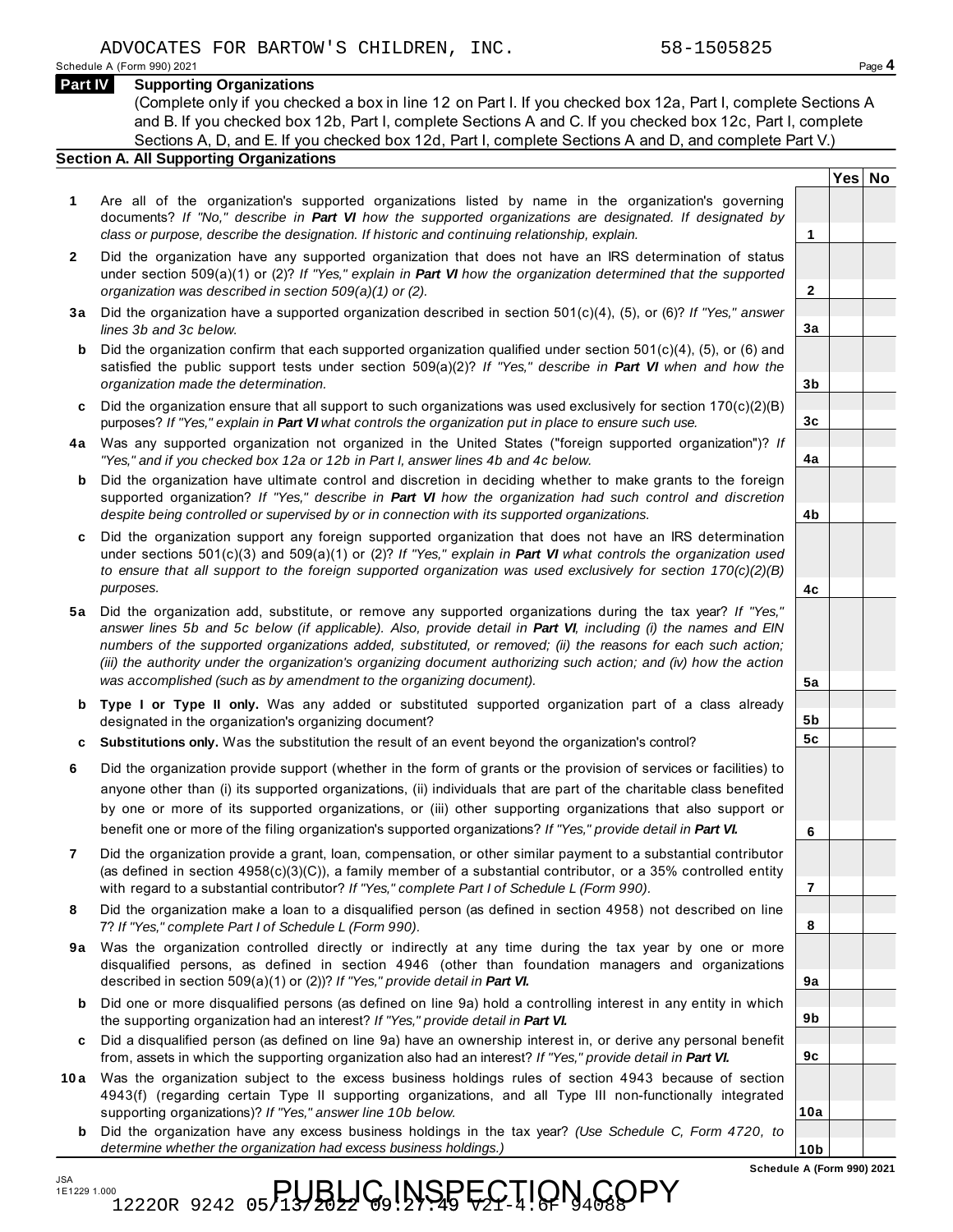Schedule A (Form 990) 2021 Page **5**

| Part IV | <b>Supporting Organizations (continued)</b> |
|---------|---------------------------------------------|
|         |                                             |

- **11** Has the organization accepted a gift or contribution from any of the following persons? A person who directly or indirectly controls, either alone or together with persons described on lines 11b and **a** 11c below, the governing body of a supported organization? **11a**
	- A family member of a person described on line 11a above? **b**
	- A 35% controlled entity of a person described on line 11a or 11b above? *If "Yes" to line 11a, 11b, or 11c,* **c** *provide detail in Part VI.*

### **Section B. Type I Supporting Organizations**

| Did the governing body, members of the governing body, officers acting in their official capacity, or membership of one or<br>more supported organizations have the power to regularly appoint or elect at least a majority of the organization's officers,<br>directors, or trustees at all times during the tax year? If "No," describe in Part VI how the supported organization(s)<br>effectively operated, supervised, or controlled the organization's activities. If the organization had more than one supported<br>organization, describe how the powers to appoint and/or remove officers, directors, or trustees were allocated among the |  |
|------------------------------------------------------------------------------------------------------------------------------------------------------------------------------------------------------------------------------------------------------------------------------------------------------------------------------------------------------------------------------------------------------------------------------------------------------------------------------------------------------------------------------------------------------------------------------------------------------------------------------------------------------|--|
| supported organizations and what conditions or restrictions, if any, applied to such powers during the tax year.                                                                                                                                                                                                                                                                                                                                                                                                                                                                                                                                     |  |
|                                                                                                                                                                                                                                                                                                                                                                                                                                                                                                                                                                                                                                                      |  |

**2** Did the organization operate for the benefit of any supported organization other than the supported organization(s) that operated, supervised, or controlled the supporting organization? *If "Yes," explain in Part VI how providing such benefit carried out the purposes of the supported organization(s) that operated, supervised, or controlled the supporting organization.*

### **Section C. Type II Supporting Organizations**

**1 Yes No 1** Were a majority of the organization's directors or trustees during the tax year also a majority of the directors or trustees of each of the organization's supported organization(s)? *If "No," describe in Part VI how control or management of the supporting organization was vested in the same persons that controlled or managed the supported organization(s).*

### **Section D. All Type III Supporting Organizations**

|              | the supported organization(s).                                                                                                                                                                                                                                                                                                                                                                                                                                              |  |        |  |
|--------------|-----------------------------------------------------------------------------------------------------------------------------------------------------------------------------------------------------------------------------------------------------------------------------------------------------------------------------------------------------------------------------------------------------------------------------------------------------------------------------|--|--------|--|
|              | ection D. All Type III Supporting Organizations                                                                                                                                                                                                                                                                                                                                                                                                                             |  |        |  |
|              |                                                                                                                                                                                                                                                                                                                                                                                                                                                                             |  | Yes No |  |
| 1            | Did the organization provide to each of its supported organizations, by the last day of the fifth month of the<br>organization's tax year, (i) a written notice describing the type and amount of support provided during the prior<br>tax year, (ii) a copy of the Form 990 that was most recently filed as of the date of notification, and (iii) copies of<br>the organization's governing documents in effect on the date of notification, to the extent not previously |  |        |  |
|              | provided?                                                                                                                                                                                                                                                                                                                                                                                                                                                                   |  |        |  |
| $\mathbf{2}$ | Were any of the organization's officers, directors, or trustees either (i) appointed or elected by the supported<br>organization(s) or (ii) serving on the governing body of a supported organization? If "No," explain in <b>Part VI</b> how                                                                                                                                                                                                                               |  |        |  |
|              | the organization maintained a close and continuous working relationship with the supported organization(s).                                                                                                                                                                                                                                                                                                                                                                 |  |        |  |
| 3            | By reason of the relationship described on line 2, above, did the organization's supported organizations have<br>a significant voice in the organization's investment policies and in directing the use of the organization's<br>income or assets at all times during the tax year? If "Yes," describe in Part VI the role the organization's                                                                                                                               |  |        |  |
|              | supported organizations played in this regard.                                                                                                                                                                                                                                                                                                                                                                                                                              |  |        |  |

### **Section E. Type III Functionally Integrated Supporting Organizations**

| а                                                                      | The organization satisfied the Activities Test. Complete line 2 below.                                                                                                                                                                                                                                                                                                                                                                                    |    |                                                                                               |  |  |  |  |
|------------------------------------------------------------------------|-----------------------------------------------------------------------------------------------------------------------------------------------------------------------------------------------------------------------------------------------------------------------------------------------------------------------------------------------------------------------------------------------------------------------------------------------------------|----|-----------------------------------------------------------------------------------------------|--|--|--|--|
|                                                                        |                                                                                                                                                                                                                                                                                                                                                                                                                                                           |    |                                                                                               |  |  |  |  |
|                                                                        |                                                                                                                                                                                                                                                                                                                                                                                                                                                           |    | The organization is the parent of each of its supported organizations. Complete line 3 below. |  |  |  |  |
|                                                                        | The organization supported a governmental entity. Describe in Part VI how you supported a governmental entity (see instructions).                                                                                                                                                                                                                                                                                                                         |    |                                                                                               |  |  |  |  |
| Activities Test. Answer lines 2a and 2b below.                         |                                                                                                                                                                                                                                                                                                                                                                                                                                                           |    | ′es⊺                                                                                          |  |  |  |  |
| a                                                                      | Did substantially all of the organization's activities during the tax year directly further the exempt purposes of<br>the supported organization(s) to which the organization was responsive? If "Yes," then in Part VI identify<br>those supported organizations and explain how these activities directly furthered their exempt purposes,<br>how the organization was responsive to those supported organizations, and how the organization determined |    |                                                                                               |  |  |  |  |
| that these activities constituted substantially all of its activities. |                                                                                                                                                                                                                                                                                                                                                                                                                                                           | 2a |                                                                                               |  |  |  |  |

- **b** Did the activities described on line 2a, above, constitute activities that, but for the organization's involvement, one or more of the organization's supported organization(s) would have been engaged in? *If "Yes," explain in Part VI the reasons for the organization's position that its supported organization(s) would have engaged in these activities but for the organization's involvement.*
- **3** Parent of Supported Organizations. *Answer lines 3a and 3b below.*

 $12220R$  9242 05/137

- **a** Did the organization have the power to regularly appoint or elect a majority of the officers, directors, or trustees of each of the supported organizations? *If "Yes" or "No," provide details in Part VI.*
- **b** Did the organization exercise a substantial degree of direction over the policies, programs, and activities of each of its supported organizations? *If "Yes," describe in Part VI the role played by the organization in this regard.*<br>
JSA 1E1230 1.000<br> **SCHELLIC, INSPECTION, COPY** Schedule A (Form 990) 2021

ŖIJŖĻŀĢļŅŚŖĘĊŢļŎŊ<sup>4</sup>ĊŎPY

**Yes No**

**Yes No**

**11b**

**11c**

**2**

**3b**

**2b**

**3a**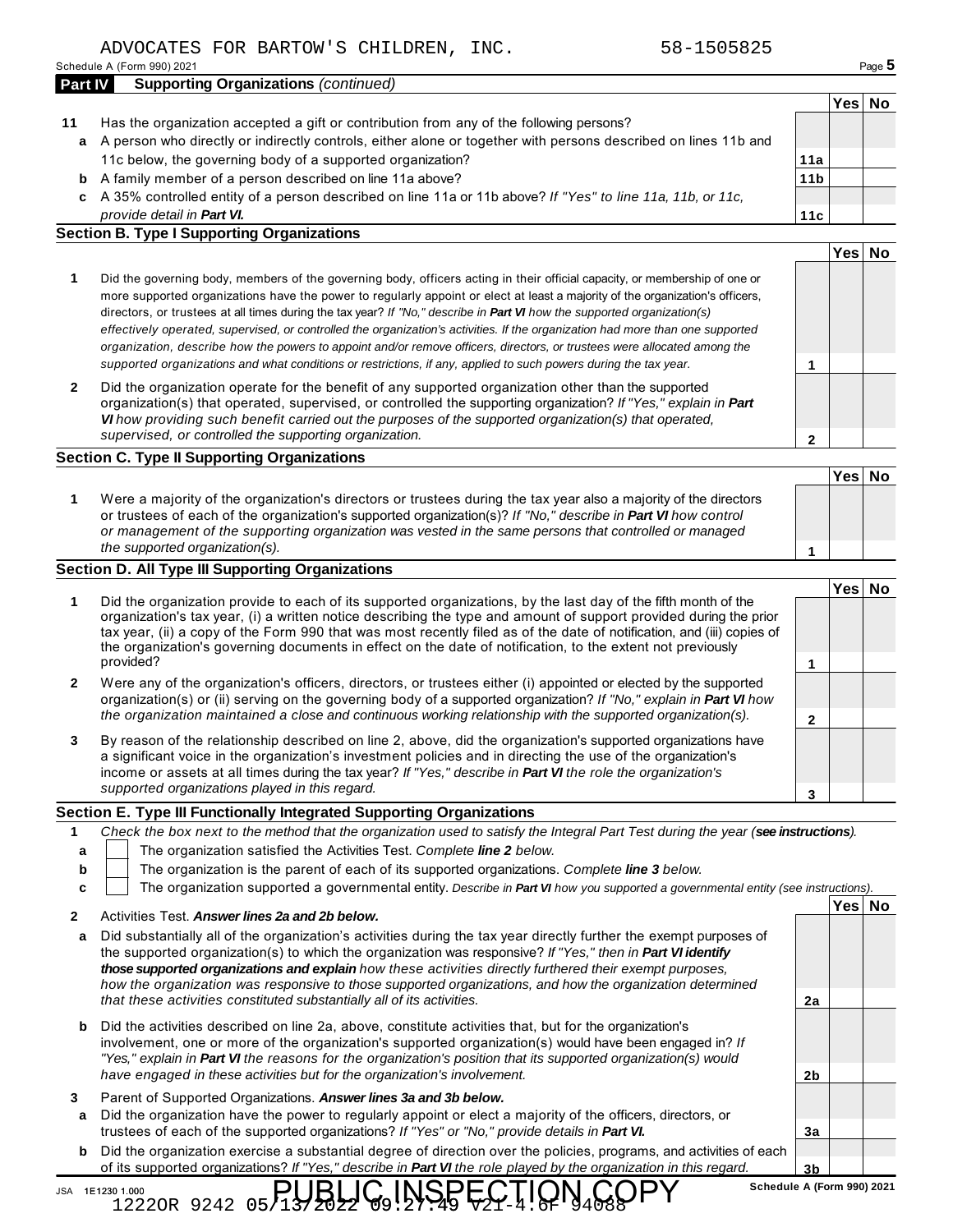Schedule A (Form 990) 2021 Page **6**

**Part V** Type III Non-Functionally Integrated 509(a)(3) Supporting Organizations

**1** Check here if the organization satisfied the Integral Part Test as a qualifying trust on Nov. 20, 1970 (*explain in Part VI*). **See** 

|    | Crieck nere in the organization satisfied the integral Part Test as a qualifying trust on Nov. 20, 1970 (ex <i>plain in <b>Part VI</b></i> ). See<br>instructions. All other Type III non-functionally integrated supporting organizations must complete Sections A through E. |                         |                |                                |
|----|--------------------------------------------------------------------------------------------------------------------------------------------------------------------------------------------------------------------------------------------------------------------------------|-------------------------|----------------|--------------------------------|
|    | <b>Section A - Adjusted Net Income</b>                                                                                                                                                                                                                                         |                         | (A) Prior Year | (B) Current Year<br>(optional) |
| 1. | Net short-term capital gain                                                                                                                                                                                                                                                    | 1                       |                |                                |
|    | 2 Recoveries of prior-year distributions                                                                                                                                                                                                                                       | $\mathbf{2}$            |                |                                |
|    | 3 Other gross income (see instructions)                                                                                                                                                                                                                                        | $\overline{\mathbf{3}}$ |                |                                |
|    | 4 Add lines 1 through 3.                                                                                                                                                                                                                                                       | $\overline{\mathbf{4}}$ |                |                                |
|    | 5 Depreciation and depletion                                                                                                                                                                                                                                                   | 5                       |                |                                |
|    | 6 Portion of operating expenses paid or incurred for production or collection<br>of gross income or for management, conservation, or maintenance of<br>property held for production of income (see instructions)                                                               | 6                       |                |                                |
|    | 7 Other expenses (see instructions)                                                                                                                                                                                                                                            | $\overline{7}$          |                |                                |
| 8  | Adjusted Net Income (subtract lines 5, 6, and 7 from line 4)                                                                                                                                                                                                                   | 8                       |                |                                |
|    | <b>Section B - Minimum Asset Amount</b>                                                                                                                                                                                                                                        |                         | (A) Prior Year | (B) Current Year<br>(optional) |
|    | 1 Aggregate fair market value of all non-exempt-use assets (see<br>instructions for short tax year or assets held for part of year):                                                                                                                                           |                         |                |                                |
|    | a Average monthly value of securities                                                                                                                                                                                                                                          | 1a                      |                |                                |
|    | <b>b</b> Average monthly cash balances                                                                                                                                                                                                                                         | 1 <sub>b</sub>          |                |                                |
|    | c Fair market value of other non-exempt-use assets                                                                                                                                                                                                                             | 1 <sub>c</sub>          |                |                                |
|    | d Total (add lines 1a, 1b, and 1c)                                                                                                                                                                                                                                             | 1 <sub>d</sub>          |                |                                |
|    | e Discount claimed for blockage or other factors                                                                                                                                                                                                                               |                         |                |                                |
|    | (explain in detail in Part VI):                                                                                                                                                                                                                                                |                         |                |                                |
|    | 2 Acquisition indebtedness applicable to non-exempt-use assets                                                                                                                                                                                                                 | $\mathbf 2$             |                |                                |
|    | 3 Subtract line 2 from line 1d.                                                                                                                                                                                                                                                | $\overline{3}$          |                |                                |
|    | 4 Cash deemed held for exempt use. Enter 0.015 of line 3 (for greater amount,<br>see instructions).                                                                                                                                                                            | 4                       |                |                                |
| 5  | Net value of non-exempt-use assets (subtract line 4 from line 3)                                                                                                                                                                                                               | 5                       |                |                                |
|    | 6 Multiply line 5 by 0.035.                                                                                                                                                                                                                                                    | 6                       |                |                                |
|    | 7 Recoveries of prior-year distributions                                                                                                                                                                                                                                       | $\overline{\mathbf{r}}$ |                |                                |
| 8  | Minimum Asset Amount (add line 7 to line 6)                                                                                                                                                                                                                                    | 8                       |                |                                |
|    | <b>Section C - Distributable Amount</b>                                                                                                                                                                                                                                        |                         |                | <b>Current Year</b>            |
| 1. | Adjusted net income for prior year (from Section A, line 8, column A)                                                                                                                                                                                                          | $\mathbf 1$             |                |                                |
|    | 2 Enter 0.85 of line 1.                                                                                                                                                                                                                                                        | $\overline{2}$          |                |                                |
| 3  | Minimum asset amount for prior year (from Section B, line 8, column A)                                                                                                                                                                                                         | 3                       |                |                                |
| 4  | Enter greater of line 2 or line 3.                                                                                                                                                                                                                                             | 4                       |                |                                |
| 5  | Income tax imposed in prior year                                                                                                                                                                                                                                               | 5                       |                |                                |
| 6  | Distributable Amount. Subtract line 5 from line 4, unless subject to<br>emergency temporary reduction (see instructions).                                                                                                                                                      | 6                       |                |                                |

**7** Check here if the current year is the organization's first as a non-functionally integrated Type III supporting organization (see instructions).

**Schedule A (Form 990) 2021**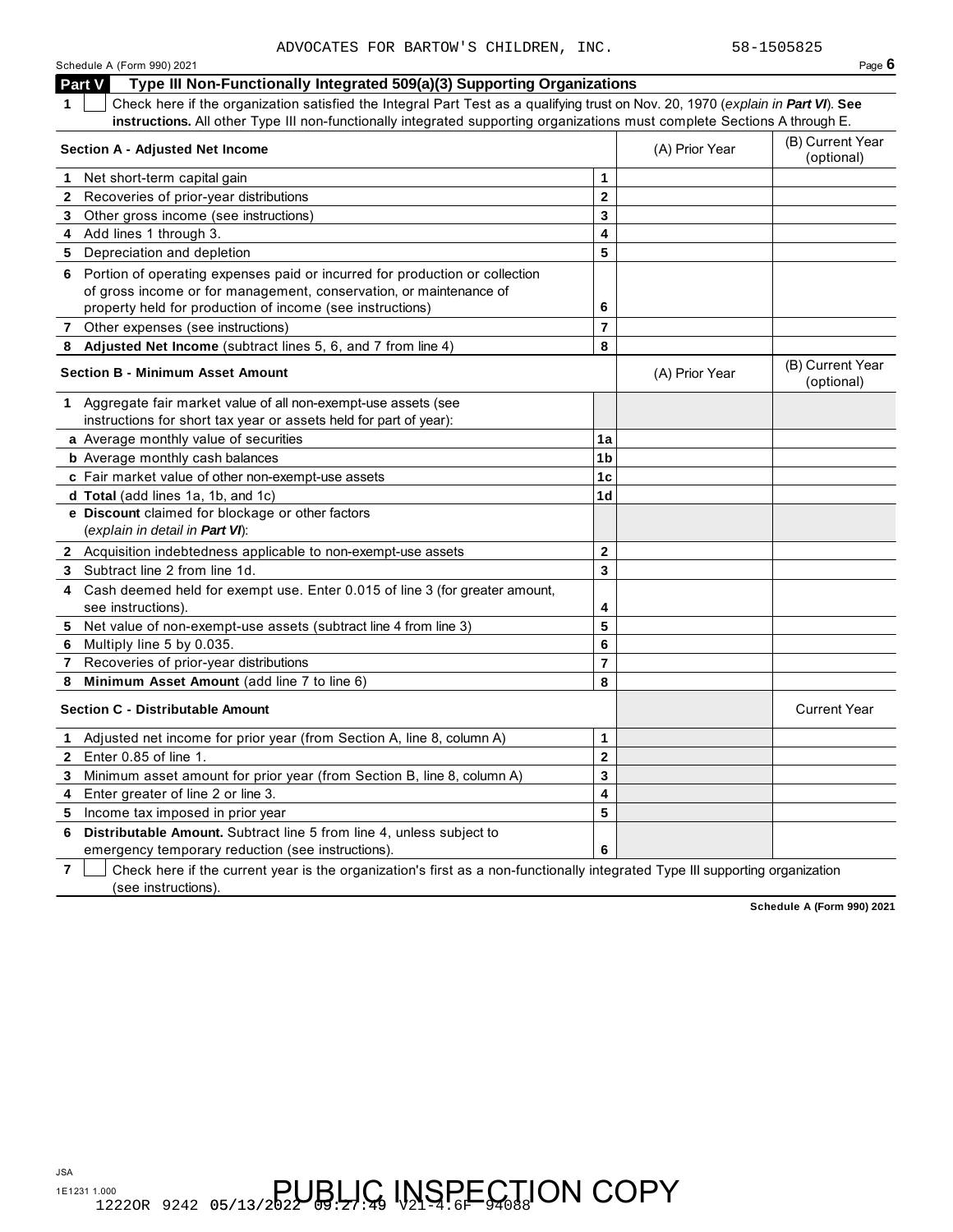| <b>Part V</b><br>1<br>$\mathbf{2}$<br>3<br>4<br>5<br>6<br>7<br>8<br>9 | Type III Non-Functionally Integrated 509(a)(3) Supporting Organizations (continued)<br><b>Section D - Distributions</b><br>Amounts paid to supported organizations to accomplish exempt purposes |                                    |                                               |                |                                                  |
|-----------------------------------------------------------------------|--------------------------------------------------------------------------------------------------------------------------------------------------------------------------------------------------|------------------------------------|-----------------------------------------------|----------------|--------------------------------------------------|
|                                                                       |                                                                                                                                                                                                  |                                    |                                               |                |                                                  |
|                                                                       |                                                                                                                                                                                                  |                                    |                                               |                | <b>Current Year</b>                              |
|                                                                       |                                                                                                                                                                                                  |                                    |                                               | 1              |                                                  |
|                                                                       | Amounts paid to perform activity that directly furthers exempt purposes of supported                                                                                                             |                                    |                                               |                |                                                  |
|                                                                       | organizations, in excess of income from activity                                                                                                                                                 |                                    |                                               | 2              |                                                  |
|                                                                       | Administrative expenses paid to accomplish exempt purposes of supported organizations                                                                                                            |                                    |                                               | 3              |                                                  |
|                                                                       | Amounts paid to acquire exempt-use assets                                                                                                                                                        |                                    |                                               | 4              |                                                  |
|                                                                       | Qualified set-aside amounts (prior IRS approval required - provide details in Part VI)                                                                                                           |                                    |                                               | 5              |                                                  |
|                                                                       | Other distributions (describe in Part VI). See instructions.                                                                                                                                     |                                    |                                               | 6              |                                                  |
|                                                                       | Total annual distributions. Add lines 1 through 6.                                                                                                                                               |                                    |                                               | $\overline{7}$ |                                                  |
|                                                                       | Distributions to attentive supported organizations to which the organization is responsive                                                                                                       |                                    |                                               |                |                                                  |
|                                                                       | (provide details in Part VI). See instructions.                                                                                                                                                  |                                    |                                               | 8              |                                                  |
|                                                                       | Distributable amount for 2021 from Section C, line 6                                                                                                                                             |                                    |                                               | 9              |                                                  |
| 10                                                                    | Line 8 amount divided by line 9 amount                                                                                                                                                           |                                    |                                               | 10             |                                                  |
|                                                                       | Section E - Distribution Allocations (see instructions)                                                                                                                                          | (i)<br><b>Excess Distributions</b> | (ii)<br><b>Underdistributions</b><br>Pre-2021 |                | (iii)<br><b>Distributable</b><br>Amount for 2021 |
| 1                                                                     | Distributable amount for 2021 from Section C, line 6                                                                                                                                             |                                    |                                               |                |                                                  |
| $\mathbf{2}$                                                          | Underdistributions, if any, for years prior to 2021                                                                                                                                              |                                    |                                               |                |                                                  |
|                                                                       | (reasonable cause required - explain in Part VI). See                                                                                                                                            |                                    |                                               |                |                                                  |
|                                                                       | instructions.                                                                                                                                                                                    |                                    |                                               |                |                                                  |
| 3                                                                     | Excess distributions carryover, if any, to 2021                                                                                                                                                  |                                    |                                               |                |                                                  |
| a                                                                     | From 2016 <b></b>                                                                                                                                                                                |                                    |                                               |                |                                                  |
| b                                                                     | From 2017                                                                                                                                                                                        |                                    |                                               |                |                                                  |
| c                                                                     | From 2018                                                                                                                                                                                        |                                    |                                               |                |                                                  |
| d                                                                     | From 2019 <b></b>                                                                                                                                                                                |                                    |                                               |                |                                                  |
| е                                                                     | From 2020                                                                                                                                                                                        |                                    |                                               |                |                                                  |
| f                                                                     | Total of lines 3a through 3e                                                                                                                                                                     |                                    |                                               |                |                                                  |
| g                                                                     | Applied to underdistributions of prior years                                                                                                                                                     |                                    |                                               |                |                                                  |
| h                                                                     | Applied to 2021 distributable amount                                                                                                                                                             |                                    |                                               |                |                                                  |
| j.                                                                    | Carryover from 2016 not applied (see instructions)                                                                                                                                               |                                    |                                               |                |                                                  |
|                                                                       | Remainder. Subtract lines 3g, 3h, and 3i from line 3f.                                                                                                                                           |                                    |                                               |                |                                                  |
| 4                                                                     | Distributions for 2021 from                                                                                                                                                                      |                                    |                                               |                |                                                  |
|                                                                       | Section D, line 7:                                                                                                                                                                               |                                    |                                               |                |                                                  |
| a                                                                     | Applied to underdistributions of prior years                                                                                                                                                     |                                    |                                               |                |                                                  |
| b                                                                     | Applied to 2021 distributable amount                                                                                                                                                             |                                    |                                               |                |                                                  |
|                                                                       | Remainder. Subtract lines 4a and 4b from line 4.                                                                                                                                                 |                                    |                                               |                |                                                  |
| 5                                                                     | Remaining underdistributions for years prior to 2021, if                                                                                                                                         |                                    |                                               |                |                                                  |
|                                                                       | any. Subtract lines 3g and 4a from line 2. For result                                                                                                                                            |                                    |                                               |                |                                                  |
|                                                                       | greater than zero, explain in Part VI. See instructions.                                                                                                                                         |                                    |                                               |                |                                                  |
| 6                                                                     | Remaining underdistributions for 2021. Subtract lines 3h                                                                                                                                         |                                    |                                               |                |                                                  |
|                                                                       | and 4b from line 1. For result greater than zero, explain in                                                                                                                                     |                                    |                                               |                |                                                  |
|                                                                       | <b>Part VI.</b> See instructions.                                                                                                                                                                |                                    |                                               |                |                                                  |
| $\overline{7}$                                                        | Excess distributions carryover to 2022. Add lines 3j                                                                                                                                             |                                    |                                               |                |                                                  |
|                                                                       | and 4c.                                                                                                                                                                                          |                                    |                                               |                |                                                  |
| 8                                                                     | Breakdown of line 7:                                                                                                                                                                             |                                    |                                               |                |                                                  |
| a                                                                     | Excess from 2017                                                                                                                                                                                 |                                    |                                               |                |                                                  |
| b                                                                     | Excess from 2018                                                                                                                                                                                 |                                    |                                               |                |                                                  |
| c                                                                     | Excess from 2019                                                                                                                                                                                 |                                    |                                               |                |                                                  |
| d                                                                     | Excess from 2020                                                                                                                                                                                 |                                    |                                               |                |                                                  |
| е                                                                     | Excess from 2021                                                                                                                                                                                 |                                    |                                               |                |                                                  |
|                                                                       |                                                                                                                                                                                                  |                                    |                                               |                | Schedule A (Form 990) 2021                       |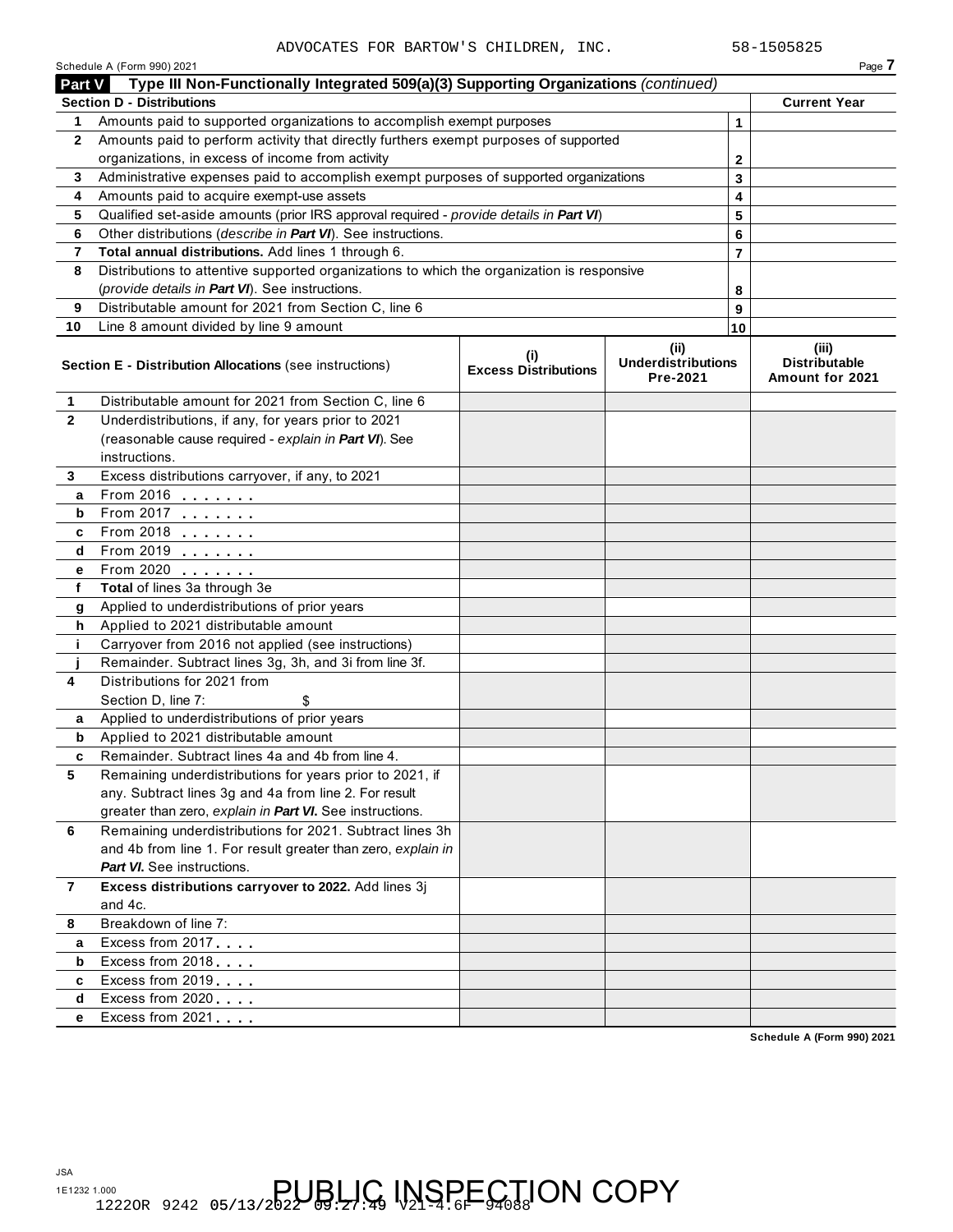**Supplemental Information.** Provide the explanations required by Part II, line 10; Part II, line 17a or 17b; Part III, line 12; Part IV, Section A, lines 1, 2, 3b, 3c, 4b, 4c, 5a, 6, 9a, 9b, 9c, 11a, 11b, and 11c; Part IV, Section B, lines 1 and 2; Part IV, Section C, line 1; Part IV, Section D, lines 2 and 3; Part IV, Section E, lines 1c, 2a, 2b, 3a and 3b; Part V, line 1; Part V, Section B, line 1e; Part V, Section D, lines 5, 6, and 8; and Part V, Section E, lines 2, 5, and 6. Also complete this part for any additional information. (See instructions.) **Part VI** 

SCHEDULE A, PART II - OTHER INCOME

| DESCRIPTION  | 2017 | 2018    | 2019 | 2020 | 2021 | TOTAL   |
|--------------|------|---------|------|------|------|---------|
| OTHER INCOME |      | 34,458. |      |      |      | 34,458. |
|              |      |         |      |      |      |         |
| TOTALS       |      | 34,458. |      |      |      | 34,458. |
|              |      |         |      |      |      |         |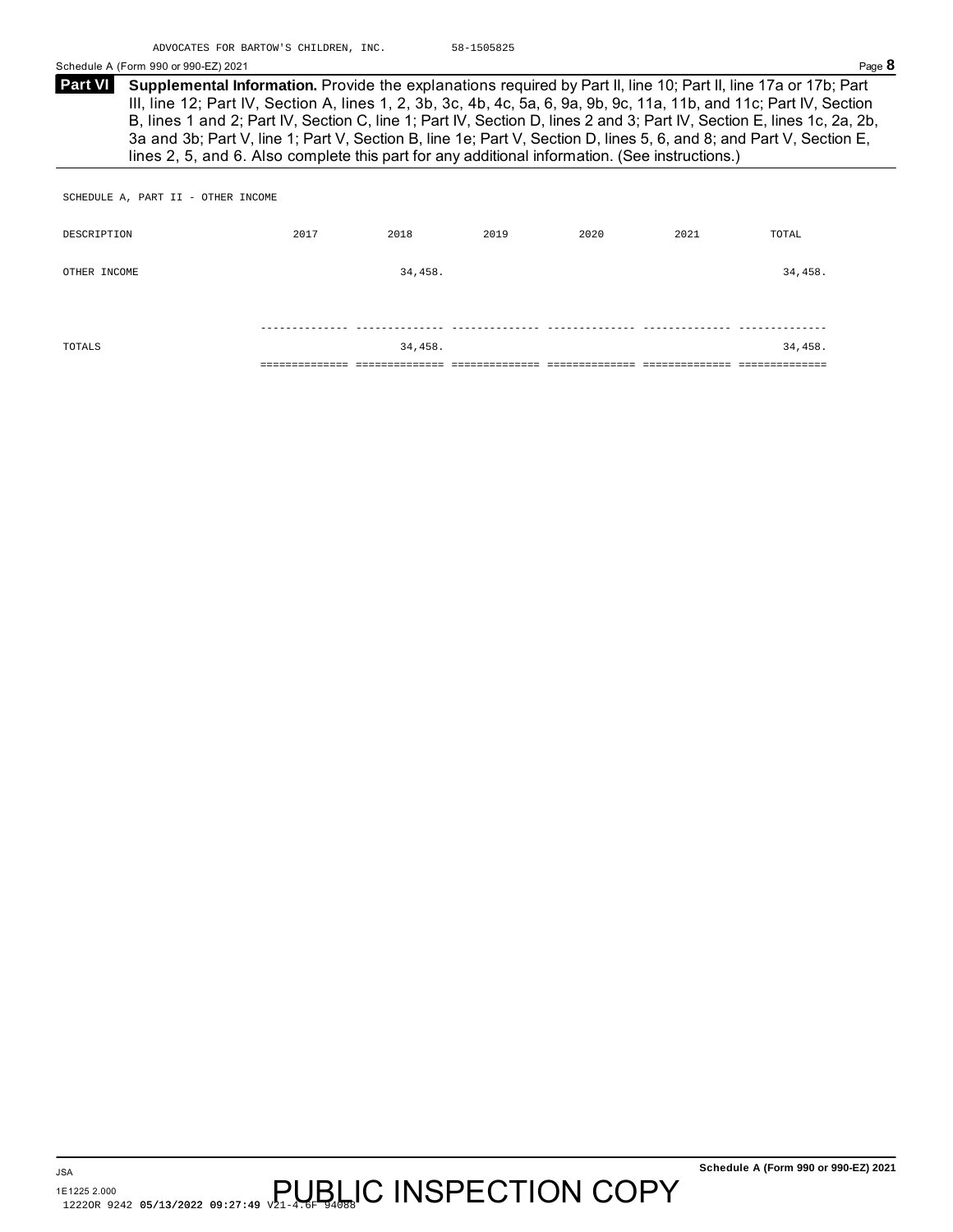## **(Form 990)**

Department of the Treasury Internal Revenue Service

## Schedule B and Schedule of Contributors **Contribution**

**2021** 

#### Attach to Form 990 or Form 990-PF. ▶ Go to www.irs.gov/Form990 for the latest information.

Name of the organization **Employer identification number Employer identification number** 

| ADVOCATES FOR BARTOW'S CHILDREN, INC. |                                                                           | 58-1505825 |
|---------------------------------------|---------------------------------------------------------------------------|------------|
| Organization type (check one):        |                                                                           |            |
| Filers of:                            | Section:                                                                  |            |
| Form 990 or 990-EZ                    | $\boxed{\text{X}}$ 501(c)( 3 ) (enter number) organization                |            |
|                                       | 4947(a)(1) nonexempt charitable trust not treated as a private foundation |            |
|                                       | 527 political organization                                                |            |
| Form 990-PF                           | 501(c)(3) exempt private foundation                                       |            |
|                                       | 4947(a)(1) nonexempt charitable trust treated as a private foundation     |            |
|                                       | $501(c)(3)$ taxable private foundation                                    |            |

Check if your organization is covered by the **General Rule** or a **Special Rule.**

**Note:** Only a section 501(c)(7), (8), or (10) organization can check boxes for both the General Rule and a Special Rule. See instructions.

#### **General Rule**

For an organization filing Form 990, 990-EZ, or 990-PF that received, during the year, contributions totaling \$5,000 or more (in money or property) from any one contributor. Complete Parts I and II. See instructions for determining a contributor's total contributions.

#### **Special Rules**

JSA

 $\texttt{X}$   $\!\!$  For an organization described in section 501(c)(3) filing Form 990 or 990-EZ that met the 33 1/3% support test of the regulations under sections 509(a)(1) and 170(b)(1)(A)(vi), that checked Schedule A (Form 990), Part II, line 13, 16a, or 16b, and that received from any one contributor, during the year, total contributions of the greater of **(1)** \$5,000; or **(2)** 2% of the amount on (i) Form 990, Part VIII, line 1h; or (ii) Form 990-EZ, line 1. Complete Parts I and II.

For an organization described in section 501(c)(7), (8), or (10) filing Form 990 or 990-EZ that received from any one contributor, during the year, total contributions of more than \$1,000 *exclusively* for religious, charitable, scientific, literary, or educational purposes, or for the prevention of cruelty to children or animals. Complete Parts I (entering "N/A" in column (b) instead of the contributor name and address), II, and III.

For an organization described in section 501(c)(7), (8), or (10) filing Form 990 or 990-EZ that received from any one<br>contribution, during the year, contributions exclusively for religious, charitable, etc., purposes, but contributor, during the year, contributions *exclusively* for religious, charitable, etc., purposes, but no such contributions totaled more than \$1,000. If this box is checked, enter here the total contributions that were received during the year for an *exclusively* religious, charitable, etc., purpose. Don't complete any of the parts unless the **General Rule** applies to this organization because it received *nonexclusively* religious, charitable, etc., contributions

**Caution:** An organization that isn't covered by the General Rule and/or the Special Rules doesn't file Schedule B (Form 990), but it **must** answer "No" on Part IV, line 2, of its Form 990; or check the box on line H of its Form 990-EZ or on its Form 990-PF, Part I, line 2, to certify that it doesn't meet the filing requirements of Schedule B (Form 990).

**For Paperwork Reduction Act Notice, see the instructions for Form 990, 990-EZ, or 990-PF. Schedule B (Form 990) (2021)**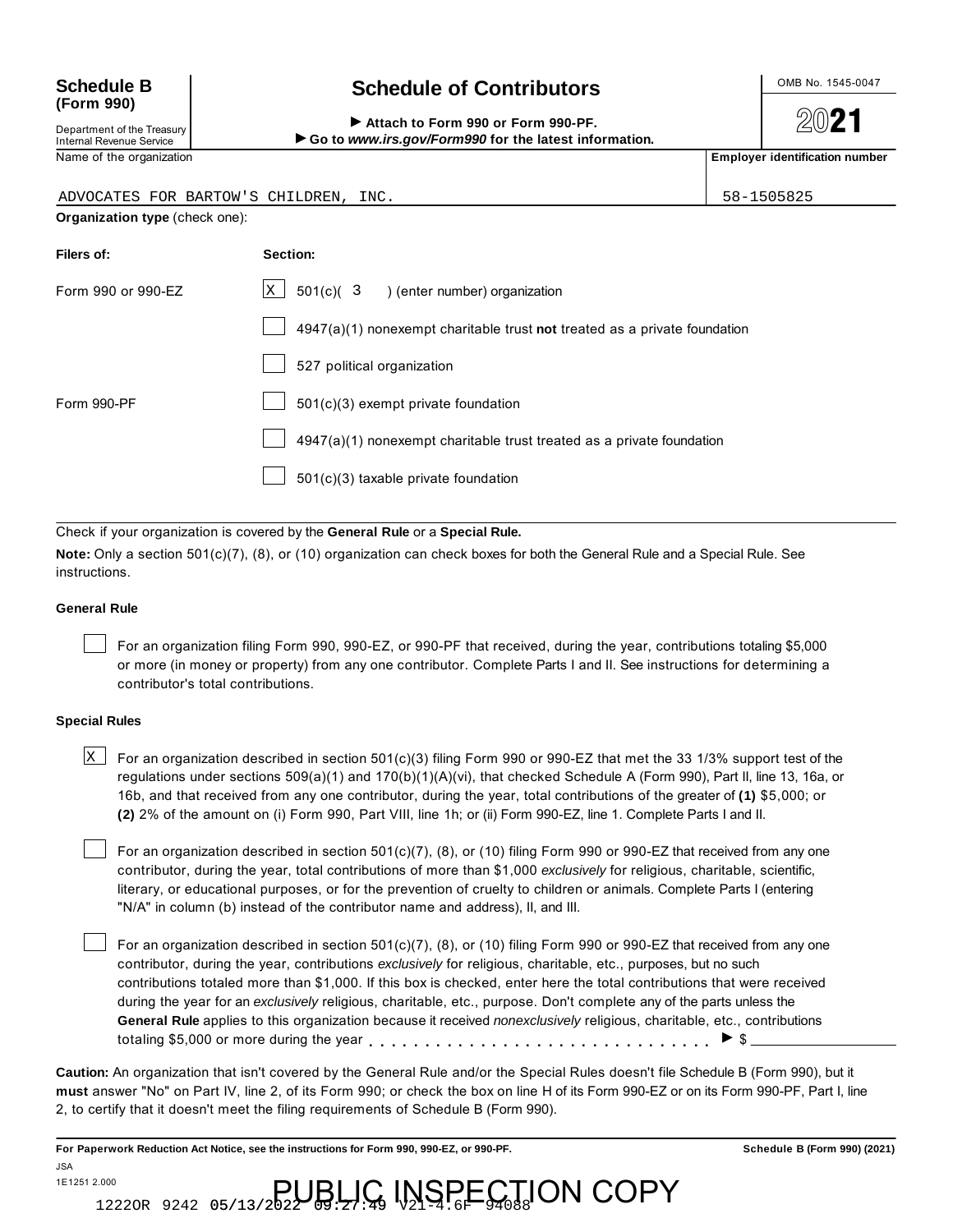|              | ADVOCATES FOR BARTOW'S CHILDREN, INC.                                                          |                                   | 58-1505825                                                                                      |
|--------------|------------------------------------------------------------------------------------------------|-----------------------------------|-------------------------------------------------------------------------------------------------|
| Part I       | Contributors (see instructions). Use duplicate copies of Part I if additional space is needed. |                                   |                                                                                                 |
| (a)<br>No.   | (b)<br>Name, address, and ZIP + 4                                                              | (c)<br><b>Total contributions</b> | (d)<br>Type of contribution                                                                     |
| 1            | N/A                                                                                            | \$<br>216,648.                    | $\mathbf X$<br>Person<br>Payroll<br>Noncash<br>(Complete Part II for<br>noncash contributions.) |
| (a)<br>No.   | (b)<br>Name, address, and ZIP + 4                                                              | (c)<br><b>Total contributions</b> | (d)<br>Type of contribution                                                                     |
| $\mathbf{2}$ | N/A                                                                                            | 155,329.<br>\$                    | $\mathbf X$<br>Person<br>Payroll<br>Noncash<br>(Complete Part II for<br>noncash contributions.) |
| (a)<br>No.   | (b)<br>Name, address, and ZIP + 4                                                              | (c)<br><b>Total contributions</b> | (d)<br>Type of contribution                                                                     |
| $\mathbf{3}$ | N/A                                                                                            | 97,894.<br>\$                     | $\mathbf X$<br>Person<br>Payroll<br>Noncash<br>(Complete Part II for<br>noncash contributions.) |
| (a)<br>No.   | (b)<br>Name, address, and ZIP + 4                                                              | (c)<br><b>Total contributions</b> | (d)<br>Type of contribution                                                                     |
| 4            | N/A                                                                                            | 299,285.<br>\$                    | $\mathbf X$<br>Person<br>Payroll<br>Noncash<br>(Complete Part II for<br>noncash contributions.) |
| (a)<br>No.   | (b)<br>Name, address, and ZIP + 4                                                              | (c)<br><b>Total contributions</b> | (d)<br>Type of contribution                                                                     |
| 5            | N/A                                                                                            | \$<br>422,191.                    | $\mathbf X$<br>Person<br>Payroll<br>Noncash<br>(Complete Part II for<br>noncash contributions.) |
| (a)<br>No.   | (b)<br>Name, address, and ZIP + 4                                                              | (c)<br><b>Total contributions</b> | (d)<br>Type of contribution                                                                     |
| 6            | N/A                                                                                            | \$<br>309, 354.                   | $\mathbf X$<br>Person<br>Payroll<br>Noncash<br>(Complete Part II for<br>noncash contributions.) |

**Schedule B (Form 990) (2021)** JSA

1E1253 2.000 A 222OR 9242 05/13/2022 BUBLIC INSPECTION COPY

Schedule B (Form 990) (2021) Page **2** Employer identification number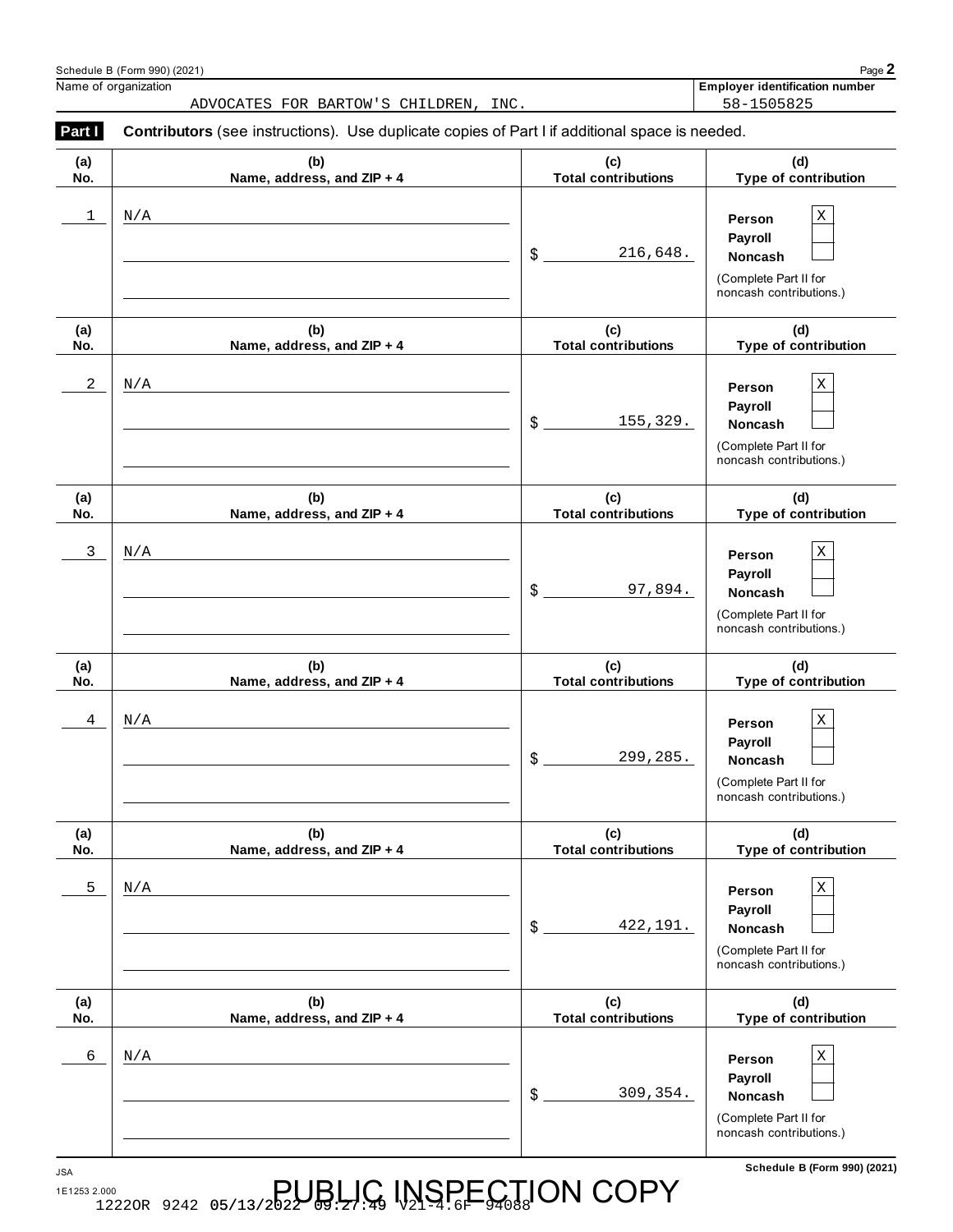|            | ADVOCATES FOR BARTOW'S CHILDREN, INC.                                                          |                                   | 58-1505825                                                                                             |
|------------|------------------------------------------------------------------------------------------------|-----------------------------------|--------------------------------------------------------------------------------------------------------|
| Part I     | Contributors (see instructions). Use duplicate copies of Part I if additional space is needed. |                                   |                                                                                                        |
| (a)<br>No. | (b)<br>Name, address, and ZIP + 4                                                              | (c)<br><b>Total contributions</b> | (d)<br>Type of contribution                                                                            |
| 7          | N/A                                                                                            | 172,060.<br>$\frac{1}{2}$         | $\mathbf X$<br>Person<br>Payroll<br>Noncash<br>(Complete Part II for<br>noncash contributions.)        |
| (a)<br>No. | (b)<br>Name, address, and ZIP + 4                                                              | (c)<br><b>Total contributions</b> | (d)<br>Type of contribution                                                                            |
| 8          | N/A                                                                                            | 249,382.<br>\$                    | Χ<br>Person<br>Payroll<br>Noncash<br>(Complete Part II for<br>noncash contributions.)                  |
| (a)<br>No. | (b)<br>Name, address, and ZIP + 4                                                              | (c)<br><b>Total contributions</b> | (d)<br>Type of contribution                                                                            |
| 9          | N/A                                                                                            | \$<br>150,000.                    | $\mathbf X$<br>Person<br>Payroll<br><b>Noncash</b><br>(Complete Part II for<br>noncash contributions.) |
| (a)<br>No. | (b)<br>Name, address, and ZIP + 4                                                              | (c)<br><b>Total contributions</b> | (d)<br>Type of contribution                                                                            |
| $10$       | N/A                                                                                            | 100,000.<br>\$                    | Χ<br>Person<br>Payroll<br>Noncash<br>(Complete Part II for<br>noncash contributions.)                  |
| (a)<br>No. | (b)<br>Name, address, and ZIP + 4                                                              | (c)<br><b>Total contributions</b> | (d)<br>Type of contribution                                                                            |
| 11         | N/A                                                                                            | \$<br>1,400,265.                  | Person<br>Payroll<br>$\mathbf X$<br>Noncash<br>(Complete Part II for<br>noncash contributions.)        |
| (a)<br>No. | (b)<br>Name, address, and ZIP + 4                                                              | (c)<br><b>Total contributions</b> | (d)<br>Type of contribution                                                                            |
|            |                                                                                                | \$                                | Person<br>Payroll<br>Noncash<br>(Complete Part II for<br>noncash contributions.)                       |

**Schedule B (Form 990) (2021)** JSA 1E1253 2.000 A 222OR 9242 05/13/2022 BUBLIC INSPECTION COPY

Schedule B (Form 990) (2021) Page **2**

**Employer identification number**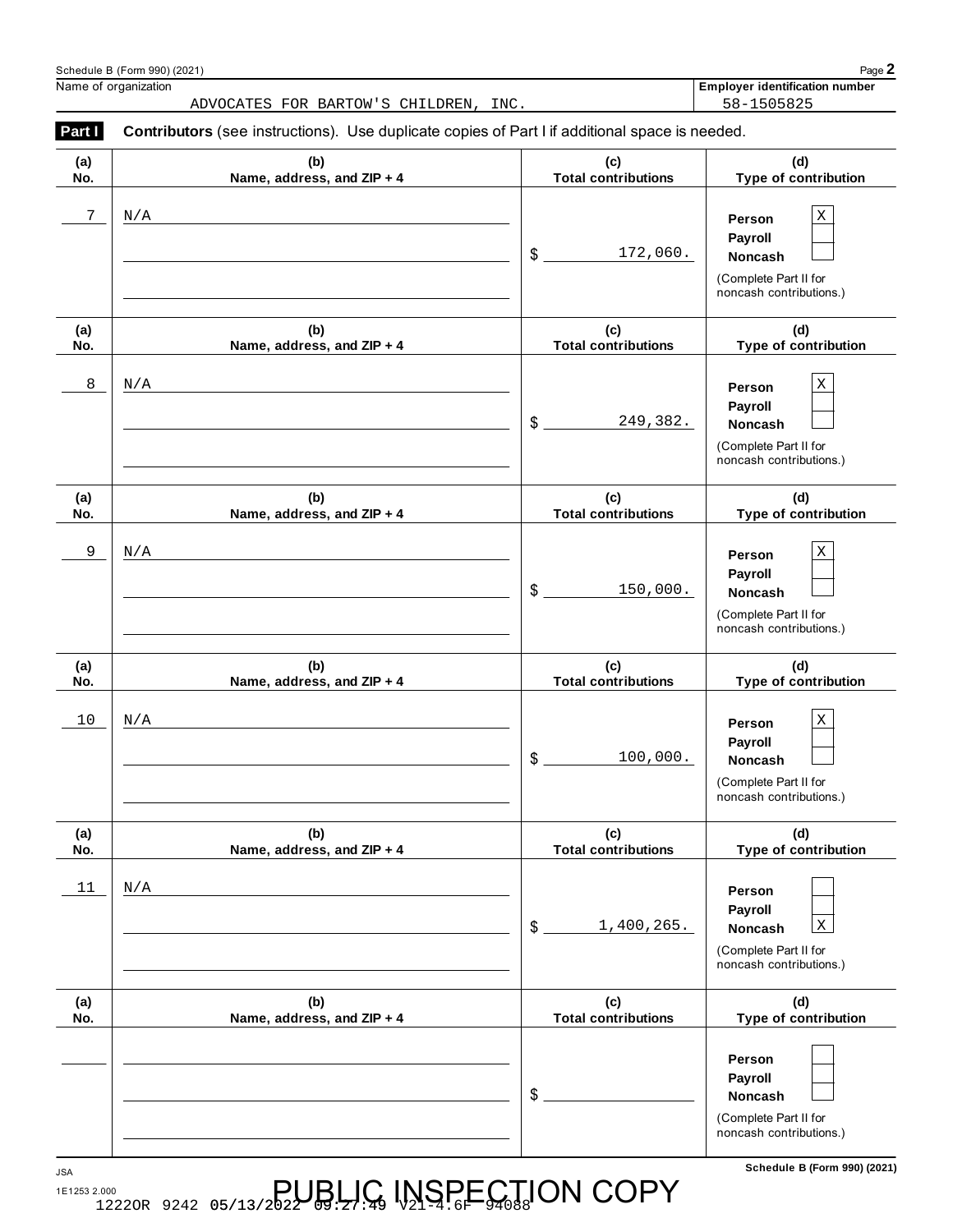| Schedule B (Form 990) (2021)                                                |                                                 | Page 3                                                                                                    |
|-----------------------------------------------------------------------------|-------------------------------------------------|-----------------------------------------------------------------------------------------------------------|
| Name of organization                                                        |                                                 | <b>Employer identification number</b>                                                                     |
| ADVOCATES FOR BARTOW'S CHILDREN, INC.                                       |                                                 | 58-1505825                                                                                                |
|                                                                             |                                                 |                                                                                                           |
| (b)<br>Description of noncash property given                                | (c)<br>FMV (or estimate)<br>(See instructions.) | (d)<br>Date received                                                                                      |
| COMMERCIAL REAL ESTATE LOCATED AT<br>49 MONROE CROSSING<br>CARTERSVILLE, GA | $\frac{1}{2}$<br>1,400,265.                     | 09/22/2021                                                                                                |
| (b)<br>Description of noncash property given                                | (c)<br>FMV (or estimate)<br>(See instructions.) | (d)<br>Date received                                                                                      |
|                                                                             | $\frac{1}{2}$                                   |                                                                                                           |
| (b)<br>Description of noncash property given                                | (c)<br>FMV (or estimate)<br>(See instructions.) | (d)<br>Date received                                                                                      |
|                                                                             | $\frac{1}{2}$                                   |                                                                                                           |
| (b)<br>Description of noncash property given                                | (c)<br>FMV (or estimate)<br>(See instructions.) | (d)<br>Date received                                                                                      |
|                                                                             | \$                                              |                                                                                                           |
| (b)<br>Description of noncash property given                                | (c)<br>FMV (or estimate)<br>(See instructions.) | (d)<br>Date received                                                                                      |
|                                                                             | \$                                              |                                                                                                           |
| (b)<br>Description of noncash property given                                | (c)<br>FMV (or estimate)<br>(See instructions.) | (d)<br>Date received                                                                                      |
|                                                                             |                                                 |                                                                                                           |
|                                                                             |                                                 | Noncash Property (see instructions). Use duplicate copies of Part II if additional space is needed.<br>\$ |

**Schedule B (Form 990) (2021)** JSA

1E1254 2.000 A 222OR 9242 05/13/2022 BUBLIC INSPECTION COPY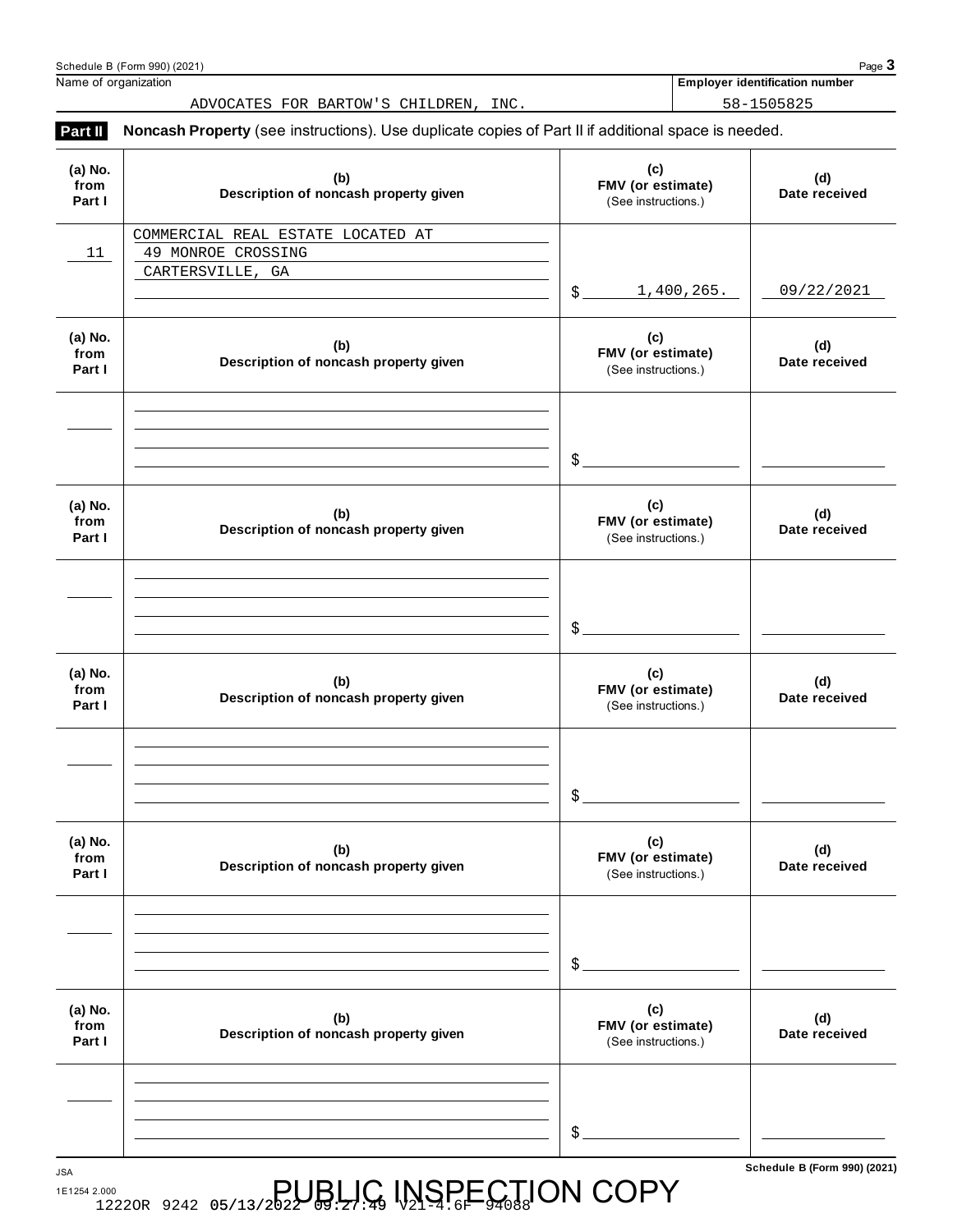| <b>SCHEDULE D</b> |  |
|-------------------|--|
| (Form 990)        |  |

# CHEDULE D<br> **Supplemental Financial Statements**<br> **Form 990)** Part IV line 6, 7, 8, 9, 10, 11a, 11b, 11c, 11d, 11e, 11f, 12a, or 12b

**Part IV, line 6, 7, 8, 9, 10, 11a, 11b, 11c, 11d, 11e, 11f, 12a, or 12b.**  $2021$ 

|                                                             |                                                                                                                                                                                                                                   | Attach to Form 990.                                                    |                                                    | <b>Open to Public</b>           |           |
|-------------------------------------------------------------|-----------------------------------------------------------------------------------------------------------------------------------------------------------------------------------------------------------------------------------|------------------------------------------------------------------------|----------------------------------------------------|---------------------------------|-----------|
| Department of the Treasury                                  |                                                                                                                                                                                                                                   |                                                                        |                                                    |                                 |           |
| <b>Internal Revenue Service</b><br>Name of the organization |                                                                                                                                                                                                                                   | Go to www.irs.gov/Form990 for instructions and the latest information. | <b>Employer identification number</b>              | <b>Inspection</b>               |           |
|                                                             |                                                                                                                                                                                                                                   |                                                                        |                                                    |                                 |           |
|                                                             | ADVOCATES FOR BARTOW'S CHILDREN, INC.<br>Organizations Maintaining Donor Advised Funds or Other Similar Funds or Accounts.                                                                                                        |                                                                        | 58-1505825                                         |                                 |           |
| Part I                                                      |                                                                                                                                                                                                                                   |                                                                        |                                                    |                                 |           |
|                                                             | Complete if the organization answered "Yes" on Form 990, Part IV, line 6.                                                                                                                                                         |                                                                        |                                                    |                                 |           |
|                                                             |                                                                                                                                                                                                                                   | (a) Donor advised funds                                                |                                                    | (b) Funds and other accounts    |           |
|                                                             | Total number at end of year example.                                                                                                                                                                                              |                                                                        |                                                    |                                 |           |
|                                                             | Aggregate value of contributions to (during year)                                                                                                                                                                                 |                                                                        |                                                    |                                 |           |
|                                                             | Aggregate value of grants from (during year)                                                                                                                                                                                      |                                                                        |                                                    |                                 |           |
|                                                             | Aggregate value at end of year expression and Aggregate value                                                                                                                                                                     |                                                                        |                                                    |                                 |           |
|                                                             | Did the organization inform all donors and donor advisors in writing that the assets held in donor advised                                                                                                                        |                                                                        |                                                    |                                 |           |
|                                                             | funds are the organization's property, subject to the organization's exclusive legal control?                                                                                                                                     |                                                                        |                                                    | Yes                             | No        |
|                                                             | Did the organization inform all grantees, donors, and donor advisors in writing that grant funds can be used                                                                                                                      |                                                                        |                                                    |                                 |           |
|                                                             | only for charitable purposes and not for the benefit of the donor or donor advisor, or for any other purpose                                                                                                                      |                                                                        |                                                    |                                 |           |
|                                                             |                                                                                                                                                                                                                                   |                                                                        |                                                    | Yes                             | No        |
| Part II                                                     | <b>Conservation Easements.</b>                                                                                                                                                                                                    |                                                                        |                                                    |                                 |           |
|                                                             | Complete if the organization answered "Yes" on Form 990, Part IV, line 7.                                                                                                                                                         |                                                                        |                                                    |                                 |           |
|                                                             | Purpose(s) of conservation easements held by the organization (check all that apply).                                                                                                                                             |                                                                        |                                                    |                                 |           |
|                                                             | Preservation of land for public use (for example, recreation or education)                                                                                                                                                        |                                                                        | Preservation of a historically important land area |                                 |           |
|                                                             | Protection of natural habitat                                                                                                                                                                                                     |                                                                        | Preservation of a certified historic structure     |                                 |           |
|                                                             | Preservation of open space                                                                                                                                                                                                        |                                                                        |                                                    |                                 |           |
|                                                             | Complete lines 2a through 2d if the organization held a qualified conservation contribution in the form of a conservation                                                                                                         |                                                                        |                                                    |                                 |           |
|                                                             | easement on the last day of the tax year.                                                                                                                                                                                         |                                                                        |                                                    | Held at the End of the Tax Year |           |
|                                                             |                                                                                                                                                                                                                                   |                                                                        | 2a                                                 |                                 |           |
|                                                             |                                                                                                                                                                                                                                   |                                                                        |                                                    |                                 |           |
|                                                             |                                                                                                                                                                                                                                   |                                                                        |                                                    |                                 |           |
|                                                             | Total acreage restricted by conservation easements                                                                                                                                                                                |                                                                        | 2b                                                 |                                 |           |
|                                                             | Number of conservation easements on a certified historic structure included in (a)                                                                                                                                                |                                                                        | 2c                                                 |                                 |           |
|                                                             | Number of conservation easements included in (c) acquired after 7/25/06, and not on a                                                                                                                                             |                                                                        |                                                    |                                 |           |
|                                                             |                                                                                                                                                                                                                                   |                                                                        | 2d                                                 |                                 |           |
|                                                             | Number of conservation easements modified, transferred, released, extinguished, or terminated by the organization during the                                                                                                      |                                                                        |                                                    |                                 |           |
| tax year $\blacktriangleright$ $\perp$                      |                                                                                                                                                                                                                                   |                                                                        |                                                    |                                 |           |
|                                                             | Number of states where property subject to conservation easement is located ▶ __________                                                                                                                                          |                                                                        |                                                    |                                 |           |
|                                                             | Does the organization have a written policy regarding the periodic monitoring, inspection, handling of                                                                                                                            |                                                                        |                                                    |                                 |           |
|                                                             |                                                                                                                                                                                                                                   |                                                                        |                                                    | Yes                             |           |
|                                                             | Staff and volunteer hours devoted to monitoring, inspecting, handling of violations, and enforcing conservation easements during the year                                                                                         |                                                                        |                                                    |                                 | <b>No</b> |
|                                                             |                                                                                                                                                                                                                                   |                                                                        |                                                    |                                 |           |
|                                                             | Amount of expenses incurred in monitoring, inspecting, handling of violations, and enforcing conservation easements during the year                                                                                               |                                                                        |                                                    |                                 |           |
|                                                             |                                                                                                                                                                                                                                   |                                                                        |                                                    |                                 |           |
|                                                             | Does each conservation easement reported on line 2(d) above satisfy the requirements of section 170(h)(4)(B)(i)                                                                                                                   |                                                                        |                                                    |                                 |           |
|                                                             |                                                                                                                                                                                                                                   |                                                                        |                                                    | Yes                             |           |
|                                                             | In Part XIII, describe how the organization reports conservation easements in its revenue and expense statement and                                                                                                               |                                                                        |                                                    |                                 |           |
|                                                             | balance sheet, and include, if applicable, the text of the footnote to the organization's financial statements that describes the                                                                                                 |                                                                        |                                                    |                                 |           |
|                                                             | organization's accounting for conservation easements.                                                                                                                                                                             |                                                                        |                                                    |                                 |           |
|                                                             | Organizations Maintaining Collections of Art, Historical Treasures, or Other Similar Assets.                                                                                                                                      |                                                                        |                                                    |                                 |           |
| <b>Part III</b>                                             | Complete if the organization answered "Yes" on Form 990, Part IV, line 8.                                                                                                                                                         |                                                                        |                                                    |                                 |           |
|                                                             |                                                                                                                                                                                                                                   |                                                                        |                                                    |                                 |           |
|                                                             | If the organization elected, as permitted under FASB ASC 958, not to report in its revenue statement and balance sheet works<br>of art, historical treasures, or other similar assets held for public exhibition, education, or r |                                                                        |                                                    |                                 | <b>No</b> |
|                                                             | service, provide in Part XIII the text of the footnote to its financial statements that describes these items.                                                                                                                    |                                                                        |                                                    |                                 |           |
|                                                             | If the organization elected, as permitted under FASB ASC 958, to report in its revenue statement and balance sheet works of                                                                                                       |                                                                        |                                                    |                                 |           |
|                                                             | art, historical treasures, or other similar assets held for public exhibition, education, or research in furtherance of public service,                                                                                           |                                                                        |                                                    |                                 |           |
|                                                             | provide the following amounts relating to these items:                                                                                                                                                                            |                                                                        |                                                    |                                 |           |
|                                                             |                                                                                                                                                                                                                                   |                                                                        |                                                    |                                 |           |
|                                                             |                                                                                                                                                                                                                                   |                                                                        |                                                    |                                 |           |
|                                                             | If the organization received or held works of art, historical treasures, or other similar assets for financial gain, provide the                                                                                                  |                                                                        |                                                    |                                 |           |
|                                                             | following amounts required to be reported under FASB ASC 958 relating to these items:                                                                                                                                             |                                                                        |                                                    |                                 |           |
|                                                             |                                                                                                                                                                                                                                   |                                                                        |                                                    |                                 |           |

|     | For Paperwork Reduction Act Notice, see the Instructions for Form 990.                                                                                                                                                                                                                             |  |  |  |  |  |  |  | Schedule D (Form 990) 2021 |  |
|-----|----------------------------------------------------------------------------------------------------------------------------------------------------------------------------------------------------------------------------------------------------------------------------------------------------|--|--|--|--|--|--|--|----------------------------|--|
| JSA | $\mathbb{R}^{38,1,000}_{12220R}$ 9242 05/13/2022 $B_2$ $\mathbb{R}^{1}_{27}$ $\mathbb{R}^{1}_{27}$ $\mathbb{R}^{1}_{21}$ $\mathbb{R}^{1}_{21}$ $\mathbb{R}^{1}_{21}$ $\mathbb{R}^{1}_{21}$ $\mathbb{R}^{1}_{21}$ $\mathbb{R}^{1}_{21}$ $\mathbb{R}^{1}_{21}$ $\mathbb{R}^{1}_{21}$<br>1E1268 1.000 |  |  |  |  |  |  |  |                            |  |
|     |                                                                                                                                                                                                                                                                                                    |  |  |  |  |  |  |  |                            |  |

| Schedule D (Form 990) 2021 |  |  |
|----------------------------|--|--|
|                            |  |  |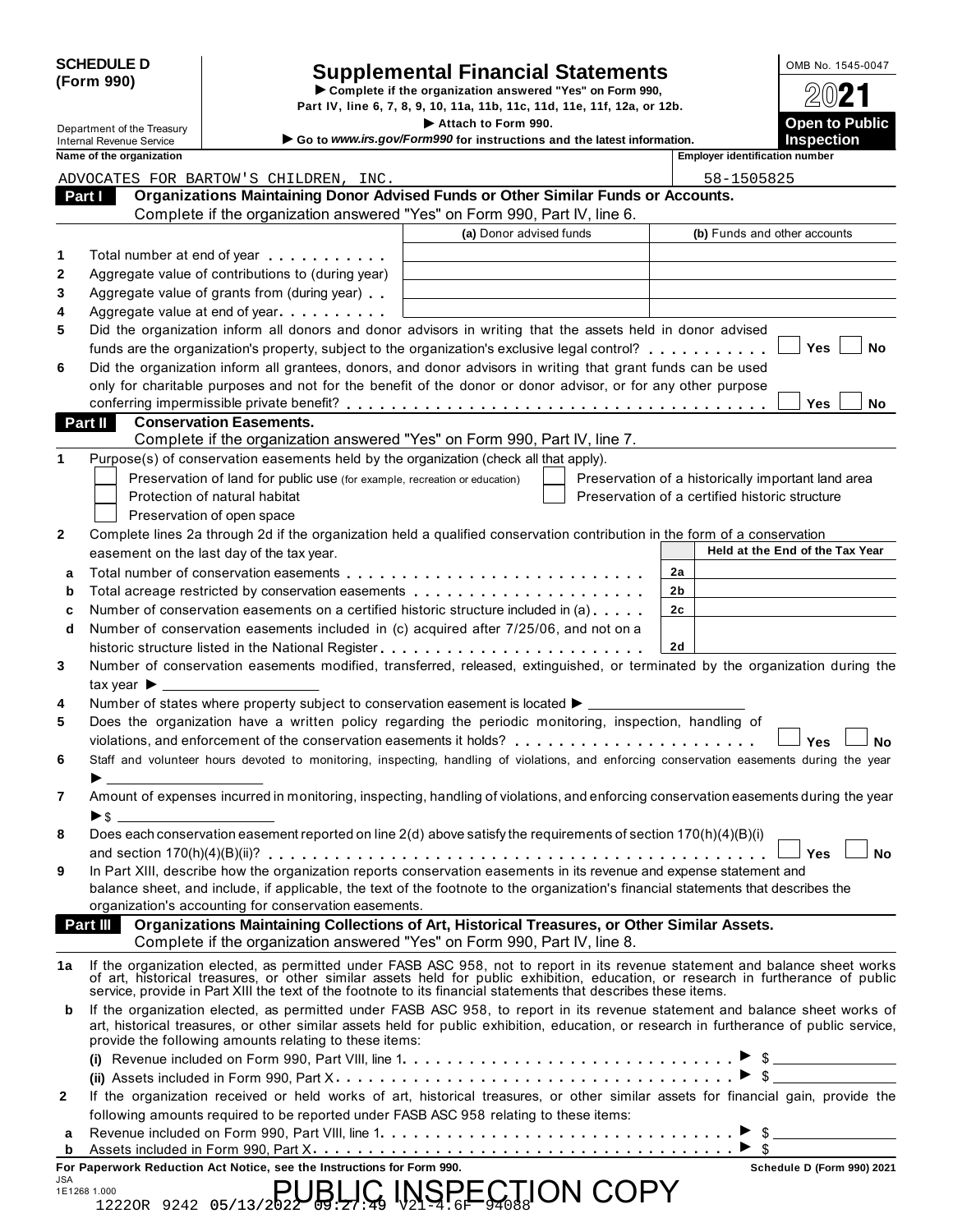|        | Schedule D (Form 990) 2021<br>Organizations Maintaining Collections of Art, Historical Treasures, or Other Similar Assets (continued)<br>Part III                                                                              | ADVOCATES FOR BARTOW'S CHILDREN, INC. |                                         |       |                                    |                                                                                                                                                                                                                                                                                                                                                                                                                                   |        | 58-1505825                 | Page 2 |
|--------|--------------------------------------------------------------------------------------------------------------------------------------------------------------------------------------------------------------------------------|---------------------------------------|-----------------------------------------|-------|------------------------------------|-----------------------------------------------------------------------------------------------------------------------------------------------------------------------------------------------------------------------------------------------------------------------------------------------------------------------------------------------------------------------------------------------------------------------------------|--------|----------------------------|--------|
| 3      | Using the organization's acquisition, accession, and other records, check any of the following that make significant use of its                                                                                                |                                       |                                         |       |                                    |                                                                                                                                                                                                                                                                                                                                                                                                                                   |        |                            |        |
|        | collection items (check all that apply):                                                                                                                                                                                       |                                       |                                         |       |                                    |                                                                                                                                                                                                                                                                                                                                                                                                                                   |        |                            |        |
| a      | Public exhibition                                                                                                                                                                                                              |                                       | d                                       |       | Loan or exchange program           |                                                                                                                                                                                                                                                                                                                                                                                                                                   |        |                            |        |
| b      | Scholarly research                                                                                                                                                                                                             |                                       | e                                       | Other |                                    | <u> 1990 - Jan Barat, prima politik (</u>                                                                                                                                                                                                                                                                                                                                                                                         |        |                            |        |
| c      | Preservation for future generations                                                                                                                                                                                            |                                       |                                         |       |                                    |                                                                                                                                                                                                                                                                                                                                                                                                                                   |        |                            |        |
| 4      | Provide a description of the organization's collections and explain how they further the organization's exempt purpose in Part<br>XIII.                                                                                        |                                       |                                         |       |                                    |                                                                                                                                                                                                                                                                                                                                                                                                                                   |        |                            |        |
| 5      | During the year, did the organization solicit or receive donations of art, historical treasures, or other similar                                                                                                              |                                       |                                         |       |                                    |                                                                                                                                                                                                                                                                                                                                                                                                                                   |        |                            |        |
|        | assets to be sold to raise funds rather than to be maintained as part of the organization's collection?                                                                                                                        |                                       |                                         |       |                                    |                                                                                                                                                                                                                                                                                                                                                                                                                                   |        | Yes                        | No     |
|        | <b>Escrow and Custodial Arrangements.</b><br><b>Part IV</b>                                                                                                                                                                    |                                       |                                         |       |                                    |                                                                                                                                                                                                                                                                                                                                                                                                                                   |        |                            |        |
|        | Complete if the organization answered "Yes" on Form 990, Part IV, line 9, or reported an amount on Form<br>990, Part X, line 21.                                                                                               |                                       |                                         |       |                                    |                                                                                                                                                                                                                                                                                                                                                                                                                                   |        |                            |        |
|        | 1a Is the organization an agent, trustee, custodian or other intermediary for contributions or other assets not                                                                                                                |                                       |                                         |       |                                    |                                                                                                                                                                                                                                                                                                                                                                                                                                   |        |                            |        |
|        |                                                                                                                                                                                                                                |                                       |                                         |       |                                    |                                                                                                                                                                                                                                                                                                                                                                                                                                   |        | <b>Yes</b>                 | No     |
| b      | If "Yes," explain the arrangement in Part XIII and complete the following table:                                                                                                                                               |                                       |                                         |       |                                    |                                                                                                                                                                                                                                                                                                                                                                                                                                   |        |                            |        |
|        |                                                                                                                                                                                                                                |                                       |                                         |       |                                    |                                                                                                                                                                                                                                                                                                                                                                                                                                   | Amount |                            |        |
| c      |                                                                                                                                                                                                                                |                                       |                                         |       | 1c                                 |                                                                                                                                                                                                                                                                                                                                                                                                                                   |        |                            |        |
| d      |                                                                                                                                                                                                                                |                                       |                                         |       | 1d                                 |                                                                                                                                                                                                                                                                                                                                                                                                                                   |        |                            |        |
| e      |                                                                                                                                                                                                                                |                                       |                                         |       | 1е                                 |                                                                                                                                                                                                                                                                                                                                                                                                                                   |        |                            |        |
| f      |                                                                                                                                                                                                                                |                                       |                                         |       | 1f                                 |                                                                                                                                                                                                                                                                                                                                                                                                                                   |        |                            |        |
| 2a     | Did the organization include an amount on Form 990, Part X, line 21, for escrow or custodial account liability?                                                                                                                |                                       |                                         |       |                                    |                                                                                                                                                                                                                                                                                                                                                                                                                                   |        | <b>Yes</b>                 | No     |
|        | b If "Yes," explain the arrangement in Part XIII. Check here if the explanation has been provided on Part XIII                                                                                                                 |                                       |                                         |       |                                    |                                                                                                                                                                                                                                                                                                                                                                                                                                   |        |                            |        |
|        | <b>Endowment Funds.</b><br>Part V                                                                                                                                                                                              |                                       |                                         |       |                                    |                                                                                                                                                                                                                                                                                                                                                                                                                                   |        |                            |        |
|        | Complete if the organization answered "Yes" on Form 990, Part IV, line 10.                                                                                                                                                     |                                       |                                         |       |                                    |                                                                                                                                                                                                                                                                                                                                                                                                                                   |        |                            |        |
|        |                                                                                                                                                                                                                                | (a) Current year                      | (b) Prior year                          |       | (c) Two years back                 | (d) Three years back                                                                                                                                                                                                                                                                                                                                                                                                              |        | (e) Four years back        |        |
| 1a     | Beginning of year balance                                                                                                                                                                                                      | <b>NONE</b>                           |                                         |       |                                    |                                                                                                                                                                                                                                                                                                                                                                                                                                   |        |                            |        |
| b      | Contributions                                                                                                                                                                                                                  | 473,000.                              |                                         |       |                                    |                                                                                                                                                                                                                                                                                                                                                                                                                                   |        |                            |        |
| c      | Net investment earnings, gains,                                                                                                                                                                                                |                                       |                                         |       |                                    |                                                                                                                                                                                                                                                                                                                                                                                                                                   |        |                            |        |
|        | and losses. The contract of the contract of the contract of the contract of the contract of the contract of the contract of the contract of the contract of the contract of the contract of the contract of the contract of th |                                       |                                         |       |                                    |                                                                                                                                                                                                                                                                                                                                                                                                                                   |        |                            |        |
| d      | Grants or scholarships                                                                                                                                                                                                         |                                       |                                         |       |                                    |                                                                                                                                                                                                                                                                                                                                                                                                                                   |        |                            |        |
| е      | Other expenditures for facilities                                                                                                                                                                                              |                                       |                                         |       |                                    |                                                                                                                                                                                                                                                                                                                                                                                                                                   |        |                            |        |
|        | and programs                                                                                                                                                                                                                   | 314,619.                              |                                         |       |                                    |                                                                                                                                                                                                                                                                                                                                                                                                                                   |        |                            |        |
| f      | Administrative expenses <b>Administrative</b>                                                                                                                                                                                  |                                       |                                         |       |                                    |                                                                                                                                                                                                                                                                                                                                                                                                                                   |        |                            |        |
| g      | End of year balance                                                                                                                                                                                                            | 158,381.                              |                                         |       |                                    |                                                                                                                                                                                                                                                                                                                                                                                                                                   |        |                            |        |
| 2<br>a | Provide the estimated percentage of the current year end balance (line 1g, column (a)) held as:<br>Board designated or quasi-endowment > 69.6900 %                                                                             |                                       |                                         |       |                                    |                                                                                                                                                                                                                                                                                                                                                                                                                                   |        |                            |        |
| b      | Permanent endowment ▶                                                                                                                                                                                                          | %                                     |                                         |       |                                    |                                                                                                                                                                                                                                                                                                                                                                                                                                   |        |                            |        |
| c      | Term endowment > 30.3100 %                                                                                                                                                                                                     |                                       |                                         |       |                                    |                                                                                                                                                                                                                                                                                                                                                                                                                                   |        |                            |        |
|        | The percentages on lines 2a, 2b, and 2c should equal 100%.                                                                                                                                                                     |                                       |                                         |       |                                    |                                                                                                                                                                                                                                                                                                                                                                                                                                   |        |                            |        |
|        | 3a Are there endowment funds not in the possession of the organization that are held and administered for the                                                                                                                  |                                       |                                         |       |                                    |                                                                                                                                                                                                                                                                                                                                                                                                                                   |        |                            |        |
|        | organization by:                                                                                                                                                                                                               |                                       |                                         |       |                                    |                                                                                                                                                                                                                                                                                                                                                                                                                                   |        | Yes                        | No     |
|        |                                                                                                                                                                                                                                |                                       |                                         |       |                                    |                                                                                                                                                                                                                                                                                                                                                                                                                                   |        | 3a(i)                      | Χ      |
|        |                                                                                                                                                                                                                                |                                       |                                         |       |                                    |                                                                                                                                                                                                                                                                                                                                                                                                                                   |        | 3a(ii)                     | X      |
|        | If "Yes" on line 3a(ii), are the related organizations listed as required on Schedule R?                                                                                                                                       |                                       |                                         |       |                                    |                                                                                                                                                                                                                                                                                                                                                                                                                                   |        | 3b                         |        |
| 4      | Describe in Part XIII the intended uses of the organization's endowment funds.                                                                                                                                                 |                                       |                                         |       |                                    |                                                                                                                                                                                                                                                                                                                                                                                                                                   |        |                            |        |
|        | Land, Buildings, and Equipment.<br><b>Part VI</b><br>Complete if the organization answered "Yes" on Form 990, Part IV, line 11a. See Form 990, Part X, line 10.                                                                |                                       |                                         |       |                                    |                                                                                                                                                                                                                                                                                                                                                                                                                                   |        |                            |        |
|        | Description of property                                                                                                                                                                                                        |                                       | (a) Cost or other basis<br>(investment) |       | (b) Cost or other basis<br>(other) | (c) Accumulated<br>depreciation                                                                                                                                                                                                                                                                                                                                                                                                   |        | (d) Book value             |        |
| 1a     |                                                                                                                                                                                                                                |                                       |                                         |       | 550,265.                           |                                                                                                                                                                                                                                                                                                                                                                                                                                   |        | 550,265.                   |        |
| b      | Buildings                                                                                                                                                                                                                      |                                       |                                         |       | 2, 315, 243.                       | 87,320.                                                                                                                                                                                                                                                                                                                                                                                                                           |        | 2, 227, 923.               |        |
| c      | Leasehold improvements [1] [1] Leasehold improvements                                                                                                                                                                          |                                       |                                         |       | 131,265.                           | 80,626.                                                                                                                                                                                                                                                                                                                                                                                                                           |        | 50,639.                    |        |
| d      | Equipment                                                                                                                                                                                                                      |                                       |                                         |       | 84,396.                            | 51,358.                                                                                                                                                                                                                                                                                                                                                                                                                           |        | 33,038.                    |        |
| е      |                                                                                                                                                                                                                                |                                       |                                         |       | 145,735.                           | 135,410.                                                                                                                                                                                                                                                                                                                                                                                                                          |        | 10,325.                    |        |
|        | Total. Add lines 1a through 1e. (Column (d) must equal Form 990, Part X, column (B), line 10c.)                                                                                                                                |                                       |                                         |       |                                    | ▶<br>$\mathbf{a} = \mathbf{a} + \mathbf{a} + \mathbf{a} + \mathbf{a} + \mathbf{a} + \mathbf{a} + \mathbf{a} + \mathbf{a} + \mathbf{a} + \mathbf{a} + \mathbf{a} + \mathbf{a} + \mathbf{a} + \mathbf{a} + \mathbf{a} + \mathbf{a} + \mathbf{a} + \mathbf{a} + \mathbf{a} + \mathbf{a} + \mathbf{a} + \mathbf{a} + \mathbf{a} + \mathbf{a} + \mathbf{a} + \mathbf{a} + \mathbf{a} + \mathbf{a} + \mathbf{a} + \mathbf{a} + \mathbf$ |        | 2,872,190.                 |        |
|        |                                                                                                                                                                                                                                |                                       |                                         |       |                                    |                                                                                                                                                                                                                                                                                                                                                                                                                                   |        | Schedule D (Form 990) 2021 |        |

JSA 1E1269 1.000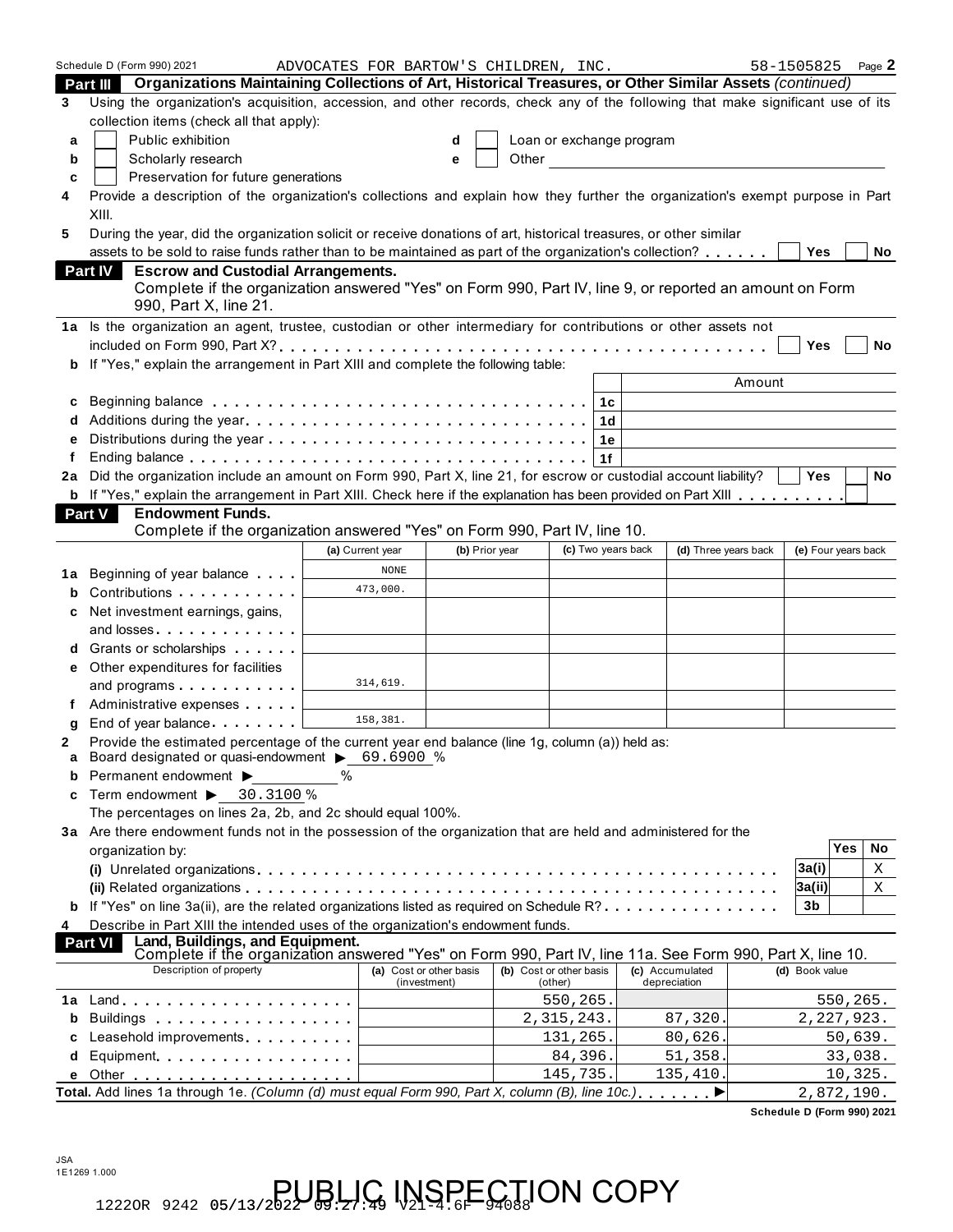| <b>Part VII</b>  | Schedule D (Form 990) 2021<br>ADVOCATES FOR BARTOW'S CHILDREN, INC.<br><b>Investments - Other Securities.</b>                                        |                              |                                                              | 58-1505825<br>Page 3 |
|------------------|------------------------------------------------------------------------------------------------------------------------------------------------------|------------------------------|--------------------------------------------------------------|----------------------|
|                  | Complete if the organization answered "Yes" on Form 990, Part IV, line 11b. See Form 990, Part X, line 12.                                           |                              |                                                              |                      |
|                  | (a) Description of security or category<br>(including name of security)                                                                              | (b) Book value               | (c) Method of valuation:<br>Cost or end-of-year market value |                      |
|                  | (1) Financial derivatives                                                                                                                            |                              |                                                              |                      |
|                  | (2) Closely held equity interests                                                                                                                    |                              |                                                              |                      |
|                  |                                                                                                                                                      |                              |                                                              |                      |
| (A)              |                                                                                                                                                      |                              |                                                              |                      |
| (B)              |                                                                                                                                                      |                              |                                                              |                      |
| (C)              |                                                                                                                                                      |                              |                                                              |                      |
| (D)              |                                                                                                                                                      |                              |                                                              |                      |
| (E)              |                                                                                                                                                      |                              |                                                              |                      |
| (F)              |                                                                                                                                                      |                              |                                                              |                      |
| (G)              |                                                                                                                                                      |                              |                                                              |                      |
| (H)              |                                                                                                                                                      |                              |                                                              |                      |
|                  | Total. (Column (b) must equal Form 990, Part X, col. (B) line 12.) $\blacktriangleright$                                                             |                              |                                                              |                      |
| <b>Part VIII</b> | <b>Investments - Program Related.</b><br>Complete if the organization answered "Yes" on Form 990, Part IV, line 11c. See Form 990, Part X, line 13.  |                              |                                                              |                      |
|                  | (a) Description of investment                                                                                                                        | (b) Book value               | (c) Method of valuation:                                     |                      |
|                  |                                                                                                                                                      |                              | Cost or end-of-year market value                             |                      |
| (1)              |                                                                                                                                                      |                              |                                                              |                      |
| (2)              |                                                                                                                                                      |                              |                                                              |                      |
| (3)              |                                                                                                                                                      |                              |                                                              |                      |
| (4)              |                                                                                                                                                      |                              |                                                              |                      |
| (5)              |                                                                                                                                                      |                              |                                                              |                      |
| (6)              |                                                                                                                                                      |                              |                                                              |                      |
| (7)              |                                                                                                                                                      |                              |                                                              |                      |
| (8)              |                                                                                                                                                      |                              |                                                              |                      |
| (9)              | Total. (Column (b) must equal Form 990, Part X, col. (B) line 13.) $\blacktriangleright$                                                             |                              |                                                              |                      |
| <b>Part IX</b>   | Other Assets.                                                                                                                                        |                              |                                                              |                      |
|                  | Complete if the organization answered "Yes" on Form 990, Part IV, line 11d. See Form 990, Part X, line 15.                                           |                              |                                                              |                      |
|                  |                                                                                                                                                      | (a) Description              |                                                              | (b) Book value       |
| (1)              |                                                                                                                                                      |                              |                                                              |                      |
| (2)              |                                                                                                                                                      |                              |                                                              |                      |
| (3)              |                                                                                                                                                      |                              |                                                              |                      |
| (4)              |                                                                                                                                                      |                              |                                                              |                      |
| (5)              |                                                                                                                                                      |                              |                                                              |                      |
| (6)              |                                                                                                                                                      |                              |                                                              |                      |
| (7)              |                                                                                                                                                      |                              |                                                              |                      |
| (8)              |                                                                                                                                                      |                              |                                                              |                      |
| (9)              |                                                                                                                                                      |                              |                                                              |                      |
|                  |                                                                                                                                                      |                              |                                                              |                      |
| Part X           | <b>Other Liabilities.</b>                                                                                                                            |                              |                                                              |                      |
|                  | Complete if the organization answered "Yes" on Form 990, Part IV, line 11e or 11f. See Form 990, Part X,<br>line 25.                                 |                              |                                                              |                      |
| 1.               |                                                                                                                                                      | (a) Description of liability |                                                              | (b) Book value       |
| (1)              | Federal income taxes                                                                                                                                 |                              |                                                              |                      |
| (2)              |                                                                                                                                                      |                              |                                                              |                      |
| (3)              |                                                                                                                                                      |                              |                                                              |                      |
| (4)              |                                                                                                                                                      |                              |                                                              |                      |
| (5)              |                                                                                                                                                      |                              |                                                              |                      |
| (6)              |                                                                                                                                                      |                              |                                                              |                      |
| (7)              |                                                                                                                                                      |                              |                                                              |                      |
| (8)              |                                                                                                                                                      |                              |                                                              |                      |
| (9)              |                                                                                                                                                      |                              |                                                              |                      |
|                  |                                                                                                                                                      |                              |                                                              |                      |
|                  | 2. Liability for uncertain tax positions. In Part XIII, provide the text of the footnote to the organization's financial statements that reports the |                              |                                                              |                      |
|                  | organization's liability for uncertain tax positions under FASB ASC 740. Check here if the text of the footnote has been provided in Part XIII .     |                              |                                                              | X                    |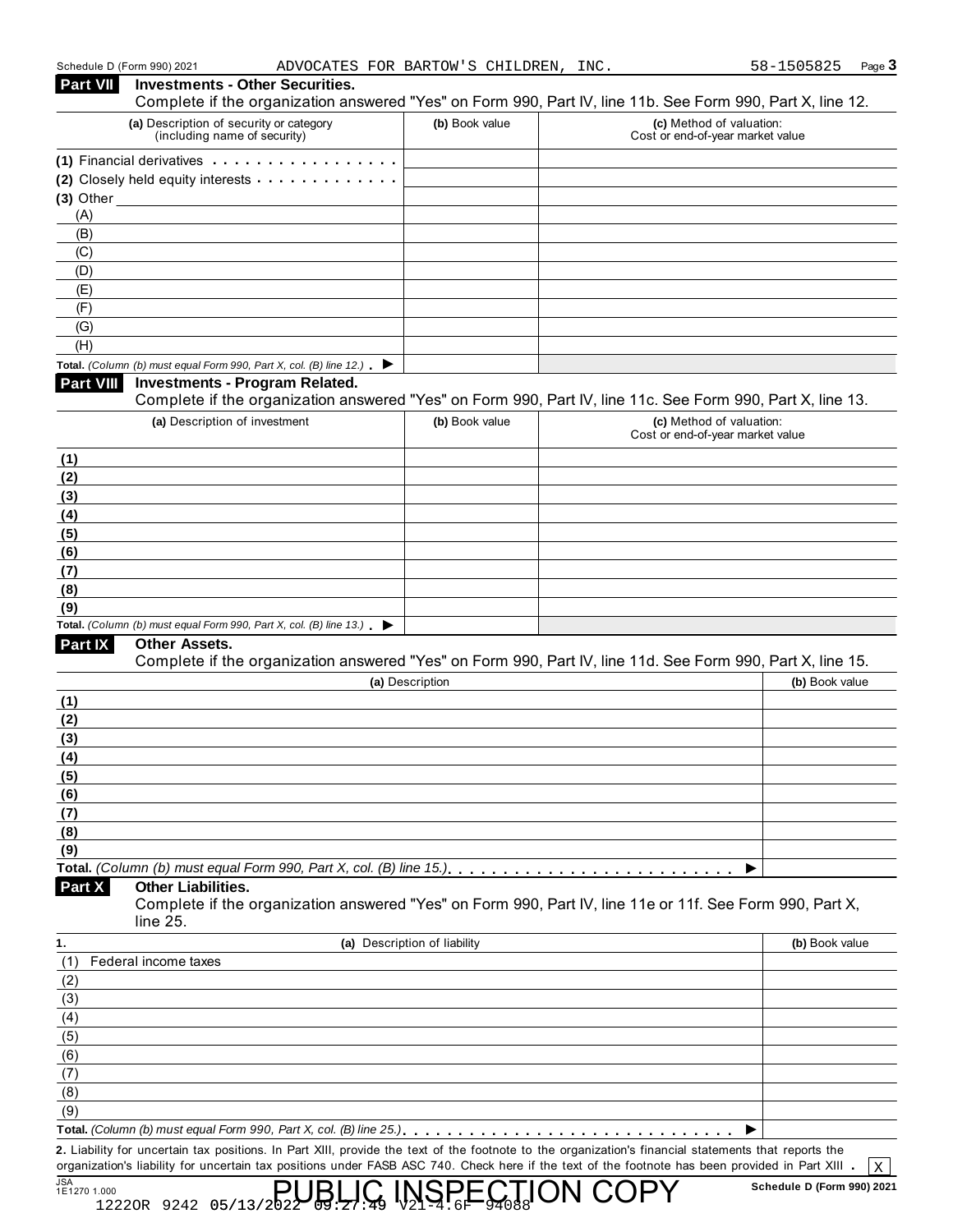|              | Schedule D (Form 990) 2021                                                                                                   |                |                      |
|--------------|------------------------------------------------------------------------------------------------------------------------------|----------------|----------------------|
| Part XI      | ADVOCATES FOR BARTOW'S CHILDREN, INC.<br>Reconciliation of Revenue per Audited Financial Statements With Revenue per Return. |                | 58-1505825<br>Page 4 |
|              | Complete if the organization answered "Yes" on Form 990, Part IV, line 12a.                                                  |                |                      |
| $\mathbf{1}$ | Total revenue, gains, and other support per audited financial statements                                                     | $\mathbf{1}$   | 4,997,205.           |
| $\mathbf{2}$ | Amounts included on line 1 but not on Form 990, Part VIII, line 12:                                                          |                |                      |
| a            | 2a<br>20,861.                                                                                                                |                |                      |
| b            | 2 <sub>b</sub><br>144,774.                                                                                                   |                |                      |
| c            | 2c                                                                                                                           |                |                      |
| d            | 98,122.                                                                                                                      |                |                      |
| e            |                                                                                                                              | 2e             | 263,757.             |
| 3            |                                                                                                                              | 3              | 4,733,448.           |
| 4            | Amounts included on Form 990, Part VIII, line 12, but not on line 1:                                                         |                |                      |
| a            | 2,529.<br>Investment expenses not included on Form 990, Part VIII, line 7b 4a                                                |                |                      |
| b            | 4 <sub>b</sub><br>44,254.                                                                                                    |                |                      |
| C            |                                                                                                                              | 4 <sub>c</sub> | 46,783.              |
| 5.           | Total revenue. Add lines 3 and 4c. (This must equal Form 990, Part I, line 12.)                                              | 5              | 4,780,231.           |
| Part XII     | Reconciliation of Expenses per Audited Financial Statements With Expenses per Return.                                        |                |                      |
|              | Complete if the organization answered "Yes" on Form 990, Part IV, line 12a.                                                  |                |                      |
| 1            |                                                                                                                              | $\mathbf{1}$   | 2,915,547.           |
| $\mathbf{2}$ | Amounts included on line 1 but not on Form 990, Part IX, line 25:                                                            |                |                      |
| a            | 2a<br>144,774.                                                                                                               |                |                      |
| b            | 2 <sub>b</sub>                                                                                                               |                |                      |
| C            | 2c                                                                                                                           |                |                      |
| d            | 98,122.                                                                                                                      |                |                      |
| е            |                                                                                                                              | 2е             | 242,896.             |
| 3            |                                                                                                                              | 3              | 2,672,651.           |
| 4            | Amounts included on Form 990, Part IX, line 25, but not on line 1:                                                           |                |                      |
| a            | 4a<br>2,529.<br>Investment expenses not included on Form 990, Part VIII, line 7b                                             |                |                      |
| b            | 4 <sub>b</sub><br>44,254.                                                                                                    |                |                      |
| C            |                                                                                                                              | 4c             | 46,783.              |
| 5            | Total expenses. Add lines 3 and 4c. (This must equal Form 990, Part I, line 18.)                                             | 5              | 2,719,434.           |
|              |                                                                                                                              |                |                      |

Provide the descriptions required for Part II, lines 3, 5, and 9; Part III, lines 1a and 4; Part IV, lines 1b and 2b; Part V, line 4; Part X, line 2; Part XI, lines 2d and 4b; and Part XII, lines 2d and 4b. Also complete this part to provide any additional information.

SEE SUPPLEMENTAL PAGE

JSA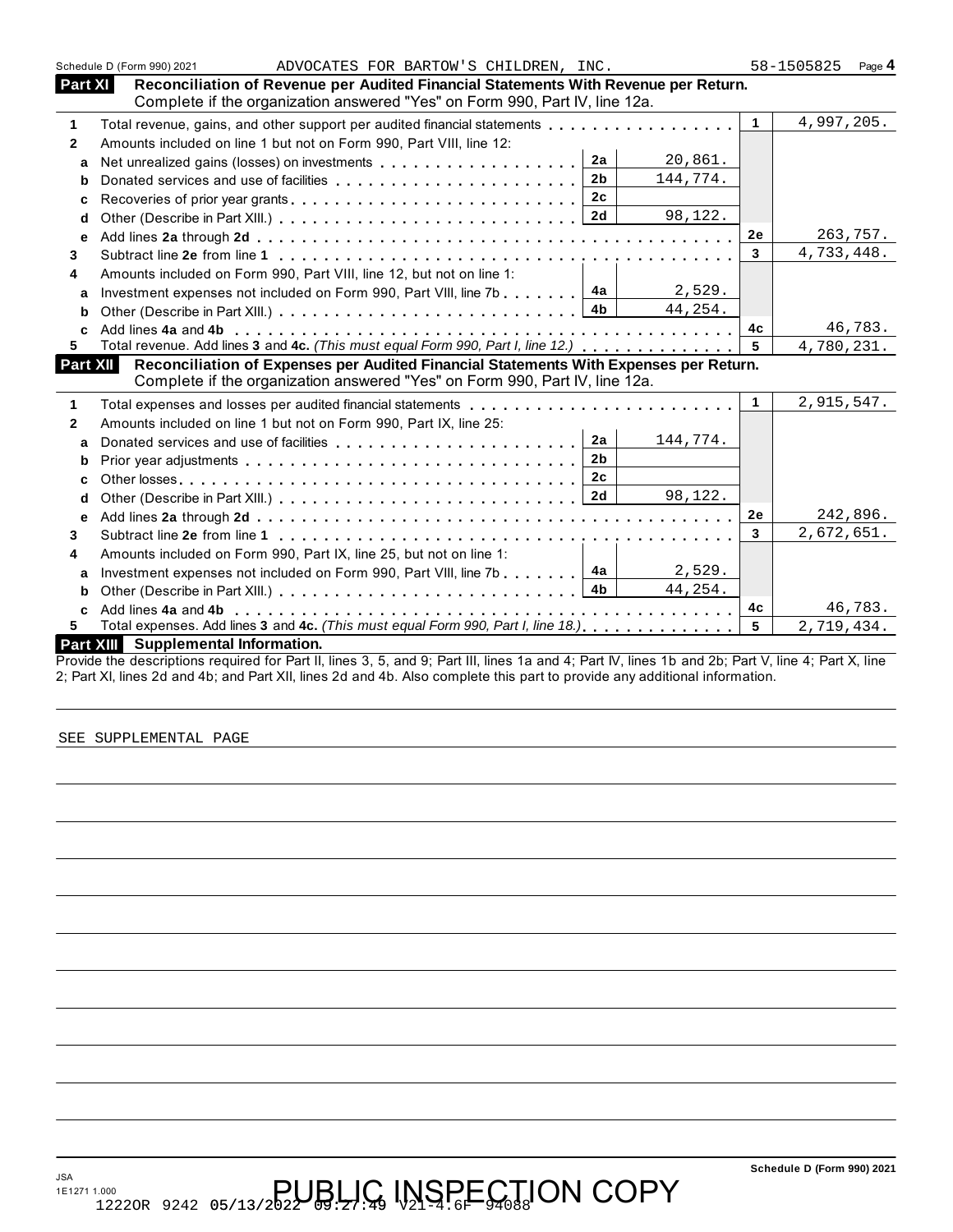PART V, LINE 4

AS OF DECEMBER 31, 2021, THE ORGANIZATION HAS DONOR RESTRICTED NET ASSETS DUE TO TIME TOTALING \$48,000 AND DONOR RESTRICTED NET ASSETS DESIGNATED FOR CAPITAL CAMPAIGN INITIATIVES TOTALING \$110,381. THE ORGANIZATION DID NOT HAVE ANY DONOR RESTRICTED NET ASSETS AS OF DECEMBER 31, 2020.

RELEASES DURING 2021 RELATED ENTIRELY TO EXPENSES ASSOCIATED WITH THE CAPITAL CAMPAIGN INITIATIVES.

PART X, LINE 2 - ASC 740 DISCLOSURE

THE ORGANIZATION IS EXEMPT FROM INCOME TAXES UNDER SECTION 501(C)(3) OF THE INTERNAL REVENUE CODE, AS AMENDED, AND IS CLASSIFIED BY THE INTERNAL REVENUE SERVICE AS OTHER THAN A PRIVATE FOUNDATION. ACCORDINGLY, NO PROVISION OR LIABILITY FOR FEDERAL AND STATE INCOME TAXES HAS BEEN RECORDED IN THE ACCOMPANYING FINANCIAL STATEMENTS.

THE ORGANIZATION ANNUALLY EVALUATES ALL FEDERAL AND STATE INCOME TAX POSITIONS. THIS PROCESS INCLUDES AN ANALYSIS OF WHETHER THESE INCOME TAX POSITIONS THE ORGANIZATION TAKES MEET THE DEFINITION OF AN UNCERTAIN TAX POSITION UNDER THE INCOME TAXES TOPIC OF THE FINANCIAL ACCOUNTING STANDARDS CODIFICATION. IN THE NORMAL COURSE OF BUSINESS, THE ORGANIZATION IS SUBJECT TO EXAMINATION BY THE FEDERAL AND STATE TAXING AUTHORITIES. IN GENERAL, THE ORGANIZATION IS NO LONGER SUBJECT TO TAX EXAMINATIONS FOR THE TAX YEARS ENDING BEFORE DECEMBER 31, 2018.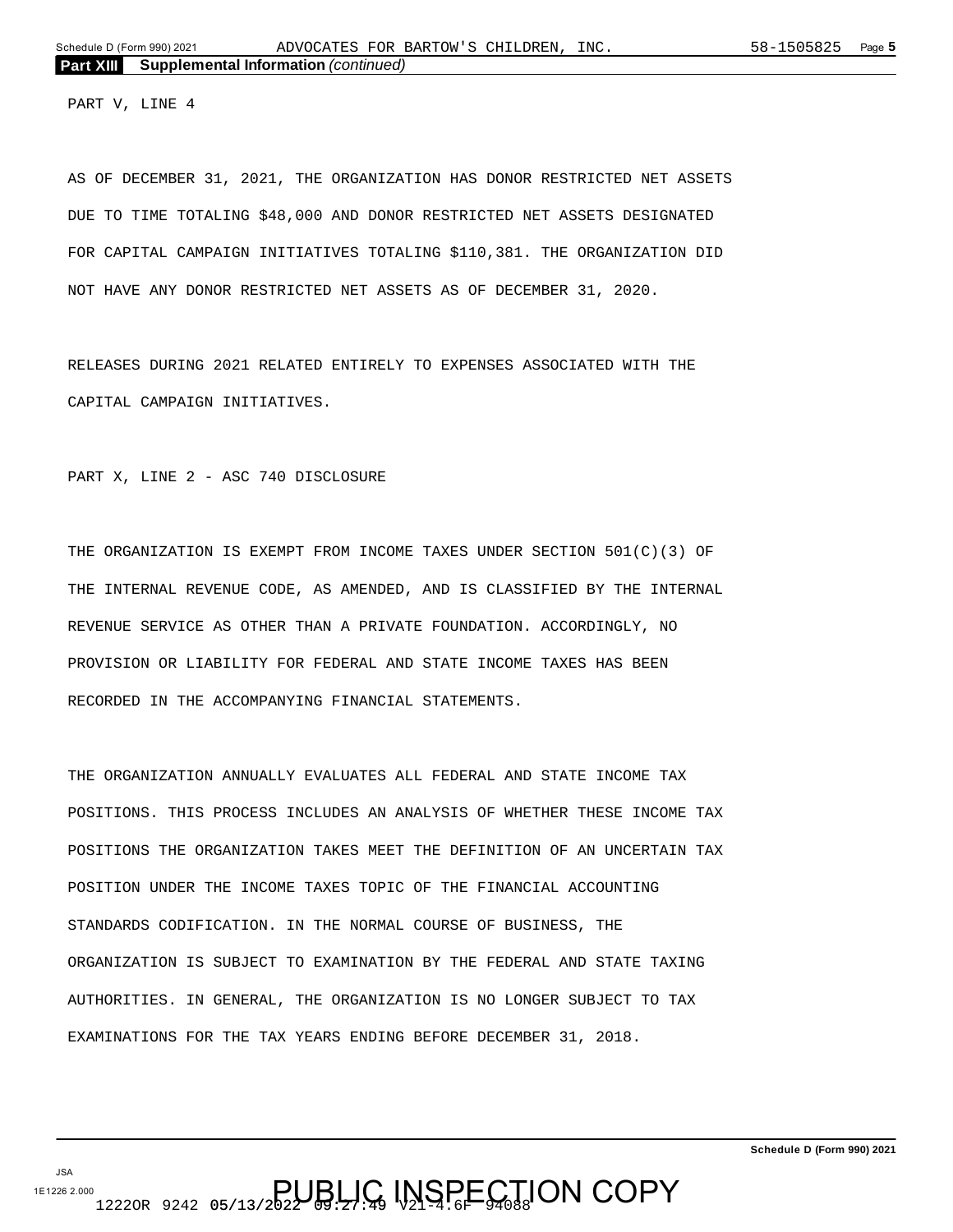| Schedule D (Form 990) 2021<br>ADVOCATES FOR BARTOW'S CHILDREN, INC. |        | 58-1505825<br>Page 5 |
|---------------------------------------------------------------------|--------|----------------------|
| <b>Supplemental Information (continued)</b><br>Part XIII            |        |                      |
| PART XI, LINE 2D                                                    |        |                      |
| FUNDRAISING EXPENSES NETTED WITH REVENUE:                           | 98,122 |                      |
| PART XI, LINE 4B                                                    |        |                      |
| DIRECT DONOR BENEFIT NETTED WITH REVENUE:                           | 36,464 |                      |
| OTHER INCOME INCLUDED IN EXPENSES PER AUDIT:                        | 7,790  |                      |
| TOTAL:                                                              | 44,254 |                      |
| PART XII, LINE 2D                                                   |        |                      |
| FUNDRAISING EXPENSES NETTED WITH REVENUE:                           | 98,122 |                      |
| PART XII, LINE 4B                                                   |        |                      |
| DIRECT DONOR BENEFIT NETTED WITH REVENUE:                           | 36,464 |                      |
| OTHER INCOME INCLUDED IN EXPENSES PER AUDIT:                        | 7,790  |                      |
| TOTAL:                                                              | 44,254 |                      |
|                                                                     |        |                      |
|                                                                     |        |                      |

JSA 1E1226 2.000 12220R 9242 05/13/2022 09:27 49 V2194.6F CODY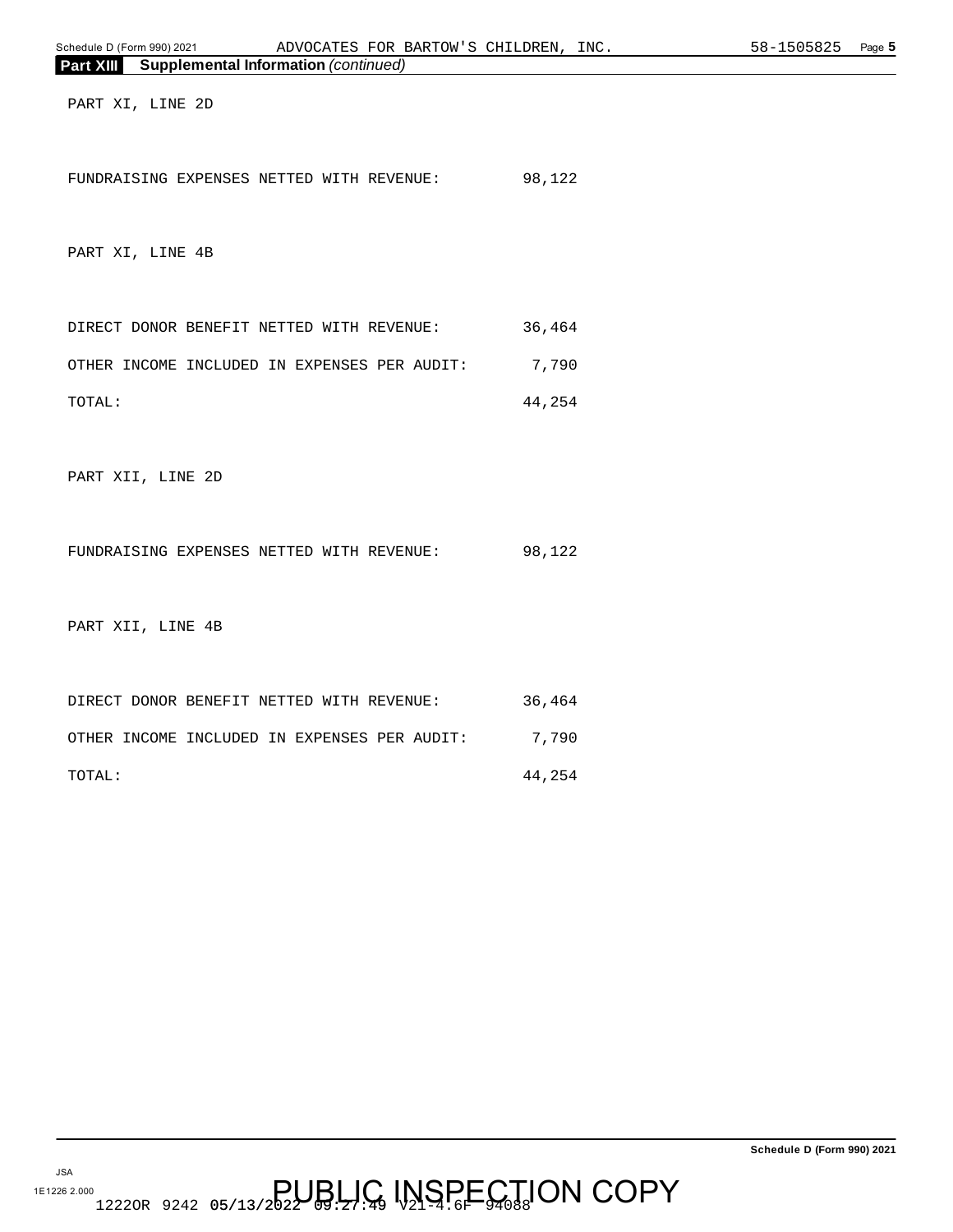| <b>SCHEDULE G</b><br>(Form 990)       |                                                              |                                                   | <b>Supplemental Information Regarding Fundraising or Gaming Activities</b><br>Complete if the organization answered "Yes" on Form 990, Part IV, line 17, 18, or 19, or if the<br>organization entered more than \$15,000 on Form 990-EZ, line 6a.                                                                                                                                        |     |                                                                      |                                       |                                                                            |                                                         |
|---------------------------------------|--------------------------------------------------------------|---------------------------------------------------|------------------------------------------------------------------------------------------------------------------------------------------------------------------------------------------------------------------------------------------------------------------------------------------------------------------------------------------------------------------------------------------|-----|----------------------------------------------------------------------|---------------------------------------|----------------------------------------------------------------------------|---------------------------------------------------------|
| Department of the Treasury            |                                                              |                                                   |                                                                                                                                                                                                                                                                                                                                                                                          |     | Attach to Form 990 or Form 990-EZ.                                   |                                       |                                                                            | Open to Public                                          |
| <b>Internal Revenue Service</b>       |                                                              |                                                   | $\triangleright$ Go to www.irs.gov/Form990 for instructions and the latest information.                                                                                                                                                                                                                                                                                                  |     |                                                                      |                                       |                                                                            | <b>Inspection</b>                                       |
| Name of the organization              |                                                              |                                                   |                                                                                                                                                                                                                                                                                                                                                                                          |     |                                                                      |                                       | <b>Employer identification number</b>                                      |                                                         |
| ADVOCATES FOR BARTOW'S CHILDREN, INC. |                                                              |                                                   |                                                                                                                                                                                                                                                                                                                                                                                          |     |                                                                      |                                       | 58-1505825                                                                 |                                                         |
| Part I                                |                                                              |                                                   | Fundraising Activities. Complete if the organization answered "Yes" on Form 990, Part IV, line 17.<br>Form 990-EZ filers are not required to complete this part.                                                                                                                                                                                                                         |     |                                                                      |                                       |                                                                            |                                                         |
| 1                                     |                                                              |                                                   | Indicate whether the organization raised funds through any of the following activities. Check all that apply.                                                                                                                                                                                                                                                                            |     |                                                                      |                                       |                                                                            |                                                         |
| a                                     | Mail solicitations                                           |                                                   | e                                                                                                                                                                                                                                                                                                                                                                                        |     |                                                                      | Solicitation of non-government grants |                                                                            |                                                         |
| b                                     | Internet and email solicitations                             |                                                   | f                                                                                                                                                                                                                                                                                                                                                                                        |     |                                                                      | Solicitation of government grants     |                                                                            |                                                         |
| c                                     | <b>Phone solicitations</b>                                   |                                                   | g                                                                                                                                                                                                                                                                                                                                                                                        |     |                                                                      | Special fundraising events            |                                                                            |                                                         |
| d                                     | In-person solicitations                                      |                                                   |                                                                                                                                                                                                                                                                                                                                                                                          |     |                                                                      |                                       |                                                                            |                                                         |
|                                       |                                                              | compensated at least \$5,000 by the organization. | 2a Did the organization have a written or oral agreement with any individual (including officers, directors, trustees,<br>or key employees listed in Form 990, Part VII) or entity in connection with professional fundraising services?<br><b>b</b> If "Yes," list the 10 highest paid individuals or entities (fundraisers) pursuant to agreements under which the fundraiser is to be |     |                                                                      |                                       |                                                                            | <b>Yes</b><br>Nο                                        |
|                                       | (i) Name and address of individual<br>or entity (fundraiser) |                                                   | (ii) Activity                                                                                                                                                                                                                                                                                                                                                                            |     | (iii) Did fundraiser have<br>custody or control of<br>contributions? | (iv) Gross receipts<br>from activity  | (v) Amount paid to<br>(or retained by)<br>fundraiser listed in<br>col. (i) | (vi) Amount paid to<br>(or retained by)<br>organization |
|                                       |                                                              |                                                   |                                                                                                                                                                                                                                                                                                                                                                                          | Yes | No                                                                   |                                       |                                                                            |                                                         |
| 1                                     |                                                              |                                                   |                                                                                                                                                                                                                                                                                                                                                                                          |     |                                                                      |                                       |                                                                            |                                                         |
|                                       |                                                              |                                                   |                                                                                                                                                                                                                                                                                                                                                                                          |     |                                                                      |                                       |                                                                            |                                                         |
| $\mathbf{2}$                          |                                                              |                                                   |                                                                                                                                                                                                                                                                                                                                                                                          |     |                                                                      |                                       |                                                                            |                                                         |
| 3                                     |                                                              |                                                   |                                                                                                                                                                                                                                                                                                                                                                                          |     |                                                                      |                                       |                                                                            |                                                         |
|                                       |                                                              |                                                   |                                                                                                                                                                                                                                                                                                                                                                                          |     |                                                                      |                                       |                                                                            |                                                         |
| 4                                     |                                                              |                                                   |                                                                                                                                                                                                                                                                                                                                                                                          |     |                                                                      |                                       |                                                                            |                                                         |
|                                       |                                                              |                                                   |                                                                                                                                                                                                                                                                                                                                                                                          |     |                                                                      |                                       |                                                                            |                                                         |
| 5                                     |                                                              |                                                   |                                                                                                                                                                                                                                                                                                                                                                                          |     |                                                                      |                                       |                                                                            |                                                         |
|                                       |                                                              |                                                   |                                                                                                                                                                                                                                                                                                                                                                                          |     |                                                                      |                                       |                                                                            |                                                         |
| 6                                     |                                                              |                                                   |                                                                                                                                                                                                                                                                                                                                                                                          |     |                                                                      |                                       |                                                                            |                                                         |
|                                       |                                                              |                                                   |                                                                                                                                                                                                                                                                                                                                                                                          |     |                                                                      |                                       |                                                                            |                                                         |
| 7                                     |                                                              |                                                   |                                                                                                                                                                                                                                                                                                                                                                                          |     |                                                                      |                                       |                                                                            |                                                         |
|                                       |                                                              |                                                   |                                                                                                                                                                                                                                                                                                                                                                                          |     |                                                                      |                                       |                                                                            |                                                         |
| 8                                     |                                                              |                                                   |                                                                                                                                                                                                                                                                                                                                                                                          |     |                                                                      |                                       |                                                                            |                                                         |
|                                       |                                                              |                                                   |                                                                                                                                                                                                                                                                                                                                                                                          |     |                                                                      |                                       |                                                                            |                                                         |
| 9                                     |                                                              |                                                   |                                                                                                                                                                                                                                                                                                                                                                                          |     |                                                                      |                                       |                                                                            |                                                         |
| 10                                    |                                                              |                                                   |                                                                                                                                                                                                                                                                                                                                                                                          |     |                                                                      |                                       |                                                                            |                                                         |
|                                       |                                                              |                                                   |                                                                                                                                                                                                                                                                                                                                                                                          |     |                                                                      |                                       |                                                                            |                                                         |
| Total<br>3                            | registration or licensing.                                   |                                                   | List all states in which the organization is registered or licensed to solicit contributions or has been notified it is exempt from                                                                                                                                                                                                                                                      |     |                                                                      |                                       |                                                                            |                                                         |

**For Paperwork Reduction Act Notice, see the Instructions for Form 990 or 990-EZ.** Schedule G (Form 990) 2021 JSA 1E1281 1.000 12220R 9242 05/13/2022 09:27 49 V2194.6F CTION COPY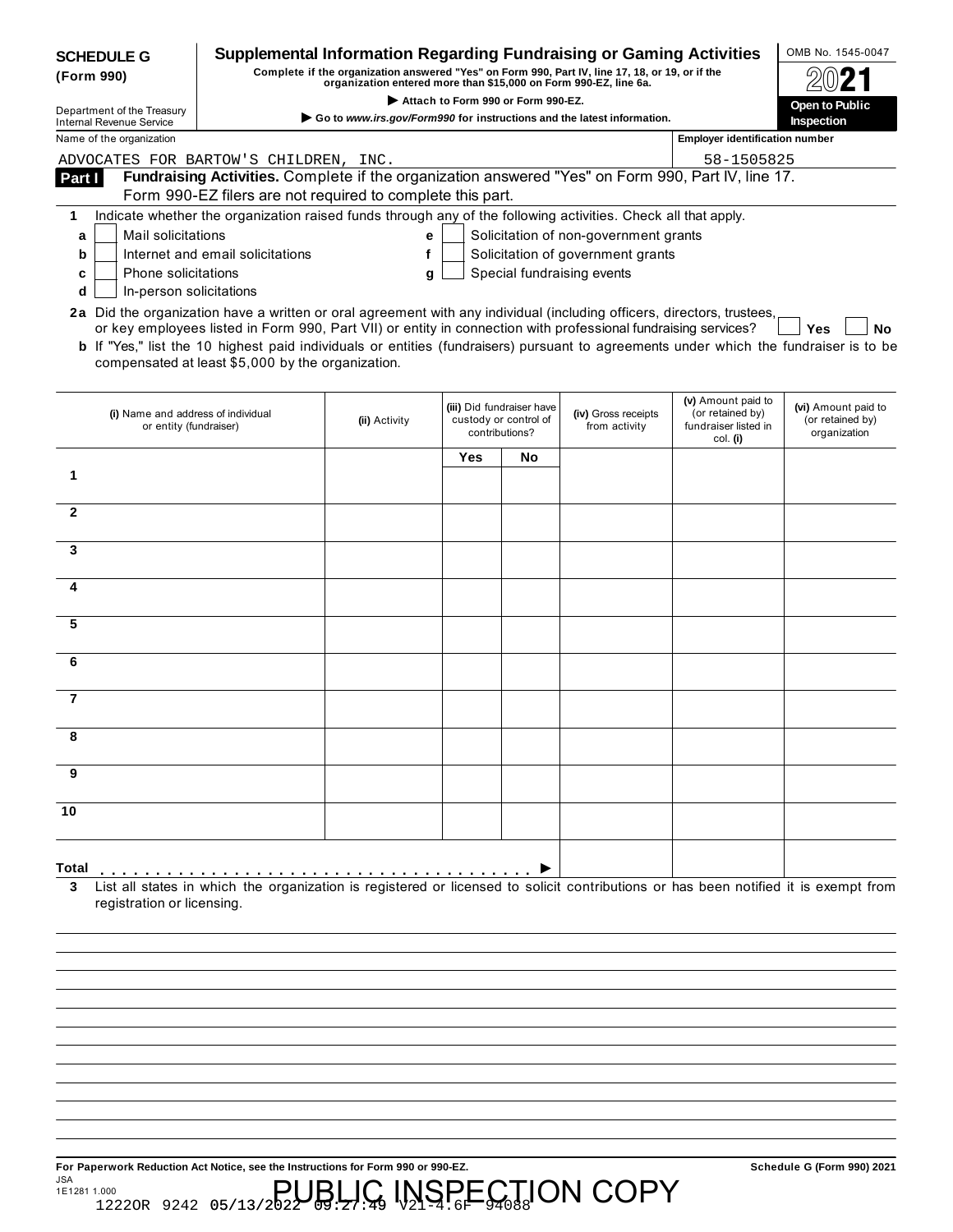Schedule G (Form 990) 2021 ADVOCATES FOR BARTOW'S CHILDREN, INC. 58-1505825 Page **2** 

**Fundraising Events.** Complete if the organization answered "Yes" on Form 990, Part IV, line 18, or reported more than \$15,000 of fundraising event contributions and gross income on Form 990-EZ, lines 1 and 6b. List events with **Part II** 

|                 |                                                                                                                                                                                                                                   | (a) Event $#1$<br><b>DUCK DERBY</b><br>(event type) | $(b)$ Event #2<br>FALL BENEFIT<br>(event type)   | (c) Other events<br>5<br>(total number) | (d) Total events<br>(add col. (a) through<br>col. (c) |
|-----------------|-----------------------------------------------------------------------------------------------------------------------------------------------------------------------------------------------------------------------------------|-----------------------------------------------------|--------------------------------------------------|-----------------------------------------|-------------------------------------------------------|
| Revenue         |                                                                                                                                                                                                                                   | 116, 448.                                           | 182,807.                                         | 45, 109.                                | 344,364.                                              |
|                 | 2 Less: Contributions<br>3 Gross income (line 1 minus                                                                                                                                                                             | 116,448.                                            | 154,102.                                         | 37, 350.                                | 307,900.                                              |
|                 |                                                                                                                                                                                                                                   |                                                     | 28,705.                                          | 7,759.                                  | 36,464.                                               |
|                 | 4 Cash prizes                                                                                                                                                                                                                     | 18,500.                                             |                                                  |                                         | 18,500.                                               |
|                 | 5 Noncash prizes                                                                                                                                                                                                                  |                                                     |                                                  |                                         |                                                       |
|                 | 6 Rent/facility costs                                                                                                                                                                                                             | 22,992.                                             | 10,093.                                          |                                         | 33,085.                                               |
|                 | 7 Food and beverages <b>Fig. 1.1.1.</b>                                                                                                                                                                                           | <u> 1980 - Johann Barbara, martxa alemaniar a</u>   |                                                  | 9,304.                                  | 1,307.<br>10,611.                                     |
| Direct Expenses |                                                                                                                                                                                                                                   |                                                     |                                                  |                                         |                                                       |
|                 | 9 Other direct expenses   13,013.                                                                                                                                                                                                 |                                                     | 10,889.                                          | 12,024.                                 | 35,926.                                               |
|                 |                                                                                                                                                                                                                                   |                                                     |                                                  |                                         | $-61,658.$                                            |
|                 | 11 Net income summary. Subtract line 10 from line 3, column (d). ▶ │<br>Part III<br>Gaming. Complete if the organization answered "Yes" on Form 990, Part IV, line 19, or reported more than<br>\$15,000 on Form 990-EZ, line 6a. |                                                     |                                                  |                                         |                                                       |
|                 |                                                                                                                                                                                                                                   | (a) Bingo                                           | (b) Pull tabs/instant<br>bingo/progressive bingo | (c) Other gaming                        | (d) Total gaming (add                                 |
|                 | 1 Gross revenue <b>contract contract</b>                                                                                                                                                                                          |                                                     |                                                  |                                         |                                                       |
|                 | 2 Cash prizes                                                                                                                                                                                                                     | <u> 1980 - Johann Barbara, martxa al</u>            |                                                  |                                         | col. (a) through col. (c))                            |
|                 | 3 Noncash prizes                                                                                                                                                                                                                  |                                                     |                                                  |                                         |                                                       |
| ect Expenses    | 4 Rent/facility costs                                                                                                                                                                                                             |                                                     |                                                  |                                         |                                                       |
|                 | 5 Other direct expenses                                                                                                                                                                                                           |                                                     |                                                  |                                         |                                                       |
|                 |                                                                                                                                                                                                                                   | Yes<br>%<br>No                                      | <b>Yes</b><br>$\frac{9}{6}$<br>No                | <b>Yes</b><br>$\%$<br><b>No</b>         |                                                       |
|                 | 7 Direct expense summary. Add lines 2 through 5 in column (d) [1] [1] [1] Direct expense summary. Add lines 2 through 5 in column (d)                                                                                             |                                                     |                                                  |                                         |                                                       |
|                 | 8 Net gaming income summary. Subtract line 7 from line 1, column (d)                                                                                                                                                              |                                                     |                                                  |                                         |                                                       |
| а<br>b          | Enter the state(s) in which the organization conducts gaming activities:<br>Is the organization licensed to conduct gaming activities in each of these states?<br>If "No," explain:                                               | <u> 1989 - Johann Barbara, martxa alemaniar arg</u> |                                                  |                                         | Yes<br><b>No</b>                                      |

**Schedule G (Form 990) 2021**

12220R 9242 05/13/2022 09:27 49 V2194.6F CODY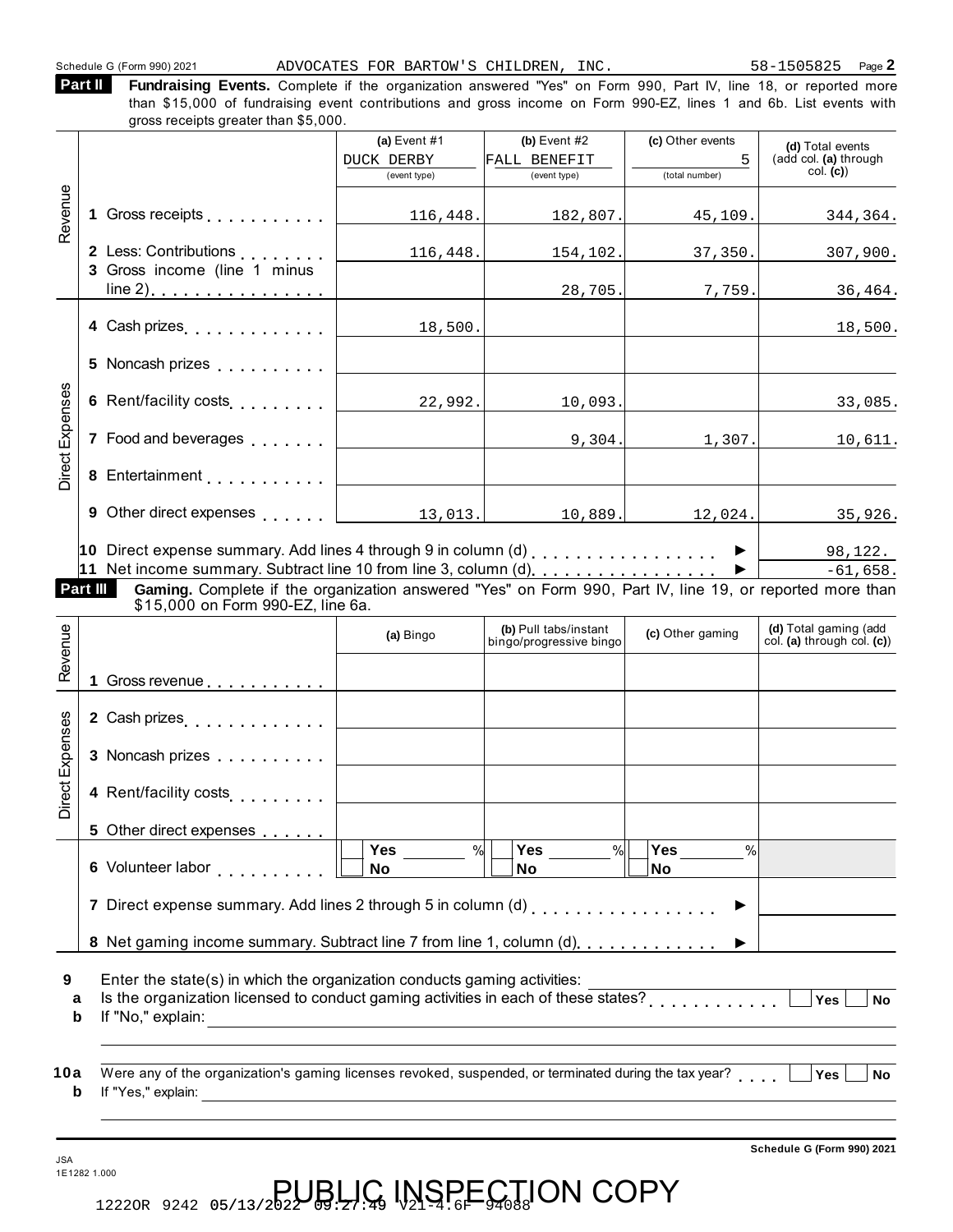# SCHEDULE M **Noncash Contributions**<br>
(Form 990) **Security if the exergivenisms areward "Yes" an Earn 990 Part IV lines 29 or 29.** 2013.

Department of the Treasury<br>
Internal Revenue Service<br> **Internal Revenue Service**<br> **Co to www.irs.gov/Form** 

**Examplete if the organizations answered "Yes" on Form 990, Part IV, lines 29 or 30.** ★ Attach to Form 990.

 **Open to Public**  ▶ Go to *www.irs.gov/Form990* for instructions and the latest information.<br>■ Inspection

Name of the organization **Employer identification number Employer identification number** 

|                 | ADVOCATES FOR BARTOW'S CHILDREN, INC.                                                                                                                                                                                         |                               | 58-1505825                                                                                                            |                                                                                    |                                                              |  |
|-----------------|-------------------------------------------------------------------------------------------------------------------------------------------------------------------------------------------------------------------------------|-------------------------------|-----------------------------------------------------------------------------------------------------------------------|------------------------------------------------------------------------------------|--------------------------------------------------------------|--|
| Part I          | <b>Types of Property</b>                                                                                                                                                                                                      | (a)<br>Check if<br>applicable | (b)<br>Number of contributions or<br>items contributed                                                                | (c)<br>Noncash contribution<br>amounts reported on<br>Form 990, Part VIII, line 1g | (d)<br>Method of determining<br>noncash contribution amounts |  |
| 1               |                                                                                                                                                                                                                               |                               |                                                                                                                       |                                                                                    |                                                              |  |
|                 | 2 Art - Historical treasures                                                                                                                                                                                                  |                               |                                                                                                                       |                                                                                    |                                                              |  |
| 3               | Art - Fractional interests [1994]                                                                                                                                                                                             | the contract of the contract  |                                                                                                                       |                                                                                    |                                                              |  |
| 4               | Books and publications [19]                                                                                                                                                                                                   |                               |                                                                                                                       |                                                                                    |                                                              |  |
|                 | 5 Clothing and household                                                                                                                                                                                                      |                               |                                                                                                                       |                                                                                    |                                                              |  |
|                 | goods $\ldots$ $\ldots$ $\ldots$ $\ldots$ $\ldots$                                                                                                                                                                            | X                             | the control of the control of the control of the control of                                                           |                                                                                    | 27,094. RECEIPTS & ESTIMATES                                 |  |
| 6               | Cars and other vehicles.                                                                                                                                                                                                      |                               | the control of the control of the control of the control of the control of                                            |                                                                                    |                                                              |  |
| 7               | Boats and planes experience of the set of the set of the set of the set of the set of the set of the set of the set of the set of the set of the set of the set of the set of the set of the set of the set of the set of the |                               | the control of the control of the control of the control of the control of                                            |                                                                                    |                                                              |  |
| 8               | Intellectual property [                                                                                                                                                                                                       |                               | the control of the control of the control of the control of the control of                                            |                                                                                    |                                                              |  |
| 9               | Securities - Publicly traded                                                                                                                                                                                                  |                               | <u> 1989 - John Harry Harry Harry Harry Harry Harry Harry Harry Harry Harry Harry Harry Harry Harry Harry Harry H</u> |                                                                                    |                                                              |  |
| 10              | Securities - Closely held stock                                                                                                                                                                                               |                               |                                                                                                                       |                                                                                    |                                                              |  |
| 11              | Securities - Partnership, LLC,                                                                                                                                                                                                |                               |                                                                                                                       |                                                                                    |                                                              |  |
|                 |                                                                                                                                                                                                                               |                               |                                                                                                                       |                                                                                    |                                                              |  |
| 12 <sup>°</sup> | Securities - Miscellaneous                                                                                                                                                                                                    |                               |                                                                                                                       |                                                                                    |                                                              |  |
| 13              | Qualified conservation                                                                                                                                                                                                        |                               |                                                                                                                       |                                                                                    |                                                              |  |
|                 | contribution - Historic                                                                                                                                                                                                       |                               |                                                                                                                       |                                                                                    |                                                              |  |
|                 | structures [19]                                                                                                                                                                                                               |                               |                                                                                                                       |                                                                                    |                                                              |  |
| 14              | Qualified conservation                                                                                                                                                                                                        |                               |                                                                                                                       |                                                                                    |                                                              |  |
|                 | $contribution - Other$                                                                                                                                                                                                        |                               |                                                                                                                       |                                                                                    |                                                              |  |
| 15              |                                                                                                                                                                                                                               |                               |                                                                                                                       |                                                                                    |                                                              |  |
| 16              | Real estate - Commercial                                                                                                                                                                                                      | X                             | $\mathbf{1}$                                                                                                          | 1,400,265.                                                                         | FAIR MARKET VALUE                                            |  |
| 17              | Real estate - Other                                                                                                                                                                                                           |                               |                                                                                                                       |                                                                                    |                                                              |  |
| 18              |                                                                                                                                                                                                                               |                               |                                                                                                                       |                                                                                    |                                                              |  |
| 19              | Food inventory                                                                                                                                                                                                                | X                             | 29                                                                                                                    | 21,840.                                                                            | RECEIPTS & ESTIMATES                                         |  |
| 20              | Drugs and medical supplies                                                                                                                                                                                                    |                               | <u> 1980 - Andrea Aonaichte ann an t-Aonaichte ann an t-Aonaichte ann an t-Aonaichte ann an t-Aonaichte ann an t-</u> |                                                                                    |                                                              |  |
| 21              | Taxidermy <u>  _ _ _ _ _</u> _                                                                                                                                                                                                |                               | the control of the control of the control of the control of the control of                                            |                                                                                    |                                                              |  |
| 22              | Historical artifacts [19]                                                                                                                                                                                                     |                               | the control of the control of the control of the control of the control of                                            |                                                                                    |                                                              |  |
| 23              | Scientific specimens [1994]                                                                                                                                                                                                   |                               |                                                                                                                       |                                                                                    |                                                              |  |
| 24              | Archeological artifacts [1996]                                                                                                                                                                                                |                               |                                                                                                                       |                                                                                    |                                                              |  |
| 25              | Other $\blacktriangleright$ ( COST/SUPPLIES )                                                                                                                                                                                 | X                             | 21                                                                                                                    | 10,224.                                                                            | RECEIPTS & ESTIMATES                                         |  |
| 26              | Other $\blacktriangleright$ ( $\_\_\_\_\_\_\_\_$ )                                                                                                                                                                            |                               |                                                                                                                       |                                                                                    |                                                              |  |
| 27              | Other $\blacktriangleright$ (                                                                                                                                                                                                 |                               |                                                                                                                       |                                                                                    |                                                              |  |
| 28              | Other $\blacktriangleright$ (                                                                                                                                                                                                 |                               |                                                                                                                       |                                                                                    |                                                              |  |
| 29              | Number of Forms 8283 received by the organization during the tax year for contributions for                                                                                                                                   |                               |                                                                                                                       |                                                                                    |                                                              |  |
|                 | which the organization completed Form 8283, Part V, Donee Acknowledgement                                                                                                                                                     |                               |                                                                                                                       |                                                                                    | 29                                                           |  |
|                 |                                                                                                                                                                                                                               |                               |                                                                                                                       |                                                                                    | Yes   No                                                     |  |
|                 | 30a During the year, did the organization receive by contribution any property reported in Part I, lines 1 through                                                                                                            |                               |                                                                                                                       |                                                                                    |                                                              |  |
|                 | 28, that it must hold for at least three years from the date of the initial contribution, and which isn't required                                                                                                            |                               |                                                                                                                       |                                                                                    |                                                              |  |
|                 | to be used for exempt purposes for the entire holding period?                                                                                                                                                                 |                               |                                                                                                                       |                                                                                    | Χ<br>30a                                                     |  |
|                 | <b>b</b> If "Yes," describe the arrangement in Part II.                                                                                                                                                                       |                               |                                                                                                                       |                                                                                    |                                                              |  |
| 31              | Does the organization have a gift acceptance policy that requires the review of any nonstandard                                                                                                                               |                               |                                                                                                                       |                                                                                    |                                                              |  |
|                 |                                                                                                                                                                                                                               |                               |                                                                                                                       |                                                                                    | 31<br>Χ                                                      |  |
|                 | 32a Does the organization hire or use third parties or related organizations to solicit, process, or sell noncash                                                                                                             |                               |                                                                                                                       |                                                                                    |                                                              |  |
|                 |                                                                                                                                                                                                                               |                               |                                                                                                                       |                                                                                    | 32a<br>Χ                                                     |  |
|                 | <b>b</b> If "Yes," describe in Part II.                                                                                                                                                                                       |                               |                                                                                                                       |                                                                                    |                                                              |  |
|                 | If the organization didn't report an amount in column (c) for a type of property for which column (a) is checked,                                                                                                             |                               |                                                                                                                       |                                                                                    |                                                              |  |
| 33              |                                                                                                                                                                                                                               |                               |                                                                                                                       |                                                                                    |                                                              |  |

describe in Part II. **For Paperwork Reduction Act Notice, see the Instructions for Form 990. Schedule M (Form 990) 2021**

JSA

1E1298 1.000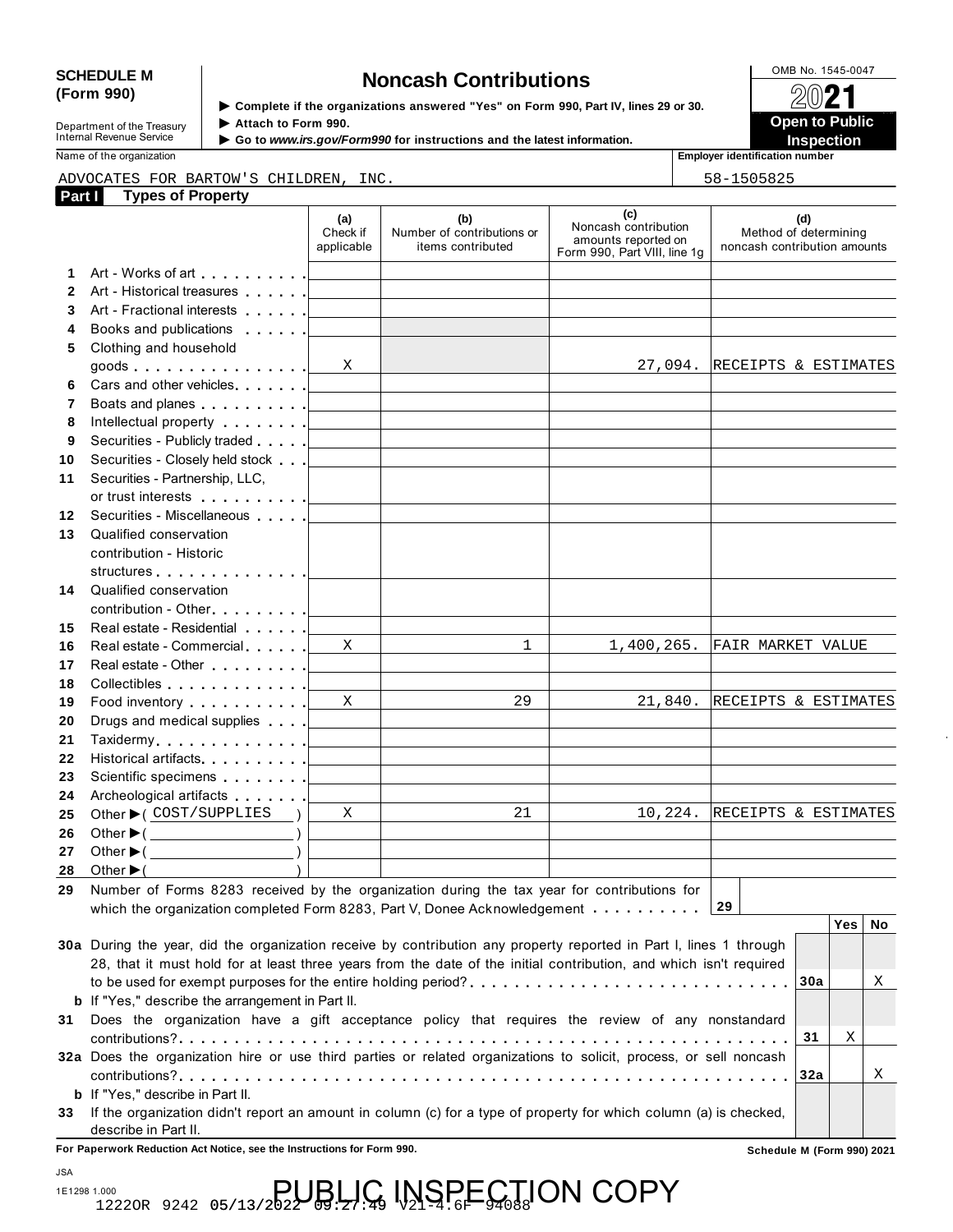Schedule M (Form 990) (2021) ADVOCATES FOR BARTOW'S CHILDREN, INC. 58-1505825 Page **2** 

**Supplemental Information.** Provide the information required by Part I, lines 30b, 32b, and 33, and whether the organization is reporting in Part I, column (b), the number of contributions, the number of items received, or a combination of both. Also complete this part for any additional information. **Part II** 

PART 1, COLUMN B - ITEMS CONTRIBUTED

COLUMN B REPORTS NUMBER OF CONTRIBUTIONS.

PART I, LINE 15

DONATION OF RESIDENTIAL REAL ESTATE WAS FROM A GOVERNMENTAL ENTITY.

NO FORM 8283 WAS REQUIRED TO BE SIGNED.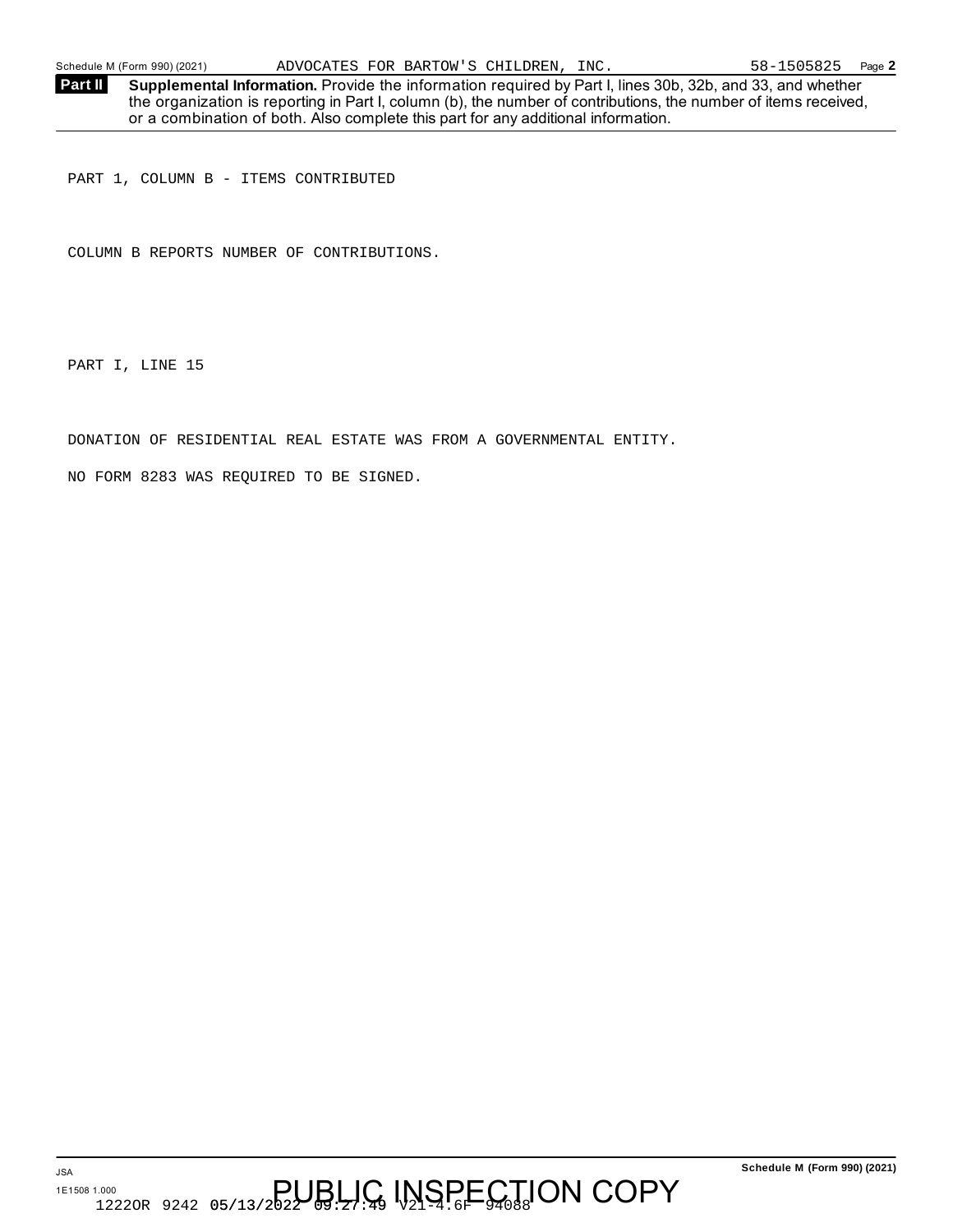### **SCHEDULE O** Supplemental Information to Form 990 or 990-EZ MB No. 1545-0047

**(Form 990 or 990-EZ) Complete to provide information for responses to specific questions on** plete to provide information for responses to specific questions on  $\bigotimes_{\mathbb{Z}}\mathbb{Q}$  21 **I Attach to Form 990 or 990-EZ.**<br>
■ Attach to Form 990 or 990-EZ.<br>
■ Presenting the Company of 990-EZ.



| Department of the Treasury<br>Internal Revenue Service | <b>P</b> Attach to Form 990 or 990-EZ.<br>Information about Schedule O (Form 990 or 990-EZ) and its instructions is at www.irs.gov/form990. | <b>Open to Pu</b><br><b>Inspection</b> |
|--------------------------------------------------------|---------------------------------------------------------------------------------------------------------------------------------------------|----------------------------------------|
| Name of the organization                               |                                                                                                                                             | <b>Employer identification number</b>  |
| ADVOCATES FOR BARTOW'S CHILDREN.                       | INC.                                                                                                                                        | 58-1505825                             |

#### **PART VI, LINE 11B**

THE BOARD PRESIDENT, TREASURER, CEO, AND DIRECTOR OF OPERATIONS REVIEW THE RETURN IN DETAIL PRIOR TO FILING, AND A COPY IS PROVIDED FOR ALL BOARD MEMBERS TO REVIEW BEFORE FILING.

#### **PART VI, LINE 12C**

THE ORGANIZATION HAS BOARD MEMBERS AND OFFICERS READ AND SIGN AN ACKNOWLEDGEMENT ANNUALLY THAT THEY HAVE READ THE POLICIES AND PROCEDURES AND THAT NO CONFLICTS EXIST. SHOULD CONFLICTS ARISE, THE ISSUES ARE DISCUSSED AND RESOLVED BY AN INDEPENDENT COMMITTEE OF THE BOARD.

IF A CONFLICT ARISES, THE MEMBER WITH THE CONFLICT IS REQUIRED TO DISCLOSE SUCH CONFLICT TO THE EXECUTIVE DIRECTOR OR THE BOARD OF DIRECTORS PRESIDENT OR A MEMBER OF THE EXECUTIVE COMMITTEE. THE BOARD MEMBERS WITHOUT A CONFLICT ARE INVOLVED IN THE DECISION TO DETERMINE THE BEST COURSE OF ACTION THE ORGANIZATION WILL FOLLOW.

#### **PART VI, LINE 15**

CEO COMPENSATION IS DETERMINED BY THE BOARD OF DIRECTORS, SALARIES FOR ALL EMPLOYEES, OTHER THAN THE CEO, ARE DETERMINED IN CONSULTATION WITH THE CEO BY HUMAN RESOURCES UTILIZING ANNUAL COMPENSATION TOOLS AND ESTABILISHED REVIEW PROCESS.

#### **PART VI, LINE 19**

ADVOCATES FOR CHILDREN, INC. MAKES ITS GOVERNING DOCUMENTS, CONFLICTS OF INTEREST POLICY, AND FINANCIAL STATEMENTS AVAILABLE TO THE PUBLIC UPON REQUEST.